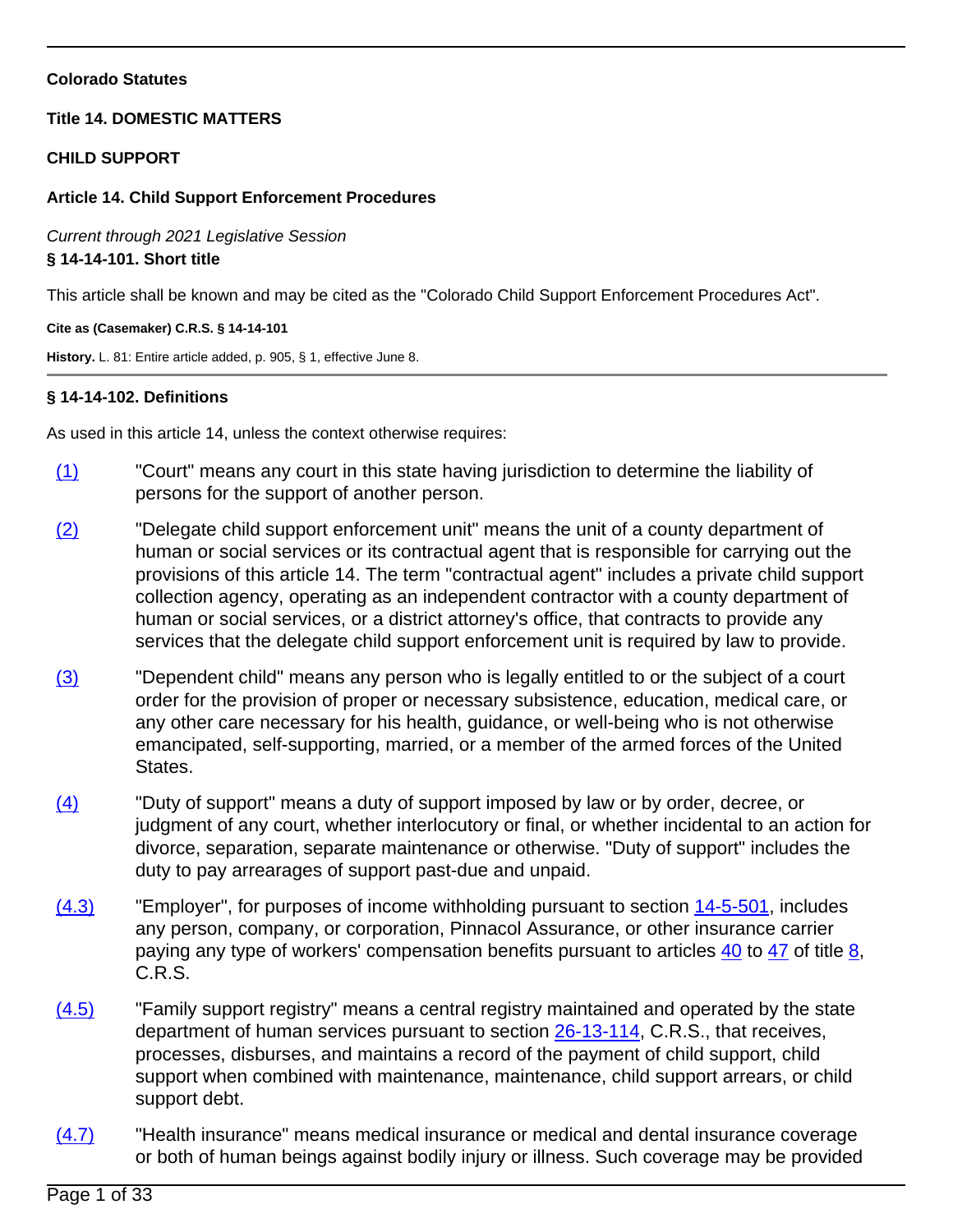through a parent's employer or may be acquired individually by the parent.

- (5) "Obligee" means any person or agency to whom a duty of support is owed or any person or agency who has commenced a proceeding for the establishment or enforcement of an alleged duty of support.
- (6) "Obligor" means any person owing a duty of support, or against whom a proceeding for the establishment or enforcement of a duty of support is commenced.
- (6.5) "Plan" means a group health benefit plan or combination of plans, other than public assistance programs, that provides medical care or benefits for a child. "Plan" includes, but is not limited to, a health maintenance organization, self-funded group, state or local government group health plan, church group plan, medical or health service corporation, or other similar plan.
- (7) "Public assistance" means assistance payments and social services provided to or on behalf of eligible recipients through programs administered or supervised by the state department of human services, either in cooperation with the federal government or independently without federal aid, pursuant to article [2](/NLLXML/getcode.asp?statecd=COampamp;codesec=article2ampamp;sessionyr=2021ampamp;Title=26ampamp;datatype=Sampamp;noheader=0ampamp;nojumpmsg=0) of title [26,](/NLLXML/getcode.asp?statecd=COampamp;codesec=title26ampamp;sessionyr=2021ampamp;Title=26ampamp;datatype=Sampamp;noheader=0ampamp;nojumpmsg=0) C.R.S.
- (8) "Support order" means any judgment, decree, or order of support in favor of an obligee, whether temporary or final or subject to modification, revocation, or remission, regardless of the kind of action or proceeding in which it is entered.
- (9) "Wages" means income to an obligor in any form, including, but not limited to, actual gross income; compensation paid or payable for personal services, whether denominated as wages; earnings from an employer; salaries; payment to an independent contractor for labor or services; commissions; tips declared by the individual for purposes of reporting to the federal internal revenue service or tips imputed to bring the employee's gross earnings to the minimum wage for the number of hours worked, whichever is greater; rents; bonuses; severance pay; retirement benefits and pensions, including, but not limited to, those paid pursuant to articles  $51, 54, 54.5$  $51, 54, 54.5$  $51, 54, 54.5$  $51, 54, 54.5$ , and  $54.6$  of title  $24$ , and article  $30$ of title [31](/NLLXML/getcode.asp?statecd=COampamp;codesec=title31ampamp;sessionyr=2021ampamp;Title=31ampamp;datatype=Sampamp;noheader=0ampamp;nojumpmsg=0) ; workers' compensation benefits; social security benefits, including social security benefits actually received by a parent as a result of the disability of that parent or as the result of the death of the minor child's stepparent, but not including social security benefits received by a minor child or on behalf of a minor child as a result of the death or disability of a stepparent of the child; disability benefits; dividends; royalties; trust account distributions; any moneys drawn by a self-employed individual for personal use; funds held in or payable from any health, accident, disability, or casualty insurance to the extent that such insurance replaces wages or provides income in lieu of wages; monetary gifts; monetary prizes, excluding lottery winnings not required by the rules of the Colorado lottery commission to be paid only at the lottery office; taxable distributions from general partnerships, limited partnerships, closely held corporations, or limited liability companies; interest; trust income; annuities; payments received from a third party to cover the health care cost of the child but which payments have not been applied to cover the child's health care costs; state tax refunds; and capital gains. "Wages", for the purposes of child support enforcement, may also include unemployment compensation benefits, but only subject to the provisions and requirements of section [8-73-102\(5\)](/NLLXML/getcode.asp?statecd=COampamp;codesec=8-73-102ampamp;sessionyr=2021ampamp;Title=8ampamp;datatype=Sampamp;noheader=0ampamp;nojumpmsg=0ampamp;nojumpmsg=0#8-73-102(5)).

### **Cite as (Casemaker) C.R.S. § 14-14-102**

**History.** Amended by [2020 Ch. 216,](/nllxml/getact.asp?statecd=COampamp;sessionyr=2020ampamp;actid=HB%201402ampamp;userid=REPLACE_LOGINIDampamp;noheader=0ampamp;nojumpmsg=0) [§24,](/nllxml/getact.asp?statecd=COampamp;sessionyr=2020ampamp;actid=HB%201402ampamp;userid=REPLACE_LOGINIDampamp;noheader=0ampamp;nojumpmsg=0#ActSec24) eff. 6/30/2020.

Amended by [2018 Ch. 38](/nllxml/getact.asp?statecd=COampamp;sessionyr=2018ampamp;actid=SB%2092ampamp;userid=REPLACE_LOGINIDampamp;noheader=0ampamp;nojumpmsg=0), [§16,](/nllxml/getact.asp?statecd=COampamp;sessionyr=2018ampamp;actid=SB%2092ampamp;userid=REPLACE_LOGINIDampamp;noheader=0ampamp;nojumpmsg=0#ActSec16) eff. 8/8/2018.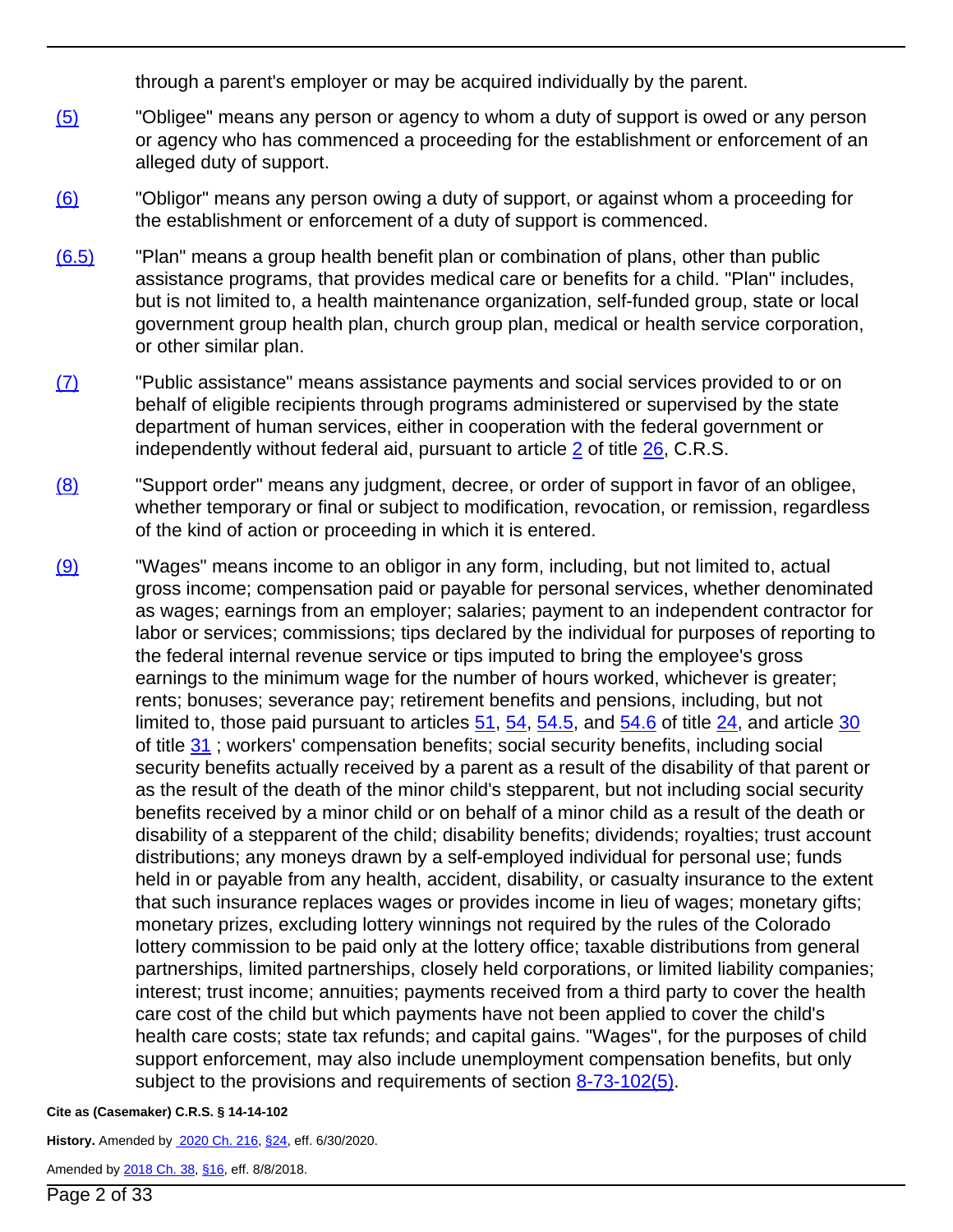L. 81: Entire article added, p. 905, § 1, effective June 8. L. 82: (3) amended, p. 281, § 4, effective April 2. L. 83: (3) amended, p. 651, § 1, effective March 3. L. 84: (9) added, p. 480, § 1, effective July 1. L. 87: (9) amended, p. 596, § 26, effective July 10. L. 89: (9) amended, p. 793, § 17, effective July 1. L. 90: (4.5) added, p. 1414, § 14, effective June 8; (2) and (9) amended, pp. 891, 564, §§ 12, 36, effective July 1. L. 92: (9) amended, p. 578, § 6, effective July 1; (4.7) added, p. 169, § 3, effective August 1. L. 93: (9) amended, p. 1872, § 6, effective June 1. L. 94: (9) amended, p. 1539, § 7, effective May 31; (4.5)(a) and (7) amended, p. 2646, § 109, effective July 1; (9) amended, p. 1253, § 7, effective July 1. L. 96: (4.5) and (9) amended, p. 599, § 9, effective July 1. L. 97: (4.3) added, p. 562, § 7, effective July 1. L. 98: (9) amended, p. 921, § 8, effective July 1. L. 99: (9) amended, p. 621, § 16, effective August 4. L. 2001: (4.3) amended, p. 721, § 3, effective May 31. L. 2002: (4.3) amended, p. 1892, § 52, effective July 1; (6.5) added, p. 23, § 1, effective July 1. L. 2003: (2) amended, p. 1265, § 52, effective July 1. L. 2004: (4.5) amended, p. 387, § 3, effective July 1. L. 2005: (2) amended, p. 498, § 2, effective August 8. L. 2009: (9) amended, [\(SB 09-282\), ch. 288,](/nllxml/getact.asp?statecd=COampamp;sessionyr=2009ampamp;actaltid=288ampamp;userid=REPLACE_LOGINIDampamp;noheader=0ampamp;nojumpmsg=0) [p. 1397](/nllxml/getact.asp?statecd=COampamp;sessionyr=2009ampamp;actaltid=288ampamp;userid=REPLACE_LOGINIDampamp;noheader=0ampamp;nojumpmsg=0), [§60,](/nllxml/getact.asp?statecd=COampamp;sessionyr=2009ampamp;actaltid=288ampamp;userid=REPLACE_LOGINIDampamp;noheader=0ampamp;nojumpmsg=0#ActSec60) effective January 1, 2010. L. 2018: IP and (2) amended, (SB 18-092), ch. 38, p. 401, § 16, effective August 8.

#### **Editor's Note:**

Amendments to subsection (9) by Senate Bill 94-088 and House Bill 94-1345 were harmonized.

#### **Cross References:**

For the legislative declaration contained in the 1994 act amending subsections (4.5)(a) and (7), see section 1 of chapter 345, Session Laws of Colorado 1994. For the legislative declaration in SB 18-092, see section 1 of chapter 38, Session Laws of Colorado 2018.

### **§ 14-14-103. Additional remedies**

The remedies provided in this article are in addition to and not in substitution for any other remedies.

### **Cite as (Casemaker) C.R.S. § 14-14-103**

**History.** L. 81: Entire article added, p. 906, § 1, effective June 8.

### **§ 14-14-104. Recovery for child support debt**

- (1) Any payment of public assistance by a county department of human or social services made to or for the benefit of any dependent child or children creates a debt, which is due and owing to the county department of human or social services, recoverable by the county as a debt due to the state by the parent or parents who are responsible for support of the dependent child or children, or by the parent whose rights were terminated pursuant to section [19-5-105.5](/NLLXML/getcode.asp?statecd=COampamp;codesec=19-5-105.5ampamp;sessionyr=2021ampamp;Title=19ampamp;datatype=Sampamp;noheader=0ampamp;nojumpmsg=0) and who was ordered to pay child support for the benefit of a dependent child, in an amount to be determined as follows:
	- (a) Where there has been a court order directed to a parent, the child support debt of that parent is an amount equal to the amount of public assistance paid to the extent of the full amount of arrearages under the order. However, the county department of human or social services, through its delegate child support enforcement unit, may petition for modification of the order on the same grounds as a party to the action.
	- (b) Where there has been no court or administrative order for child support, the county department of human or social services, through its delegate child support enforcement unit, may initiate a court or administrative action to establish the amount of child support debt accrued, and the court or delegate child support enforcement unit, after hearing or upon stipulation or upon a default order, shall enter an order for child support debt. The debt must be based on the amount of current child support due, or which would have been due if there were an existing order for child support, under the current child support enforcement guidelines in effect on the date of the stipulation, default order, or hearing to establish the child support debt times the number of months the family received public assistance. The total amount of child support debt must not exceed the total amount paid for public assistance. A child support debt established pursuant to this subsection (1)(b) is in addition to any subsequent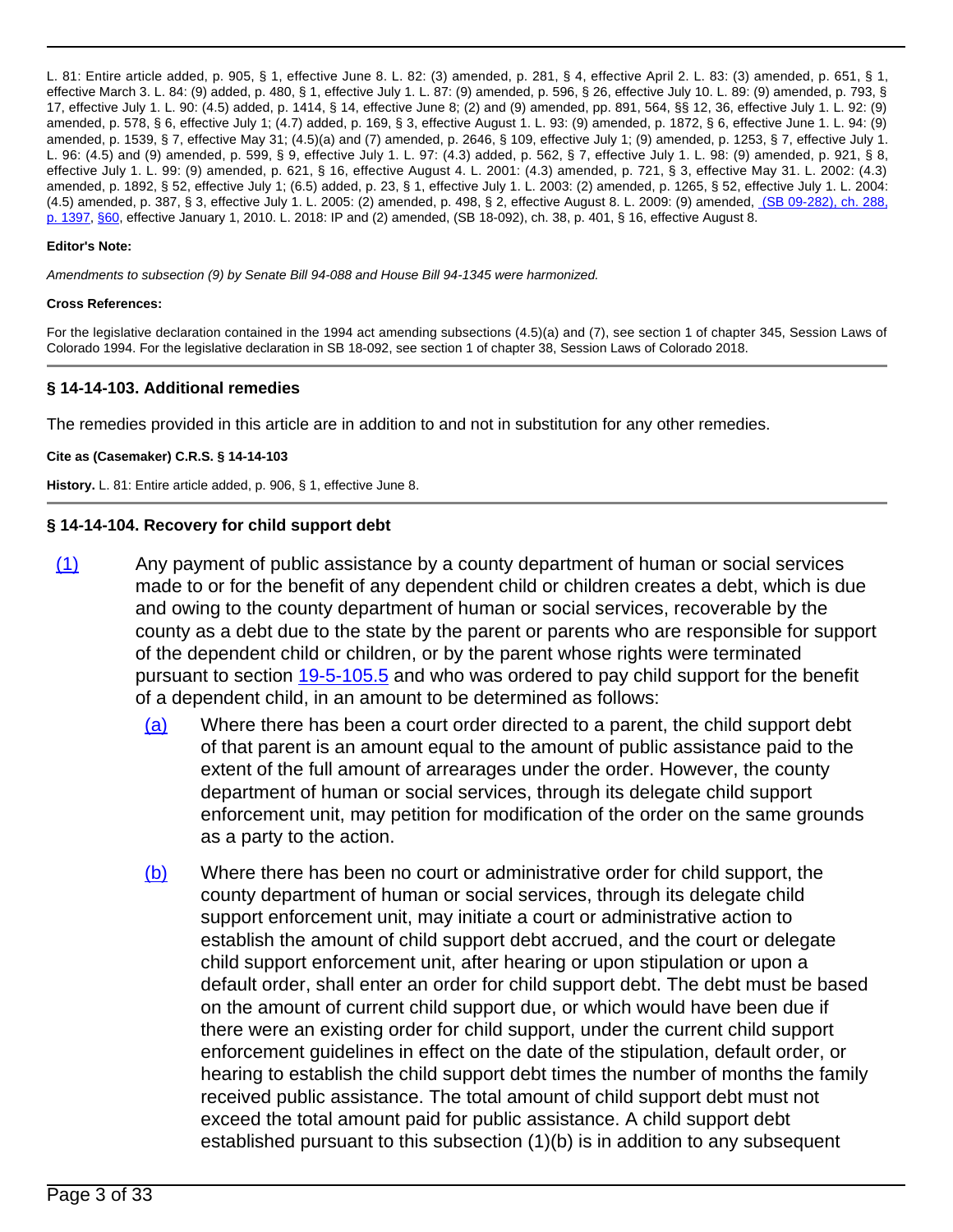child support debt accrued pursuant to subsection (1)(a) of this section.

- (2) The county department of human or social services, through its delegate child support enforcement unit, must be subrogated to the right of the dependent child or children or person having legal and physical custody of said child or children or having been allocated decision-making authority with respect to the child or children to pursue any child support action existing under the laws of this state to obtain reimbursement of public assistance expended. If a court enters a judgment for or orders the payment of any amount of child support to be paid by an obligor, the county department of human or social services must be subrogated to the debt created by such judgment or order.
- (3) An agreement between any one parent or custodial person or person allocated parental responsibilities and the obligor, either relieving the obligor of any duty of support or responsibility therefor or purporting to settle past, present, or future child support obligations either as settlement or as prepayment, must not act to reduce or terminate any rights of the county department of human or social services to recover from that obligor for any public assistance provided unless the county department of human or social services, through its delegate child support enforcement unit, has consented to the agreement, in writing, and the written consent has been incorporated into and made a part of the agreement.
- $(4)$  Any parental rights with respect to custody or decision-making responsibility with respect to a child or parenting time that are granted by a court of competent jurisdiction or are subject to court review must remain unaffected by the establishment or enforcement of a child support debt or obligation by the county department of human or social services or other person pursuant to the provisions of this article 14; and the establishment or enforcement of any such child support debt or obligation must also remain unaffected by such parental rights with respect to custody or decision-making responsibility with respect to a child or parenting time.
- (5) No child support debt under this section shall be created in the case of, or at any time collected from, a parent who receives assistance under the Colorado works program as described in part 7 of article [2](/NLLXML/getcode.asp?statecd=COampamp;codesec=article2ampamp;sessionyr=2021ampamp;Title=26ampamp;datatype=Sampamp;noheader=0ampamp;nojumpmsg=0) of title [26](/NLLXML/getcode.asp?statecd=COampamp;codesec=title26ampamp;sessionyr=2021ampamp;Title=26ampamp;datatype=Sampamp;noheader=0ampamp;nojumpmsg=0), C.R.S., for the period such parent is receiving such assistance, unless by order of a court of competent jurisdiction.
- (6) Creation of a child support debt pursuant to this section must not modify or extinguish any rights that the county department of human or social services has obtained or may obtain under an assignment of child support rights, including the right to recover and retain unreimbursed public assistance.
- (7) When a portion of a public assistance grant, paid to or for the benefit of a dependent child, includes moneys paid to provide the custodial parent or the parent with whom the child resides the majority of the time or caretaker relative with necessities including but not limited to shelter, medical care, clothing, or transportation, then those moneys are deemed to be paid to or for the benefit of the dependent child.
- (8) Notwithstanding rule 98 of the Colorado rules of civil procedure, venue for an action to establish child support debt is proper in any county where public assistance was or is being paid, in any county where the obligor parent resides, or in any county where the child resides.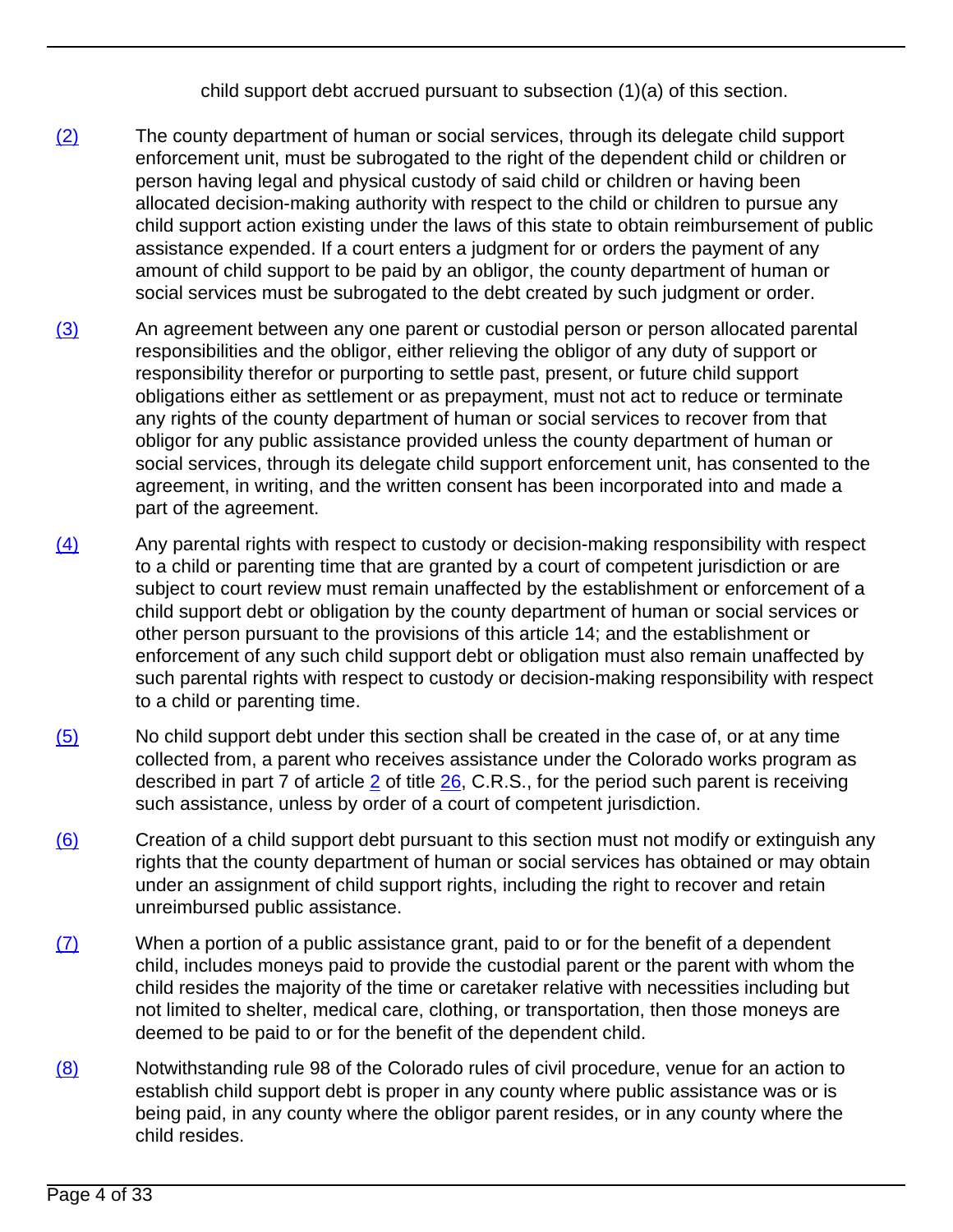(9) A copy of the computer printout obtained from the state department of human services of the record of payments of assistance under the Colorado works program as described in part 7 of article  $2$  of title  $26$ , C.R.S., made on behalf of a child whose custodian has been receiving child support enforcement services pursuant to section [26-13-106,](/NLLXML/getcode.asp?statecd=COampamp;codesec=26-13-106ampamp;sessionyr=2021ampamp;Title=26ampamp;datatype=Sampamp;noheader=0ampamp;nojumpmsg=0) C.R.S., shall be admissible into evidence as proof of such payments in any proceeding to establish child support debt and shall be prima facie evidence of the amount of child support debt owing on behalf of said child.

#### **Cite as (Casemaker) C.R.S. § 14-14-104**

**History.** Amended by [2018 Ch. 38,](/nllxml/getact.asp?statecd=COampamp;sessionyr=2018ampamp;actid=SB%2092ampamp;userid=REPLACE_LOGINIDampamp;noheader=0ampamp;nojumpmsg=0) [§17,](/nllxml/getact.asp?statecd=COampamp;sessionyr=2018ampamp;actid=SB%2092ampamp;userid=REPLACE_LOGINIDampamp;noheader=0ampamp;nojumpmsg=0#ActSec17) eff. 8/8/2018.

#### Amended by [2013 Ch. 353,](/nllxml/getact.asp?statecd=COampamp;sessionyr=2013ampamp;actid=SB%20227ampamp;userid=REPLACE_LOGINIDampamp;noheader=0ampamp;nojumpmsg=0) [§11,](/nllxml/getact.asp?statecd=COampamp;sessionyr=2013ampamp;actid=SB%20227ampamp;userid=REPLACE_LOGINIDampamp;noheader=0ampamp;nojumpmsg=0#ActSec11) eff. 5/28/2013.

L. 81: Entire article added, p. 906, § 1, effective June 8. L. 89: (1)(b) amended and (8) added, p. 793, § 18, effective July 1. L. 90: (9) added, p. 891, § 13, effective July 1. L. 91: (8) amended, p. 253, § 9, effective July 1. L. 93: (1) amended, p. 1560, § 9, effective June 6; (4) amended, p. 581, § 17, effective July 1. L. 94: (9) amended, p. 2646, § 110, effective July 1. L. 97: (5) and (9) amended, p. 1241, § 38, effective July 1. L. 98: (2), (3), (4), and (7) amended, p. 1401, § 51, effective February 1, 1999. L. 2007: (1)(b) amended, p. 1652, § 8, effective May 31. L. 2013: IP(1) amended, (SB 13-227), ch. 353, p. 2062, § 11, effective May 28. L. 2018: (1) to (4) and (6) amended, (SB 18-092), ch. 38, p. 401, § 17, effective August 8.

#### **Case Notes:**

#### **ANNOTATION**

**A determination of accrued child support debt of an absent parent when there has been no prior order of support does not violate due process or equal protection provisions of the constitution nor subject the obligor to an ex post facto law or a retrospective statute.** People ex rel. J.A.E.S., [7 P.3d 1021](/NLLXML/getcase.asp?citation=7%20P.3d%201021ampamp;casedate=2000-02-03ampamp;statecd=COampamp;bookname=Case_Lawampamp;noheader=0ampamp;nojumpmsg=0) (Colo. App. 2000).

**Guidelines must be applied to the parent's current income,** rather than to the income at the time the debt arose. This does not implicate due process or equal protection, since the current income standards requires consideration of parent's current ability to repay the debt. Montezuma Dept. of Soc. Servs. v. Laner, **[937 P.2d 903](/NLLXML/getcase.asp?citation=937%20P.2d%20903ampamp;casedate=1997-04-03ampamp;statecd=COampamp;bookname=Case_Lawampamp;noheader=0ampamp;nojumpmsg=0)** (Colo. App. 1997).

**Trial court's ruling on the amount of debt could not stand** where court applied a previous version of the statute in effect when the debt arose. The current version of the statute should be applied to determine the amount of the debt as the bill enacting the new statute applied to orders establishing debt on or after the date the statute took effect. Montezuma Dept. of Soc. Servs. v. Laner, [937 P.2d 903](/NLLXML/getcase.asp?citation=937%20P.2d%20903ampamp;casedate=1997-04-03ampamp;statecd=COampamp;bookname=Case_Lawampamp;noheader=0ampamp;nojumpmsg=0) (Colo. App. 1997).

**A mother's assignment to department of social services of support rights against father** for period in which mother received public assistance was total and unconditional and mother had no entitlement to either support payments or any interest thereon, barring any reassignment back to her. Edis v. Edis, [742 P.2d 954](/NLLXML/getcase.asp?citation=742%20P.2d%20954ampamp;casedate=1987-03-26ampamp;statecd=COampamp;bookname=Case_Lawampamp;noheader=0ampamp;nojumpmsg=0) (Colo. App. 1987).

**In determining child support debt based on prior payments of public assistance,** the trial court must enter an order equal to or more than the amount of public assistance paid. People in Interest of A.A.V. v. J.R., [815 P.2d 997](/NLLXML/getcase.asp?citation=815%20P.2d%20997ampamp;casedate=1991-07-05ampamp;statecd=COampamp;bookname=Case_Lawampamp;noheader=0ampamp;nojumpmsg=0) (Colo. App. 1991).

**Section requires court to enter order in favor of county department of social services against responsible parent in the exact amount** of public assistance paid, regardless of parent's ability to pay. In re Ward, [856 P.2d 67](/NLLXML/getcase.asp?citation=856%20P.2d%2067ampamp;casedate=1993-06-10ampamp;statecd=COampamp;bookname=Case_Lawampamp;noheader=0ampamp;nojumpmsg=0) (Colo. App. 1993).

**An obligor is liable to the county department of social services for an amount not exceeding the full amount of public assistance paid** during the period when no order for child support existed. People ex rel. J.A.E.S., [7 P.3d 1021](/NLLXML/getcase.asp?citation=7%20P.3d%201021ampamp;casedate=2000-02-03ampamp;statecd=COampamp;bookname=Case_Lawampamp;noheader=0ampamp;nojumpmsg=0) (Colo. App. 2000).

**Subsection (2) provides that the county department of social services shall be subrogated** to the debt created by a judgment or order for payment of child support by an obligor and to the right of the dependent child or children or person having legal or physical custody of such child or children to pursue any child support action to obtain reimbursement of public assistance expended. In re Cespedes, [895 P.2d 1172](/NLLXML/getcase.asp?citation=895%20P.2d%201172ampamp;casedate=1995-04-20ampamp;statecd=COampamp;bookname=Case_Lawampamp;noheader=0ampamp;nojumpmsg=0) (Colo. App. 1995).

Mother was a real party in interest and entitled to seek an increase in child support since only part of the mother's right to receive child support had been assigned to the department of human services for purposes of receiving AFDC payments. In re Cespedes, [895 P.2d 1172](/NLLXML/getcase.asp?citation=895%20P.2d%201172ampamp;casedate=1995-04-20ampamp;statecd=COampamp;bookname=Case_Lawampamp;noheader=0ampamp;nojumpmsg=0) (Colo. App. 1995).

**Subsection (2) allows a custodial parent to seek an increase in child support that includes the amount of public assistance received,** provided that any such increase is subject to the state's right to subrogation. In re Cespedes, [895 P.2d 1172](/NLLXML/getcase.asp?citation=895%20P.2d%201172ampamp;casedate=1995-04-20ampamp;statecd=COampamp;bookname=Case_Lawampamp;noheader=0ampamp;nojumpmsg=0) (Colo. App. 1995).

**Even if it is assumed that the doctrine of laches applies against the department of social services,** the trial court had ample support for rejection of the defense. Social services acted as promptly as it could and pursued efforts to obtain reimbursement shortly after confirming father's address and income. Montezuma Dept. of Soc. Servs. v. Laner, [937 P.2d 903](/NLLXML/getcase.asp?citation=937%20P.2d%20903ampamp;casedate=1997-04-03ampamp;statecd=COampamp;bookname=Case_Lawampamp;noheader=0ampamp;nojumpmsg=0) (Colo. App. 1997).

**Applied** in People in Interest of A.L.B., [683 P.2d 813](/NLLXML/getcase.asp?citation=683%20P.2d%20813ampamp;casedate=1984-03-29ampamp;statecd=COampamp;bookname=Case_Lawampamp;noheader=0ampamp;nojumpmsg=0) (Colo. App. 1984); People in Interest of E.P.G., [732 P.2d 250](/NLLXML/getcase.asp?citation=732%20P.2d%20250ampamp;casedate=1986-12-24ampamp;statecd=COampamp;bookname=Case_Lawampamp;noheader=0ampamp;nojumpmsg=0) (Colo. App. 1986).

#### **Cross References:**

For the legislative declaration contained in the 1993 act amending subsection (4), see section 1 of chapter 165, Session Laws of Colorado 1993.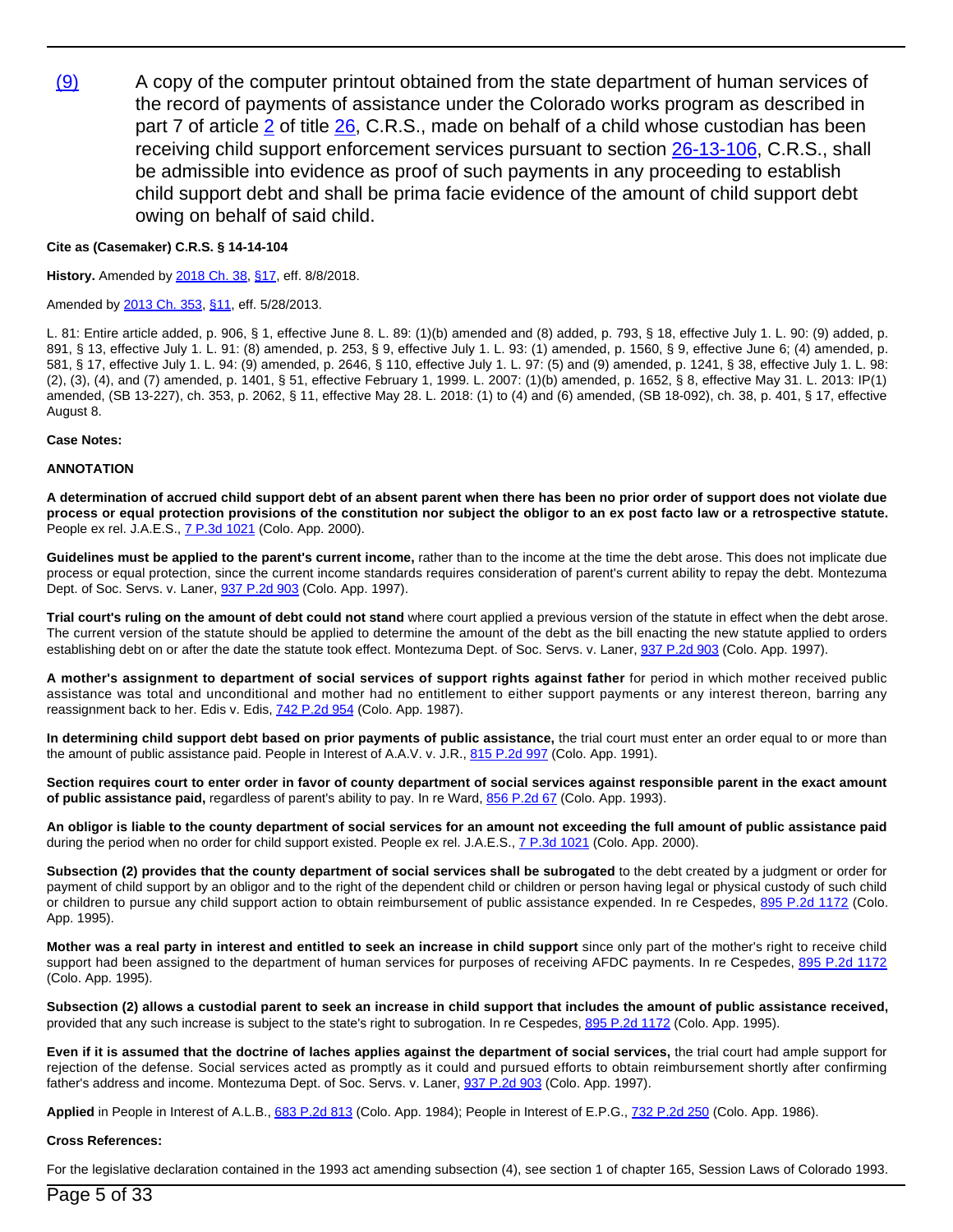For the legislative declaration contained in the 1994 act amending subsection (9), see section 1 of chapter 345, Session Laws of Colorado 1994. For the legislative declaration in SB 18-092, see section 1 of chapter 38, Session Laws of Colorado 2018.

# **§ 14-14-105. Continuing garnishment**

- (1) A writ of garnishment for the collection from earnings of judgments for arrearages for child support, for maintenance when combined with child support, for child support debts, or for maintenance shall be continuing; shall have priority over any garnishment, lien, or income assignment other than a writ previously served on the same garnishee pursuant to this subsection (1) or a wage assignment activated pursuant to section [14-14-107](/NLLXML/getcode.asp?statecd=COampamp;codesec=14-14-107ampamp;sessionyr=2021ampamp;Title=14ampamp;datatype=Sampamp;noheader=0ampamp;nojumpmsg=0) or section [14-14-111,](/NLLXML/getcode.asp?statecd=COampamp;codesec=14-14-111ampamp;sessionyr=2021ampamp;Title=14ampamp;datatype=Sampamp;noheader=0ampamp;nojumpmsg=0) as those sections existed prior to July 1, 1996, or an income assignment activated pursuant to section [14-14-111.5](/NLLXML/getcode.asp?statecd=COampamp;codesec=14-14-111.5ampamp;sessionyr=2021ampamp;Title=14ampamp;datatype=Sampamp;noheader=0ampamp;nojumpmsg=0); and shall require the garnishee to withhold, pursuant to section [13-54-104\(3\)](/NLLXML/getcode.asp?statecd=COampamp;codesec=13-54-104ampamp;sessionyr=2021ampamp;Title=13ampamp;datatype=Sampamp;noheader=0ampamp;nojumpmsg=0ampamp;nojumpmsg=0#13-54-104(3)), C.R.S., the portion of earnings subject to garnishment at each succeeding earnings disbursement interval until such judgment is satisfied or the garnishment is released by the court or in writing by the judgment creditor.
- $(2)$  No employer may discharge an employee solely for the reason that his earnings have been subjected to garnishment pursuant to this section. Any such discharge in violation of this subsection (2) shall subject the employer to liability for damages.

### **Cite as (Casemaker) C.R.S. § 14-14-105**

**History.** L. 81: Entire article added, p. 907, § 1, effective June 8. L. 86: (1) amended, p. 725, § 4, effective July 1. L. 87: (1) amended, p. 591, § 10, effective July 10. L. 96: (1) amended, p. 600, § 10, effective July 1.

**Case Notes:**

### **ANNOTATION**

**Writ of garnishment for child support has priority over attorney's lien.** Rios v. Mireles, [937 P.2d 840](/NLLXML/getcase.asp?citation=937%20P.2d%20840ampamp;casedate=1996-08-22ampamp;statecd=COampamp;bookname=Case_Lawampamp;noheader=0ampamp;nojumpmsg=0) (Colo. App. 1996).

### **Cross References:**

For provisions concerning garnishment generally, see article [54.5](/NLLXML/getcode.asp?statecd=COampamp;codesec=article54.5ampamp;sessionyr=2021ampamp;Title=13ampamp;datatype=Sampamp;noheader=0ampamp;nojumpmsg=0) of title [13](/NLLXML/getcode.asp?statecd=COampamp;codesec=title13ampamp;sessionyr=2021ampamp;Title=13ampamp;datatype=Sampamp;noheader=0ampamp;nojumpmsg=0).

# **§ 14-14-106. Interest**

- $\frac{(1)}{(a)}$  Interest per annum at four percent greater than the statutory rate set forth in section [5-12-101](/NLLXML/getcode.asp?statecd=COampamp;codesec=5-12-101ampamp;sessionyr=2021ampamp;Title=5ampamp;datatype=Sampamp;noheader=0ampamp;nojumpmsg=0) on any arrearages and child support debt due and owing before July 1, 2021, may be compounded monthly and may be collected by the judgment creditor; however, such interest may be waived by the judgment creditor and such creditor is not required to maintain interest balance due accounts. After July 1, 2021, interest on child support arrearages and child support debt accrues at the interest rate specified in subsection (1)(b) of this section.
	- (b) Interest per annum at two percent greater than the statutory rate set forth in section 5-12-101 on any arrearages and child support debt due and owing on and after July 1, 2021, may be compounded annually and may be collected by the judgment creditor; except that such interest may be waived by the judgment creditor and such creditor is not required to maintain interest balance due accounts.
- $(2)$  If the judgment creditor seeks interest on child support arrearages as set forth in subsection (1) of this section, the debtor obligor may apply to the court to request that the court find good cause to use discretion in disallowing the calculated interest, or a portion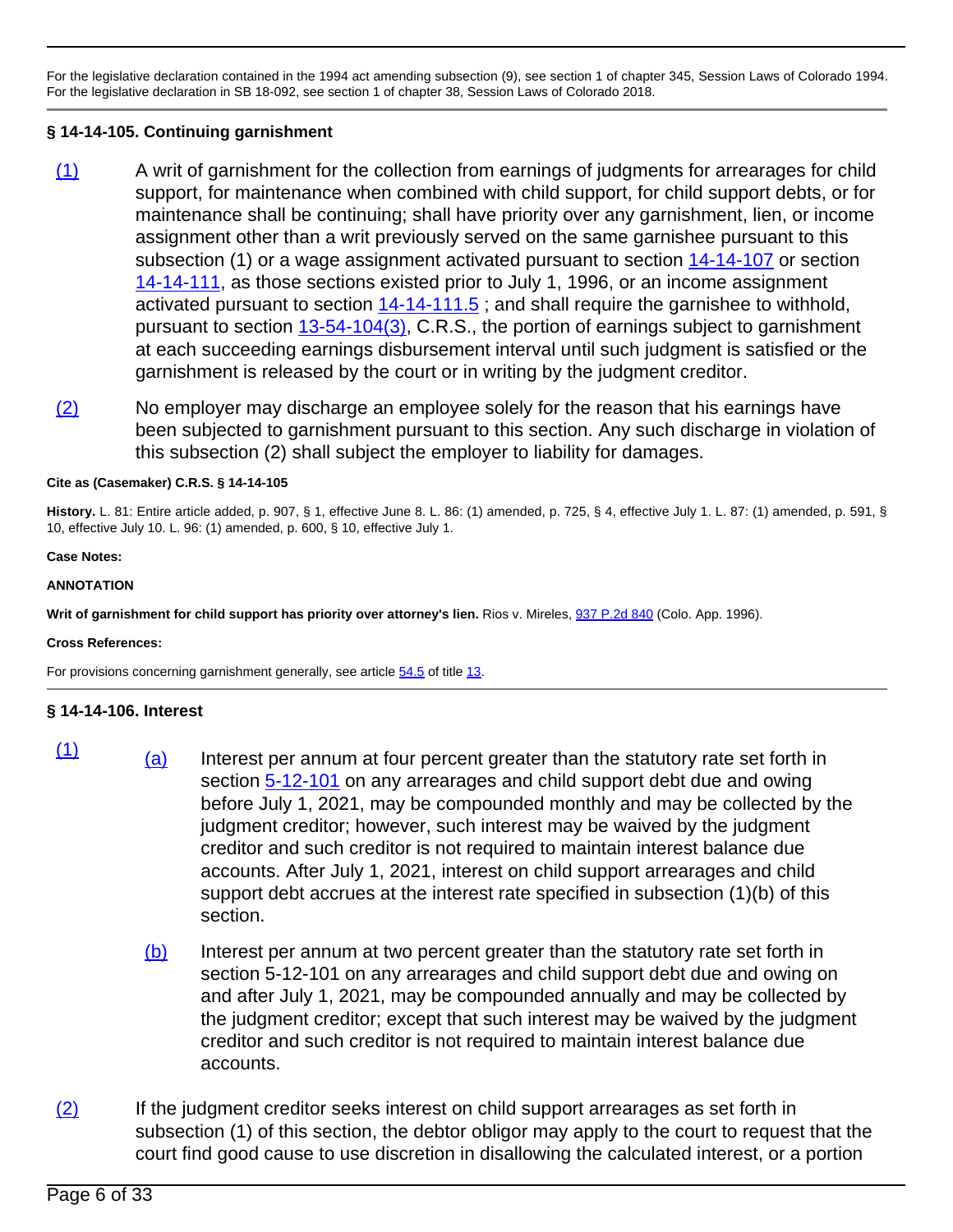thereof, on child support arrearages. In so doing, the court shall consider but is not limited to the following:

- (a) Whether good cause existed for the nonpayment of the child support;
- (b) Whether payment of the interest would result in undue hardship or substantial injustice for the obligor owing the interest; and
- (c) Whether the disallowance or reduction of interest would result in undue hardship and substantial injustice to the person to whom the interest is owed.
- (3) The court may determine an equitable period of repayment of any interest and arrears owed, if applicable, as set forth in this section.

### **Cite as (Casemaker) C.R.S. § 14-14-106**

#### **History.** Amended by [2021 Ch. 212,](/nllxml/getact.asp?statecd=COampamp;sessionyr=2021ampamp;actid=HB%201220ampamp;userid=REPLACE_LOGINIDampamp;noheader=0ampamp;nojumpmsg=0) [§3,](/nllxml/getact.asp?statecd=COampamp;sessionyr=2021ampamp;actid=HB%201220ampamp;userid=REPLACE_LOGINIDampamp;noheader=0ampamp;nojumpmsg=0#ActSec3) eff. 7/1/2021.

L. 81: Entire article added, p. 908, § 1, effective June 8. L. 86: Entire section amended, p. 725, § 5, effective July 1. L. 88: Entire section amended, p. 633, § 9, effective July 1. L. 94: Entire section amended, p. 1539, § 8, effective May 31. L. 97: Entire section amended, p. 1241, § 39, effective July 1. L. 2003: Entire section amended, p. 1266, § 53, effective July 1.

#### **Case Notes:**

#### **ANNOTATION**

Law reviews. For article, "An Update of Appendices from Collecting Pre-and Past-judgment Interest in Colorado", see 15 Colo. Law. 990 (1986).

**Interest on child support judgment.** Trial court is without discretion to deny interest. Therefore, interest on child support arrearages accruing from the date each installment became due shall be included in the judgment. In re Schutte, [721 P.2d 160](/NLLXML/getcase.asp?citation=721%20P.2d%20160ampamp;casedate=1986-05-22ampamp;statecd=COampamp;bookname=Case_Lawampamp;noheader=0ampamp;nojumpmsg=0) (Colo. App. 1986).

**This section is applicable only for support past due and unpaid by an obligor** and not available against the Denver department of social services for amounts collected from obligor which the court ordered paid to ex-wife. People in Interest of D.C., [797 P.2d 840](/NLLXML/getcase.asp?citation=797%20P.2d%20840ampamp;casedate=1990-08-09ampamp;statecd=COampamp;bookname=Case_Lawampamp;noheader=0ampamp;nojumpmsg=0) (Colo. App. 1990).

**This section does not apply to retroactive modification of support,** since debt is not mature until after entry of order. In re Schutte, 721 P.2d 16 (Colo. App. 1986); In re Armit, [878 P.2d 101](/NLLXML/getcase.asp?citation=878%20P.2d%20101ampamp;casedate=1994-06-02ampamp;statecd=COampamp;bookname=Case_Lawampamp;noheader=0ampamp;nojumpmsg=0) (Colo. App. 1994).

**Court does not have discretion as to amount of interest or whether interest is compounded monthly.** Statute vests in the judgment creditor the option to collect the increased rate, to compound the interest monthly, and to waive the interest. In re Tognoni, [313 P.3d 655](/NLLXML/getcase.asp?citation=313%20P.3d%20655ampamp;casedate=2011-11-10ampamp;statecd=COampamp;bookname=Case_Lawampamp;noheader=0ampamp;nojumpmsg=0) (Colo. App. 2011).

**Laches may be asserted as a defense to a claim for interest on child support arrearages.** Although laches may not be asserted against the principal amount of the child support debt, laches may bar recovery of interest if the three elements of laches are met: (1) full knowledge of the facts by the party against whom the defense is asserted; (2) unreasonable delay by the party against whom the defense is asserted in pursuing an available remedy; and (3) intervening reliance by and prejudice to the party asserting the defense. In re Johnson, [2016 CO 67](/NLLXML/getcase.asp?citation=2016%20CO%2067ampamp;casedate=2016-09-26ampamp;statecd=COampamp;bookname=Case_Lawampamp;noheader=0ampamp;nojumpmsg=0), [380 P.3d 150.](/NLLXML/getcase.asp?citation=380%20P.3d%20150ampamp;casedate=2016-09-26ampamp;statecd=COampamp;bookname=Case_Lawampamp;noheader=0ampamp;nojumpmsg=0)

#### **Cross References:**

For the statutory rate of interest, see § [5-12-102](/NLLXML/getcode.asp?statecd=COampamp;codesec=5-12-102ampamp;sessionyr=2021ampamp;Title=5ampamp;datatype=Sampamp;noheader=0ampamp;nojumpmsg=0).

### **§ 14-14-107. Wage assignment - applicability. (Repealed)**

#### **Cite as (Casemaker) C.R.S. § 14-14-107**

**History.** L. 81: Entire article added, p. 908, § 1, effective June 8. L. 83: (1)(a) and IP(3) amended and (2) R&RE, pp. 652, 653, §§ 1-3, effective June 1. L. 84: (1)(a), IP(2)(a), (2)(a)(III), (2)(a)(IV), (2)(b), and (2)(c) amended and (2)(a)(V) and (3.5) added, pp. 480, 481, §§ 2, 3, effective July 1. L. 85: (1)(a), (2)(a) to (2)(c), IP(3), (3)(a)(IV), (3)(c), (3.5), (4)(d), and (9) amended and (1)(d), (1.5), (3.4), (4)(e), and (10) to (13) added, pp.592, 595, §§ 12-15, effective July 1. L. 86: (1)(a), (1)(b), (1.5)(a), (2)(a)(II), (2)(c), (3)(a)(I), (5), and (7) amended and (1)(e) to (1)(g) and (4)(f) added, pp. 725, 727, §§ 6-8, effective July 1. L. 87: Entire section R&RE, p. 580, § 1, effective July 10. L. 88: (5)(c)(IX), (5)(c)(XI), IP(7), (7)(d)(IV), and (9)(a) amended, p. 634, § 10, effective July 1. L. 89: (15) added, p. 810, § 2, effective June 5. L. 90: (2)(e), (5)(c)(VIII), (6)(b)(I),  $(7)(d)(III)$ ,  $(7)(d)(IV)$ , and  $(7)(g)$  amended and  $(6)(b)(III)$  added, p. 1414, § 15, effective June 8; (15) amended, p. 892, § 14, effective July 1. L. 92:  $(2)(a)$ , IP(7),  $(7)(c)(III)$ ,  $(7)(c)(IV)$ ,  $(9)$ , and  $(11)$  amended and  $(7)(d.5)$  and  $(7)(d.6)$  added, p. 203, § 11, effective August 1. L. 93: (9) amended, p. 1561, § 10, effective September 1. L. 94: (9)(e), amended, p. 1539, § 9, effective May 31; IP(7) amended, p. 2048, § 8, effective June 3; (14) amended, p. 2646, § 111, effective July 1. L. 96: Entire section repealed, p. 600, § 11, effective July 1.

# **§ 14-14-108. Child support debt offset. (Repealed)**

### **Cite as (Casemaker) C.R.S. § 14-14-108**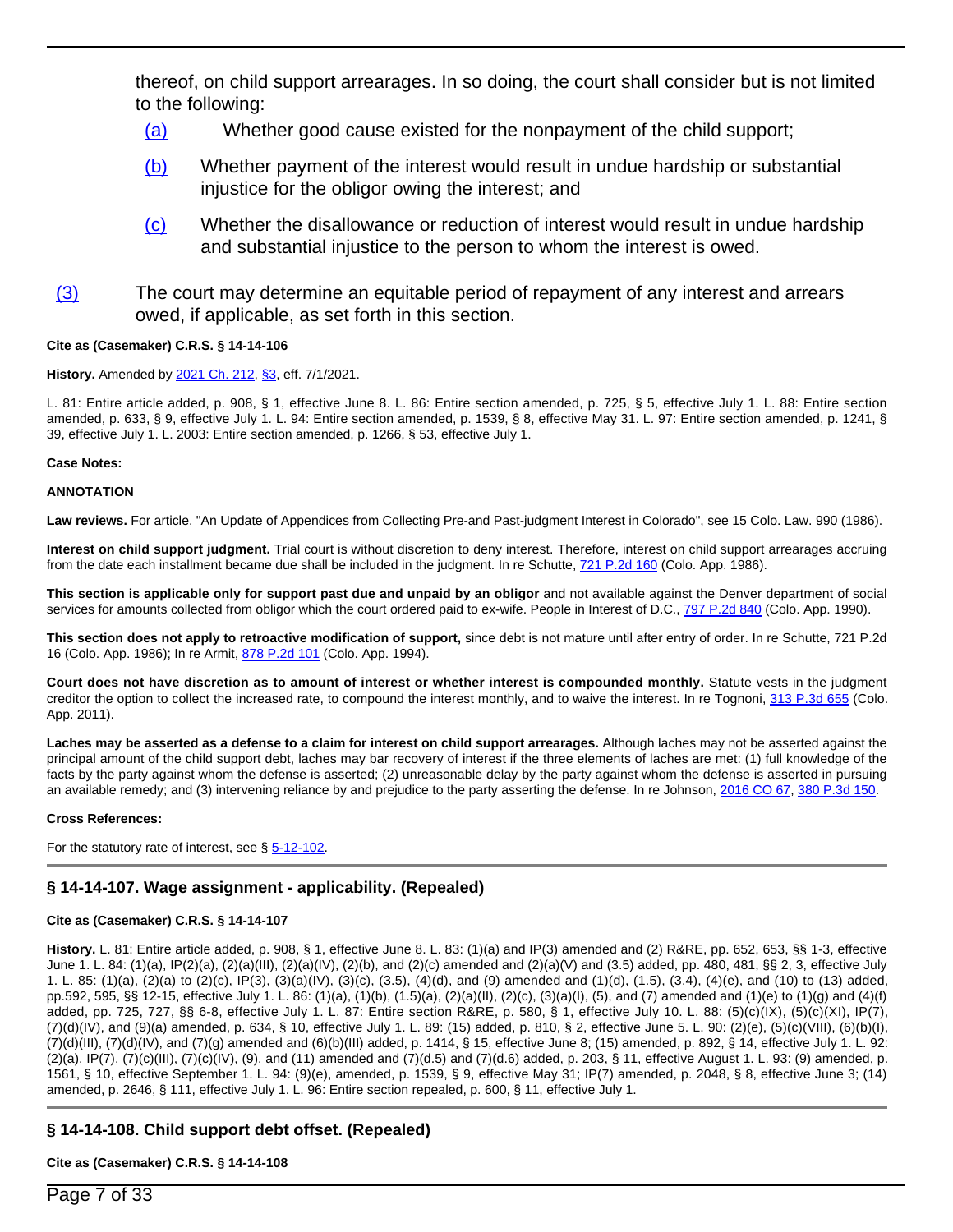**History.** L. 83: Entire section added, p. 654, § 1, effective June 10. L. 85: Entire section repealed, p. 604, § 24, effective July 1.

### **Cross References:**

For present provisions concerning a state income tax refund offset for child support debts or child support arrearages, see § [26-13-111.](/NLLXML/getcode.asp?statecd=COampamp;codesec=26-13-111ampamp;sessionyr=2021ampamp;Title=26ampamp;datatype=Sampamp;noheader=0ampamp;nojumpmsg=0)

### **§ 14-14-109. Security, bond, or guarantee**

- (1) In any action in which child support is ordered, an interested party may apply to the court for an order requiring that the obligor post security, a bond, or other form of guarantee to secure payment of the child support ordered. In considering such request, the court shall consider, among other factors, the nature of the obligor's employment and whether the obligor's income is unreachable by a wage assignment entered pursuant to section [14-](/NLLXML/getcode.asp?statecd=COampamp;codesec=14-14-107ampamp;sessionyr=2021ampamp;Title=14ampamp;datatype=Sampamp;noheader=0ampamp;nojumpmsg=0) [14-107](/NLLXML/getcode.asp?statecd=COampamp;codesec=14-14-107ampamp;sessionyr=2021ampamp;Title=14ampamp;datatype=Sampamp;noheader=0ampamp;nojumpmsg=0) prior to July 1, 1996, or by immediate deduction for a family support obligation pursuant to section [14-14-111](/NLLXML/getcode.asp?statecd=COampamp;codesec=14-14-111ampamp;sessionyr=2021ampamp;Title=14ampamp;datatype=Sampamp;noheader=0ampamp;nojumpmsg=0) as it existed prior to July 1, 1996, or by an income assignment entered pursuant to section [14-14-111.5](/NLLXML/getcode.asp?statecd=COampamp;codesec=14-14-111.5ampamp;sessionyr=2021ampamp;Title=14ampamp;datatype=Sampamp;noheader=0ampamp;nojumpmsg=0) on or after July 1, 1996.
- (2) If the request to post security, a bond, or other guarantee is made subsequent to the issuance of a child support order, a copy of the request shall be sent to the obligor at his last-known address by certified mail no later than twenty days prior to the date set for a hearing on the issue. Such notice shall contain a statement of the obligor's rights to appear and contest the request.
- $(3)$  When a request to post security, a bond, or other guarantee is before the court, the court shall make findings on the appropriateness of the request based on the evidence presented and shall then either grant or deny the request.

### **Cite as (Casemaker) C.R.S. § 14-14-109**

**History.** L. 85: Entire section added, p. 595, § 16, effective July 1. L. 96: (1) amended, p. 622, § 32, effective July 1.

### **§ 14-14-110. Contempt of court**

- (1) Evidence of noncompliance with an order for child support, or maintenance when combined with child support, in the form of an affidavit from the clerk of the court or in the form of a copy of the record of payments certified by the clerk of the court or in the form of a copy of the record of payment maintained by the family support registry is prima facie evidence of contempt of court.
- $(2)$  In determining whether or not the obligor is in contempt of court, the court may consider that the required payment has been made prior to the hearing to determine contempt or that owing to physical incapacity or other good cause the obligor was unable to furnish the support, care, and maintenance required by the order for the period of noncompliance alleged in the motion.
- (3) If, after personal service of the citation and a copy of the motion and affidavit, the obligor fails to appear at the time so designated, the court may issue a warrant for the obligor's arrest. Upon issuance of the warrant, the court shall direct by endorsement thereon the amount of the bond required.
- $\overline{(4)}$  Pursuant to subsection (3) of this section, where the obligor has been released upon deposit of cash, stocks, or bonds, or upon surety bond secured by property, if the obligor fails to appear in accordance with the primary condition of the bond, the court shall declare a forfeiture. Notice of the order of forfeiture shall be mailed immediately by the court to the obligor and sureties, if any, at the last-known address. If the obligor does not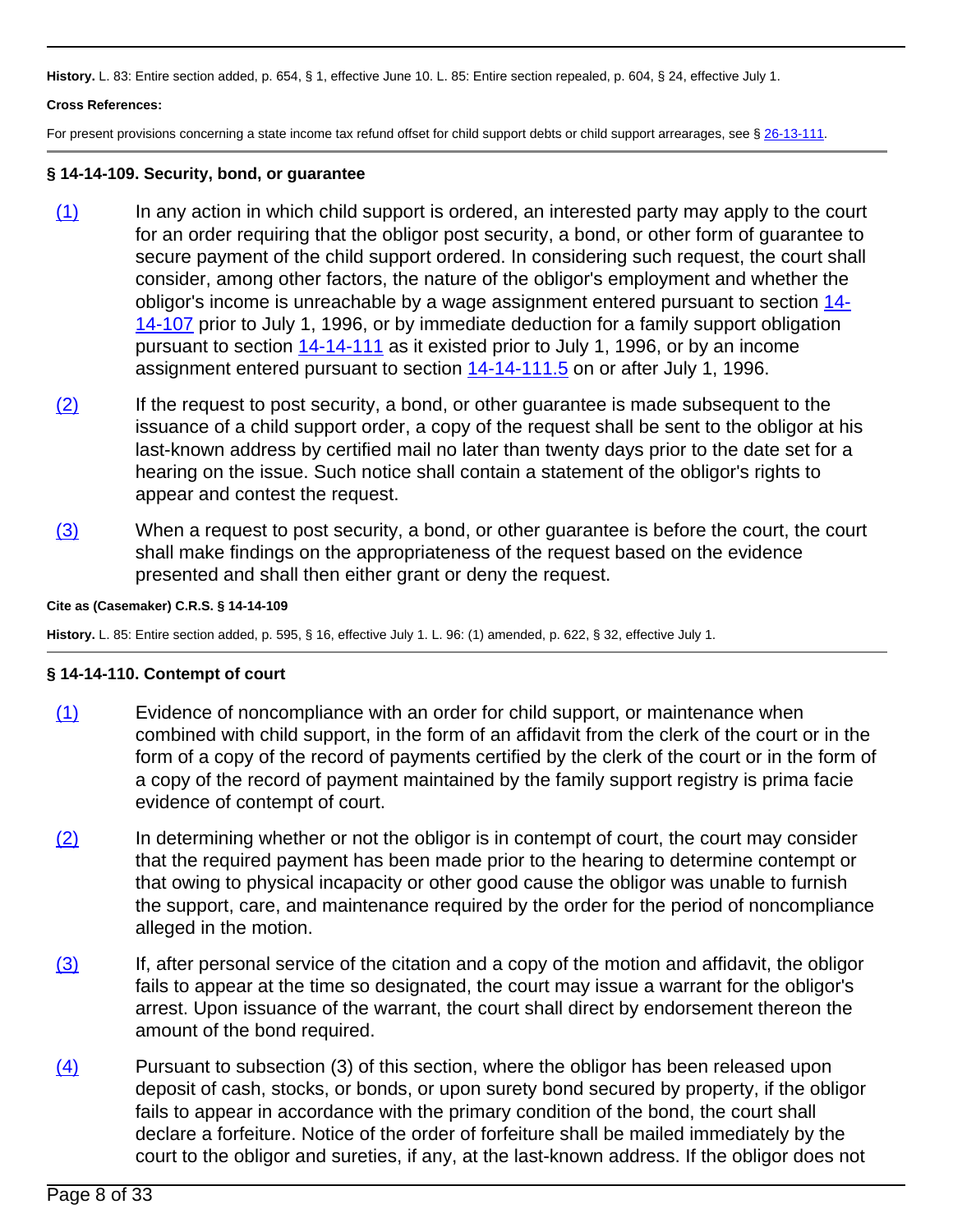appear and surrender to the court having jurisdiction within thirty days after the date of the forfeiture, or within that period satisfy the court that appearance and surrender by the obligor is impossible and without the obligor's fault, the court shall enter judgment against the obligor and the sureties, if any, for the amount of the bail and costs of the court proceedings.

(5) Any moneys collected or paid upon any such execution or in any case upon said bond shall be turned over to the clerk of the court in which the bond is given to be applied to the child support obligation, including where the obligation is assigned to the department of human services pursuant to section [26-2-111\(3\),](/NLLXML/getcode.asp?statecd=COampamp;codesec=26-2-111ampamp;sessionyr=2021ampamp;Title=26ampamp;datatype=Sampamp;noheader=0ampamp;nojumpmsg=0ampamp;nojumpmsg=0#26-2-111(3)) C.R.S.

### **Cite as (Casemaker) C.R.S. § 14-14-110**

**History.** L. 86: Entire section added, p. 730, § 1, effective May 1. L. 93: Entire section amended, p. 1561, § 11, effective September 1. L. 94: (1) amended, p. 1540, § 10, effective May 31; (5) amended, p. 2647, § 112, effective July 1. L. 97: (4) amended, p. 562, § 8, effective July 1; (5) amended, p. 1241, § 40, effective July 1.

### **Cross References:**

For the legislative declaration contained in the 1994 act amending subsection (5), see section 1 of chapter 345, Session Laws of Colorado 1994.

## **§ 14-14-111. Immediate deductions for family support obligations - legislative declaration - procedures applicability. (Repealed)**

### **Cite as (Casemaker) C.R.S. § 14-14-111**

**History.** L. 89: Entire section added, p. 805, § 1, effective June 5. L. 90: (2)(b)(I), (4)(b)(IV)(B), (4)(b)(IV)(C), (4)(b)(IV)(D), (4)(b)(VII), and (11) amended, p. 1415, § 16, effective June 8; (2)(a) and (4)(b)(IV)(B) amended, p. 892, § 15, effective July 1. L. 92: (2)(b), (2)(c), (4)(b)(III)(C), (6), and (16) amended and (4)(b)(IV.5) and (4)(b)(IV.6) added, p. 207, § 12, effective August 1. L. 93: (2)(b) amended, p. 1562, § 12, effective September 1. L. 94: (4)(a) amended, p. 2049, § 9, effective June 3. L. 96: Entire section repealed, p. 600, § 11, effective July 1.

### **§ 14-14-111.5. [Effective Until 3/1/2022] Income assignments for child support or maintenance**

- (1) **Legislative declaration.** The general assembly hereby finds and declares that, for the good of the children of Colorado and to promote family self-sufficiency, there is a need to strengthen Colorado's child support enforcement laws and to simplify, streamline, and clarify the existing laws relating to wage assignments previously provided for in section [14-14-107](/NLLXML/getcode.asp?statecd=COampamp;codesec=14-14-107ampamp;sessionyr=2021ampamp;Title=14ampamp;datatype=Sampamp;noheader=0ampamp;nojumpmsg=0) and immediate deductions for family support obligations previously provided for in section [14-14-111](/NLLXML/getcode.asp?statecd=COampamp;codesec=14-14-111ampamp;sessionyr=2021ampamp;Title=14ampamp;datatype=Sampamp;noheader=0ampamp;nojumpmsg=0). In support of this effort, the general assembly hereby adopts the term "income assignment" to be used to provide consistency and standardization of the process for collecting child support and maintenance.
- $\frac{12}{2}$  (a) Whenever an obligation for child support, maintenance, child support when combined with maintenance, retroactive support, medical support, child support arrears, or child support debt is initially determined, whether temporary or permanent or whether modified, the amount of child support, maintenance, child support when combined with maintenance, retroactive support, medical support, child support arrears, or child support debt shall be ordered by the court or delegate child support enforcement unit to be activated immediately as an income assignment subject to section [13-54-104\(3\)](/NLLXML/getcode.asp?statecd=COampamp;codesec=13-54-104ampamp;sessionyr=2021ampamp;Title=13ampamp;datatype=Sampamp;noheader=0ampamp;nojumpmsg=0ampamp;nojumpmsg=0#13-54-104(3)), from the income, as defined in section  $14-10-115(3)$ , that is due or is to become due in the future from the obligor's employer, employers, or successor employers or other payor of funds, regardless of the source, of the person obligated to pay the child support, maintenance, child support when combined with maintenance, retroactive support, medical support, child support arrears, or child support debt.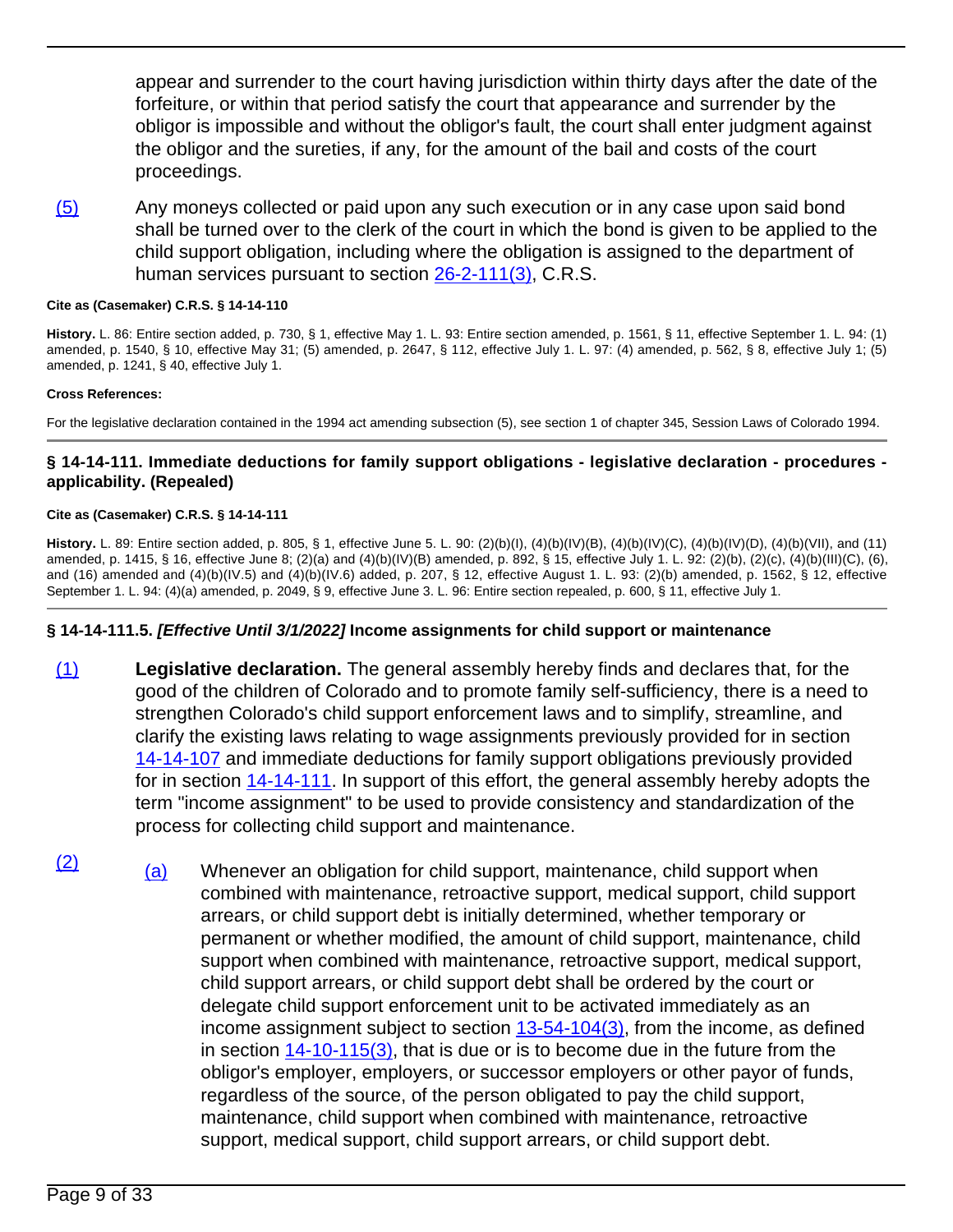- (b) Any order for support must include the following, if available:
	- (I) The name, date of birth, and sex of each child for whom the support is ordered;
	- (II) The obligee's name, residential and mailing addresses, and date of birth;
	- (III) The total amount of current support to be paid monthly in each category of support;
	- (IV) The date of commencement of the order and the date or dates of the month that the payments are due;
	- $(V)$  The total amount of arrears that is due, if any, in each category of support as of the date of the order; and
	- (VI) The obligor's name, residential and mailing addresses, and date of birth.

(3) **Activation of income assignment.** Income assignments must be activated in accordance with the following provisions:

# (a) **Immediate activation of income assignments.**

- $\frac{1}{1}$  (A) Upon entry of an order for child support, maintenance, child support when combined with maintenance, retroactive support, medical support, child support arrears, or child support debt, the obligee, the obligee's representative, or the delegate child support enforcement unit shall cause a notice of income assignment to be served immediately as described in subsection (4) of this section.
	- (B) Unless an income assignment is required to be immediately activated pursuant to subsection (3)(a)(I)(A) of this section, or the income assignment is not subject to immediate activation pursuant to subsection (3)(a)(II) of this section, an income assignment may be immediately activated by the obligee, the obligee's representative, or the delegate child support enforcement unit by causing a notice to withhold income for support to be served upon the employer, trustee, or other payor of funds pursuant to subsection (4) of this section.
- (II) **Exceptions to immediate activation of income assignments.** Income is not subject to immediate activation of an income assignment pursuant to this subsection (3)(a) in any case in which:
	- (A) One of the parties demonstrates, and the court or the delegate child support enforcement unit finds in writing, that there is good cause not to require immediate activation of an income assignment. For the purposes of this sub-subparagraph (A), "good cause" means the following: There is a written determination and explanation by the court or delegate child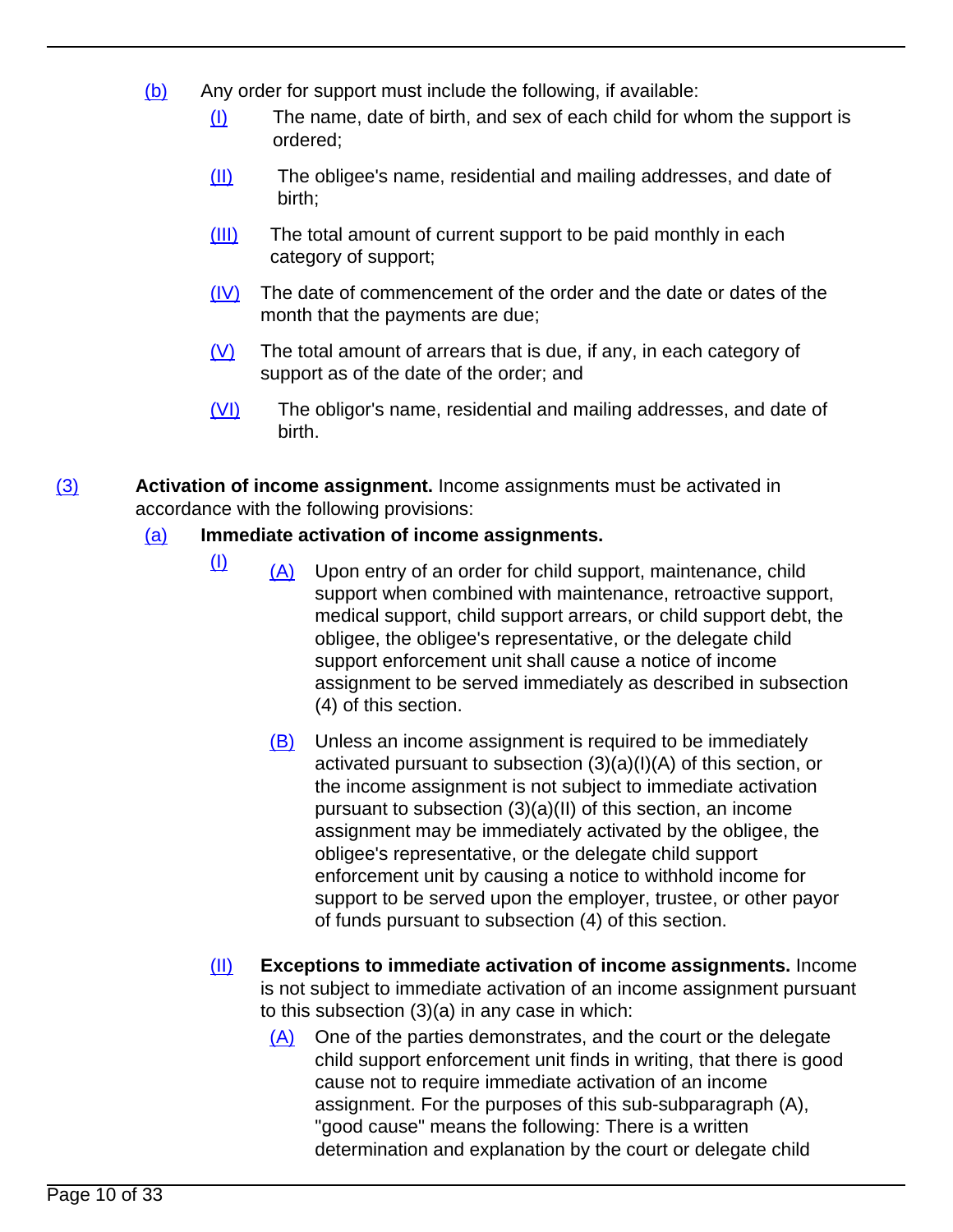support enforcement unit stating why implementing immediate activation of an income assignment would not be in the best interests of the child; and the obligor has signed a written agreement to keep the delegate child support enforcement unit, the obligee, or the obligee's representative informed of the obligor's current employer and information on any health insurance coverage to which the obligor has access; and proof is provided that the obligor made timely payments without the necessity of income assignment in previously ordered child support obligations.

- (B) A written agreement is reached between both parties that provides for an alternative arrangement, and such agreement is reviewed and approved in the record by the court. For purposes of this subsection (3)(a)(II)(B), the delegate child support enforcement unit is considered a party in all cases in which the custodian of a child is receiving support enforcement services from a delegate child support enforcement unit pursuant to section [26-13-106\(1\)](/NLLXML/getcode.asp?statecd=COampamp;codesec=26-13-106ampamp;sessionyr=2021ampamp;Title=26ampamp;datatype=Sampamp;noheader=0ampamp;nojumpmsg=0ampamp;nojumpmsg=0#26-13-106(1)) and as such must consent to the alternative written agreement. In all cases in which the custodian of a child is receiving support enforcement services from a delegate child support enforcement unit pursuant to section [26-](/NLLXML/getcode.asp?statecd=COampamp;codesec=26-13-106ampamp;sessionyr=2021ampamp;Title=26ampamp;datatype=Sampamp;noheader=0ampamp;nojumpmsg=0ampamp;nojumpmsg=0#26-13-106(2)) [13-106\(2\)](/NLLXML/getcode.asp?statecd=COampamp;codesec=26-13-106ampamp;sessionyr=2021ampamp;Title=26ampamp;datatype=Sampamp;noheader=0ampamp;nojumpmsg=0ampamp;nojumpmsg=0#26-13-106(2)), the obligee or the obligee's representative shall provide the delegate child support enforcement unit with notice of any agreement reached between the parties pursuant to this subsection (3)(a)(II)(B).
- $\underline{b}$  (I) [Repealed by 2021 amendment.]
	- (II) [Repealed by 2021 amendment.]
	- (III) [Repealed by 2021 amendment.]
	- (IV) **Agreement to activate.** When an income assignment is activated pursuant to this subsection (3) and arrears are owed, as verified by the affidavit of arrears, the parties may agree to an amount of payment on the arrears, or the court or delegate child support enforcement unit may determine an appropriate amount for payment.
	- (V) [Repealed by 2021 amendment.]
	- (VI) A payment on arrears, plus interest, for support, if any, shall be included in an activated income assignment; however, the combined payment on current support and arrears is subject to section [13-54-104\(3\),](/NLLXML/getcode.asp?statecd=COampamp;codesec=13-54-104ampamp;sessionyr=2021ampamp;Title=13ampamp;datatype=Sampamp;noheader=0ampamp;nojumpmsg=0ampamp;nojumpmsg=0#13-54-104(3)) C.R.S.

# (VII) **Objections to income assignment.**

(A) The obligor may file with the court a written objection to the activation of an income assignment pursuant to this subsection (3) no later than fourteen days after actual notice. The obligor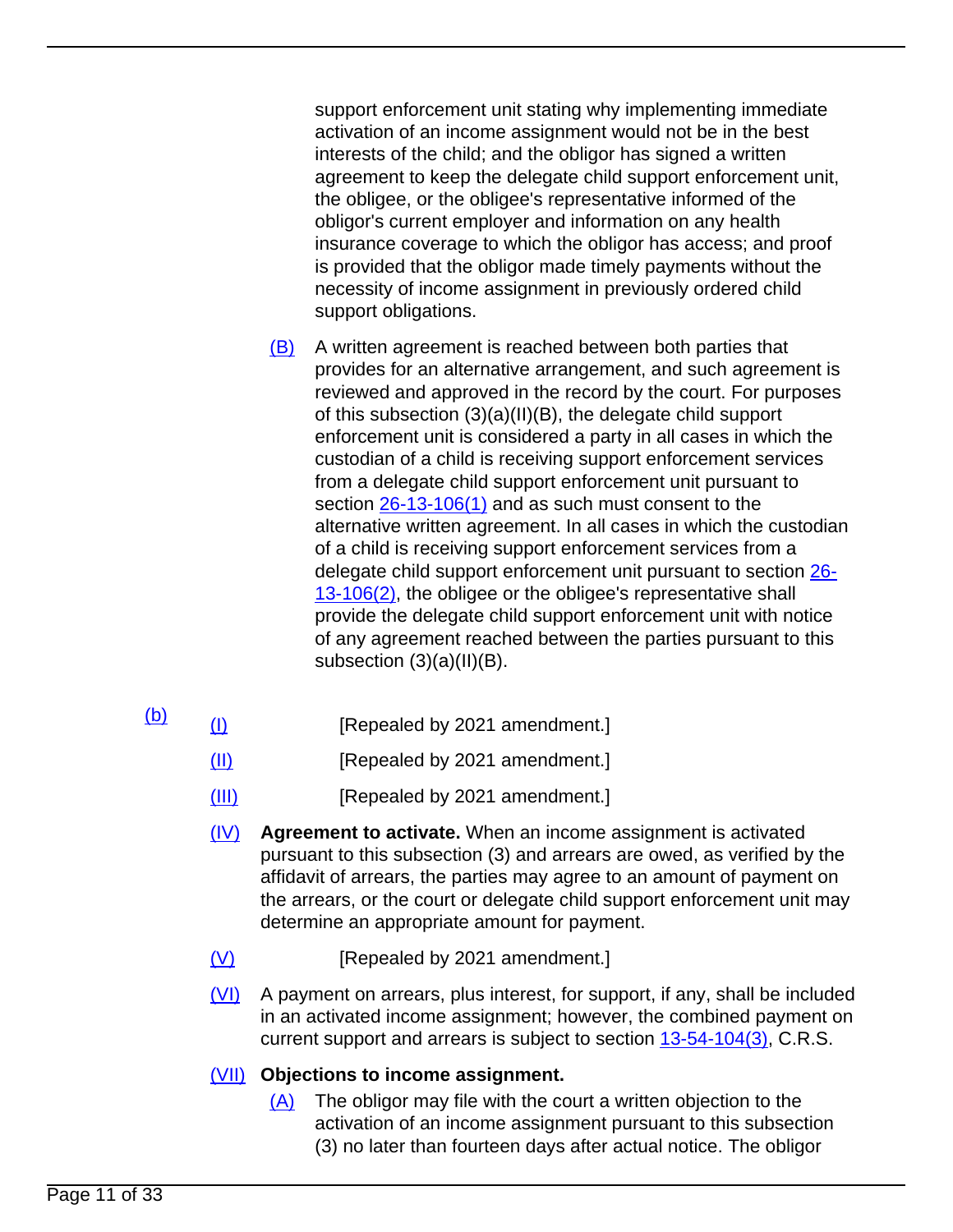shall mail a copy of the written objection to the obligee or the obligee's representative.

- $(B)$  The objection shall be limited to the defense that there is a mistake of fact such as an error in the identity of the obligor or in the amount of the support.
- (C) If the obligor files an objection, the court shall set and hold a hearing within forty-two days after the date the income assignment was issued. The court shall deny the objection without hearing if a defense in subsection (3)(a)(VII)(B) of this section is not alleged.
- $(D)$  At a hearing on an objection, the sole issue before the court is whether there was a mistake of fact as specified in subsubparagraph (B) of this subparagraph (VII).
- $(E)$  At a hearing on an objection, reasonable attorney fees and costs may be awarded to the prevailing party.
- $(F)$  If an objection is based on the amount of arrears, the income assignment may be activated and enforced as to current support obligations, and the activation of the income assignment as to arrears shall be stayed pending the outcome of a hearing on such objection.

# (4) **Notice to withhold income for support.**

- (a) Except as provided in subsection (4)(b) of this section, a notice to withhold income for support must be served upon the employer, trustee, or other payor of funds by first-class mail or by electronic service if the employer, trustee, or other payor of funds mutually agrees with the state child support enforcement agency to receive such income assignments electronically. Receipt of notice by the employer, trustee, or other payor of funds confers jurisdiction of the court over the employer, trustee, or other payor of funds.
- (b) A notice to withhold income for support is not required if the obligor's source of income is unemployment compensation benefits and the custodian of the child is receiving support enforcement services pursuant to section [26-13-106](/NLLXML/getcode.asp?statecd=COampamp;codesec=26-13-106ampamp;sessionyr=2021ampamp;Title=26ampamp;datatype=Sampamp;noheader=0ampamp;nojumpmsg=0) . In such cases, the state child support enforcement agency shall electronically intercept the unemployment compensation benefits through an automated interface with the department of labor and employment.
- (c) A notice to withhold income for support must be provided on a federal office of management and budget-approved income withholding for support form and must contain the following information and, except in cases in which the obligee is receiving child support enforcement services pursuant to section [26-13-106](/NLLXML/getcode.asp?statecd=COampamp;codesec=26-13-106ampamp;sessionyr=2021ampamp;Title=26ampamp;datatype=Sampamp;noheader=0ampamp;nojumpmsg=0) , must include a certified copy of the support order:
	- (I) The name and social security number of the obligor;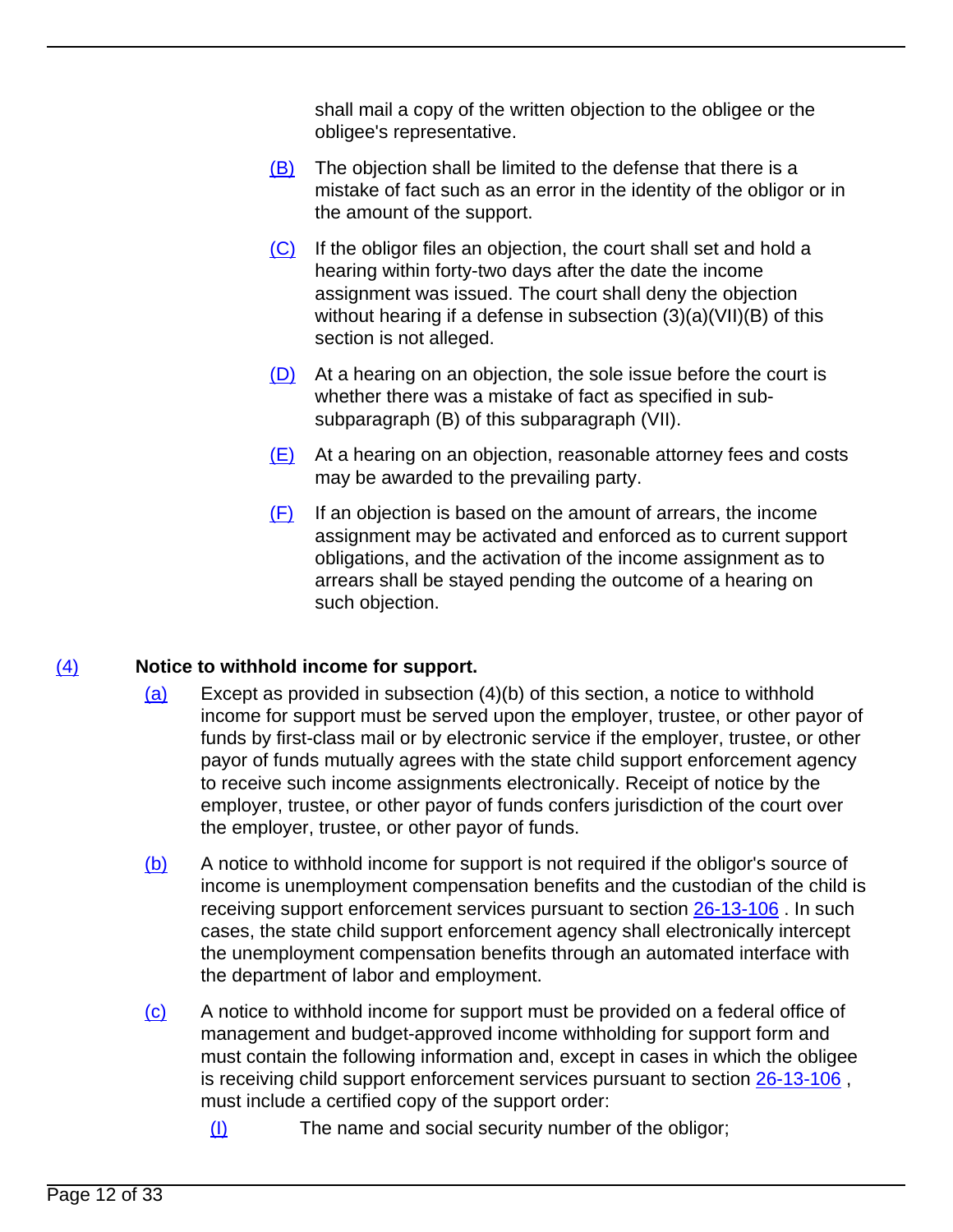- (II) A statement that withholding must begin no later than the first pay period that begins at least fourteen working days after the date on the notice to withhold income for support;
- (III) Instructions concerning withholding the deductions, including:
	- (A) The amount to be withheld for current support and current maintenance when included in the child support order, the amount to be withheld for past due support, the amount to be withheld for past due maintenance when included in the child support order, the amount to be withheld for child support debt, the amount to be withheld for medical support, the amount to be withheld for current maintenance, the amount to be withheld for past due maintenance per month, and the amount to be withheld for processing fees, if any. In the event that the pay periods of the employer are more frequent, the employer shall withhold per pay period an appropriate percentage of the monthly amount due so that the total withheld during the month will total the monthly amount due.
	- $(B)$  A statement that the employer, trustee, or other payor of funds may deduct a fee to defray the cost of withholding and that the employer, trustee, or other payor of funds shall refer to the laws governing the work state of the employee for the allowable amount of such fee; and
	- $(C)$  That, if section  $13-54-104(3)$  applies, the employer, trustee, or other payor of funds shall not withhold more than the limitations set by said section;
- (IV) Instructions about disbursing the withheld amounts, including the requirements that each disbursement:
	- (A) must be forwarded within seven working days after the date of each deduction and withholding would have been paid or credited to the employee;
	- (B) must be forwarded to the address indicated on the notice;
	- (C) must be identified by the remittance identifier, the name and social security number of each obligor, the date the deduction was made, the amount of the payment, and the family support registry account number for cases ordered to be paid through the family support registry; and
	- (D) May be combined with other disbursements in a single payment to the family support registry, if required to be sent to the registry, if the individual amount of each disbursement is identified as required by subsection  $(4)(c)(IV)(C)$  of this section;
- $(V)$  A statement specifying whether or not the obligor is required to provide health insurance for the children who are the subject of the order;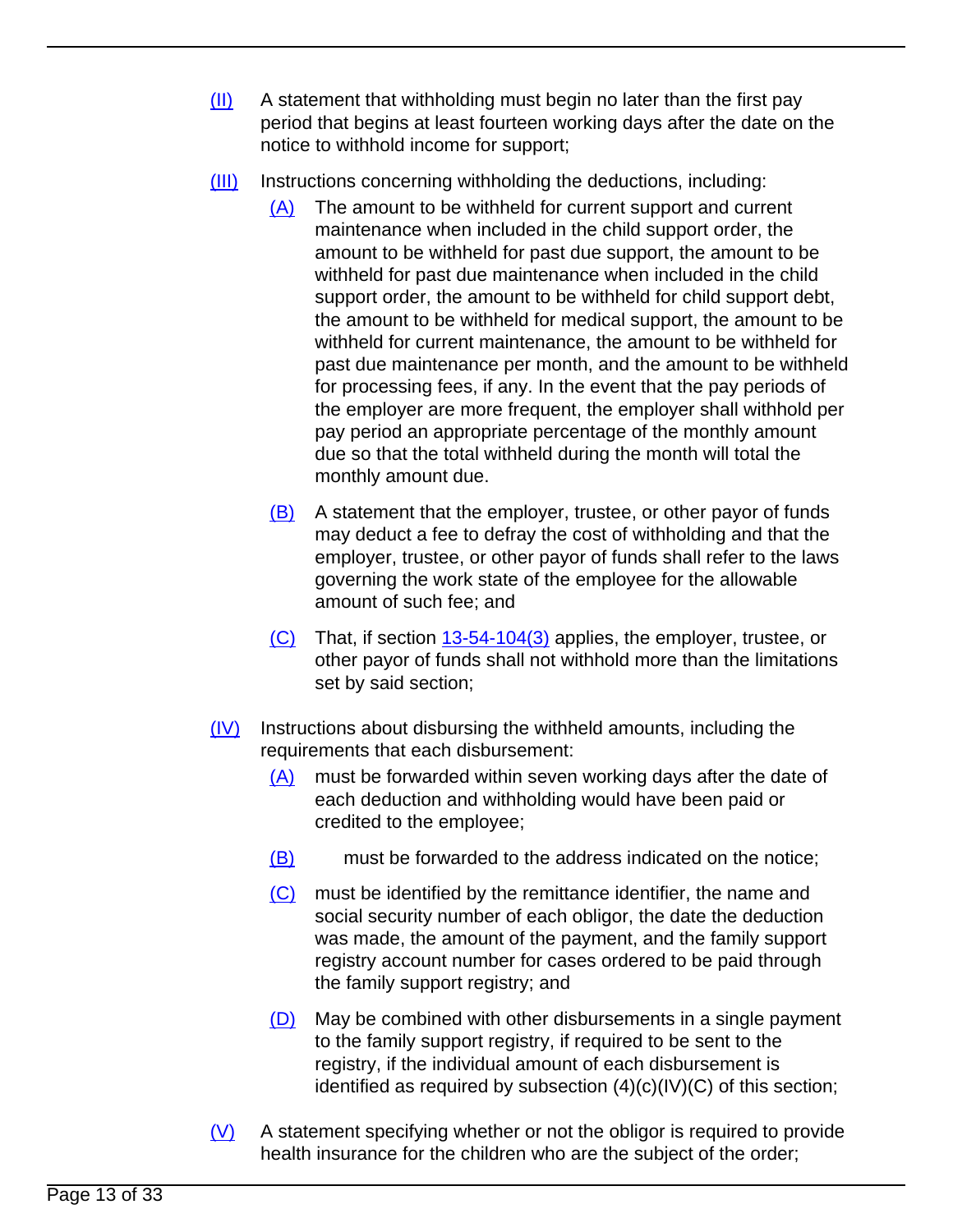- $(VI)$  A statement that, if the employer, trustee, or other payor of funds fails to withhold income as the notice to withhold income for support directs, the employer, trustee, or other payor of funds is liable for both the accumulated amount that should have been withheld from the obligor's income and any other penalties set by state law;
- (VII) A statement that the employer, trustee, or other payor of funds is subject to a fine determined pursuant to state law for discharging an obligor from employment, refusing to employ an obligor, or taking disciplinary action against an obligor because of a notice to withhold income for support;
- **WIII** A statement that the employer shall notify the family support registry, in ) writing, if payments are required to be made through the registry promptly after the obligor terminates employment and that the employer shall provide the family support registry, in writing, with the obligor's name; date of separation; case identifier, which is the family support registry account number; last-known home address; and the name and address of the obligor's new employer, if known;
- (IX) A statement that withholding under the notice to withhold income for support has priority over any other legal process under state law against the same income, that federal tax levies in effect before receipt of this notice to withhold income for support have priority, and that the requesting agency should be contacted if there are federal tax levies in effect;
- $(X)$  A statement that as long as the obligor is employed by the employer, the income assignment must not be terminated or modified, except upon written notice by the obligee, the obligee's representative, the delegate child support enforcement unit, or the court;
- (XI) A statement that the employer, trustee, or other payor of funds is required to report and withhold amounts from lump sum payments such as bonuses, commissions, or severance pay;
- (XII) A statement that Colorado employers, trustees, or other payors of funds must comply with this section;
- **(XIII** A statement that, if the designated field on the notice to withhold income ) for support is checked, the employer, trustee, or other payor of funds is required to provide a copy of the notice to withhold income for support to the obligor; and
- **(XIV** A statement that a fraudulent submission of a notice to withhold income ) for support subjects the person submitting the notice to an employer, trustee, or other payor of funds to a fine of not less than one thousand dollars and court costs and attorney fees.
- $(4.5)$  When a Colorado employer receives an income assignment, or its equivalent, issued by another state, the employer shall apply the income assignment law of the obligor's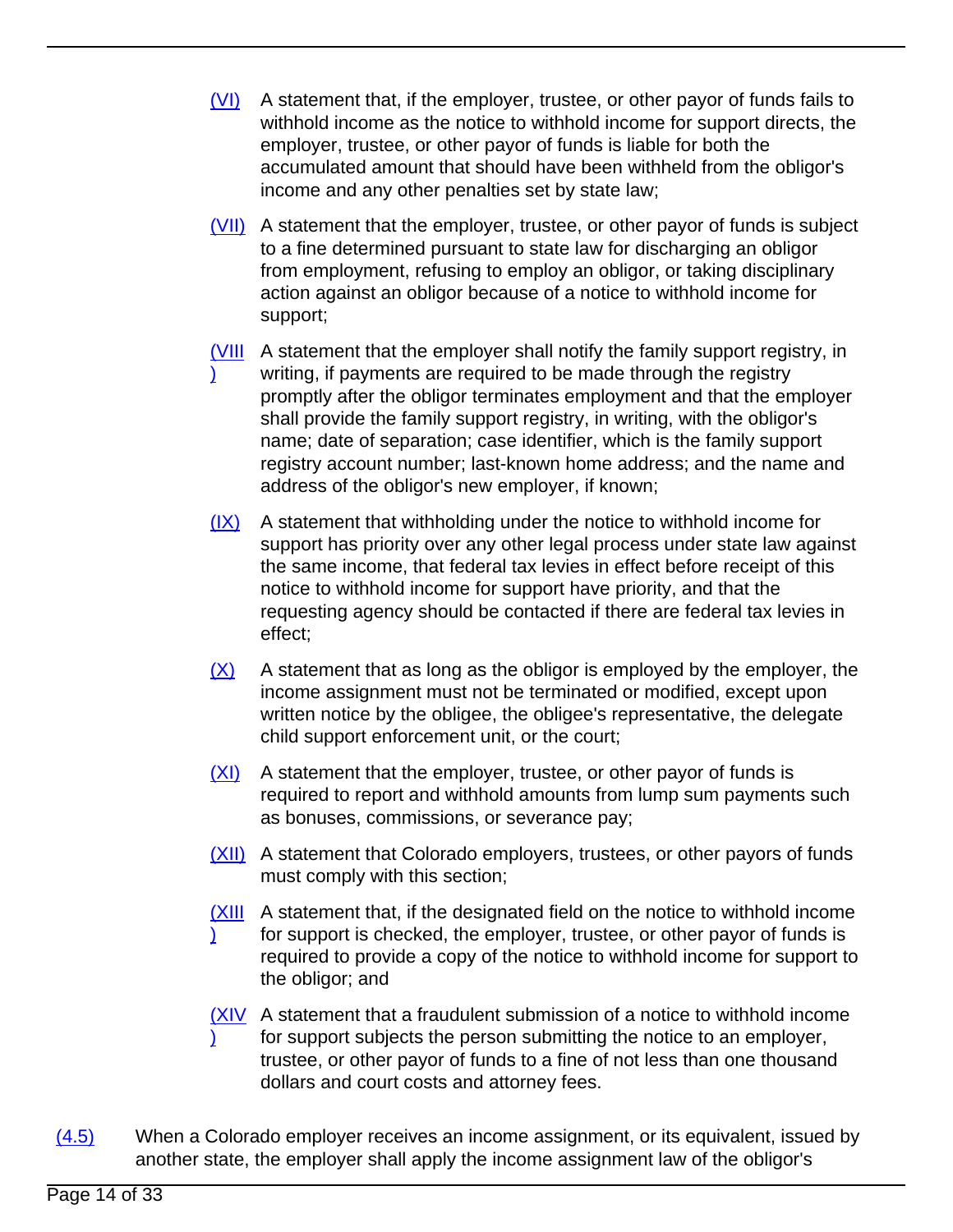principal state of employment. The obligor's principal state of employment shall be presumed to be Colorado unless there is a specific employment contract to the contrary.

- (4.7) Income assignments must be paid through the family support registry pursuant to section 26-13-114.
- (5) When activated, an income assignment shall be a continuing income assignment and shall remain in effect and shall be binding upon any employer, trustee, or other payor of funds upon whom it is served until further notice from the obligee, the obligee's representative, the delegate child support enforcement unit, or the court.

# (6) **Priority.**

- (a) A notice of income assignment for support shall have priority over any garnishment, attachment, or lien.
- $(b)$  If there is more than one income assignment for support for the same obligor, the total amount withheld, which is subject to the limits specified in section [13-](/NLLXML/getcode.asp?statecd=COampamp;codesec=13-54-104ampamp;sessionyr=2021ampamp;Title=13ampamp;datatype=Sampamp;noheader=0ampamp;nojumpmsg=0ampamp;nojumpmsg=0#13-54-104(3)) [54-104\(3\)](/NLLXML/getcode.asp?statecd=COampamp;codesec=13-54-104ampamp;sessionyr=2021ampamp;Title=13ampamp;datatype=Sampamp;noheader=0ampamp;nojumpmsg=0ampamp;nojumpmsg=0#13-54-104(3)), C.R.S., shall be distributed in accordance with the priorities set forth in this paragraph (b):
	- $\frac{1}{1}$  (A) First priority shall be given to income assignments for orders for current monthly child support obligations and maintenance when included in the child support order.
		- $(B)$  If the amount withheld is sufficient to pay the current monthly support and maintenance for all orders, the employer or other payor of funds shall distribute the amount to all orders and proceed to the second priority to distribute any remaining withholding. If the amount withheld is not sufficient to pay the current monthly support and maintenance in all orders, the employer shall add the current monthly support and maintenance in all orders for a total and then divide the amount of current monthly support and maintenance in each order by the total to determine the percent of the total for each order. The percent for each order derived from such calculation shall be multiplied by the total amount withheld to determine what proportionate share of the amount withheld shall be paid for each order.
	- $\frac{(\Pi)}{(\Pi)}$  (A) Second priority shall be given to income assignments for all orders for medical support when there is a specific amount ordered for medical support.
		- (B) If the amount withheld is sufficient to pay the medical support for all orders, the employer shall distribute the amount to all orders and proceed to the third priority to distribute any remaining withholding. If the amount withheld is not sufficient to pay the medical support in all orders, the employer shall add the medical support in all orders for a total and then divide the amount of medical support in each order by the total to determine the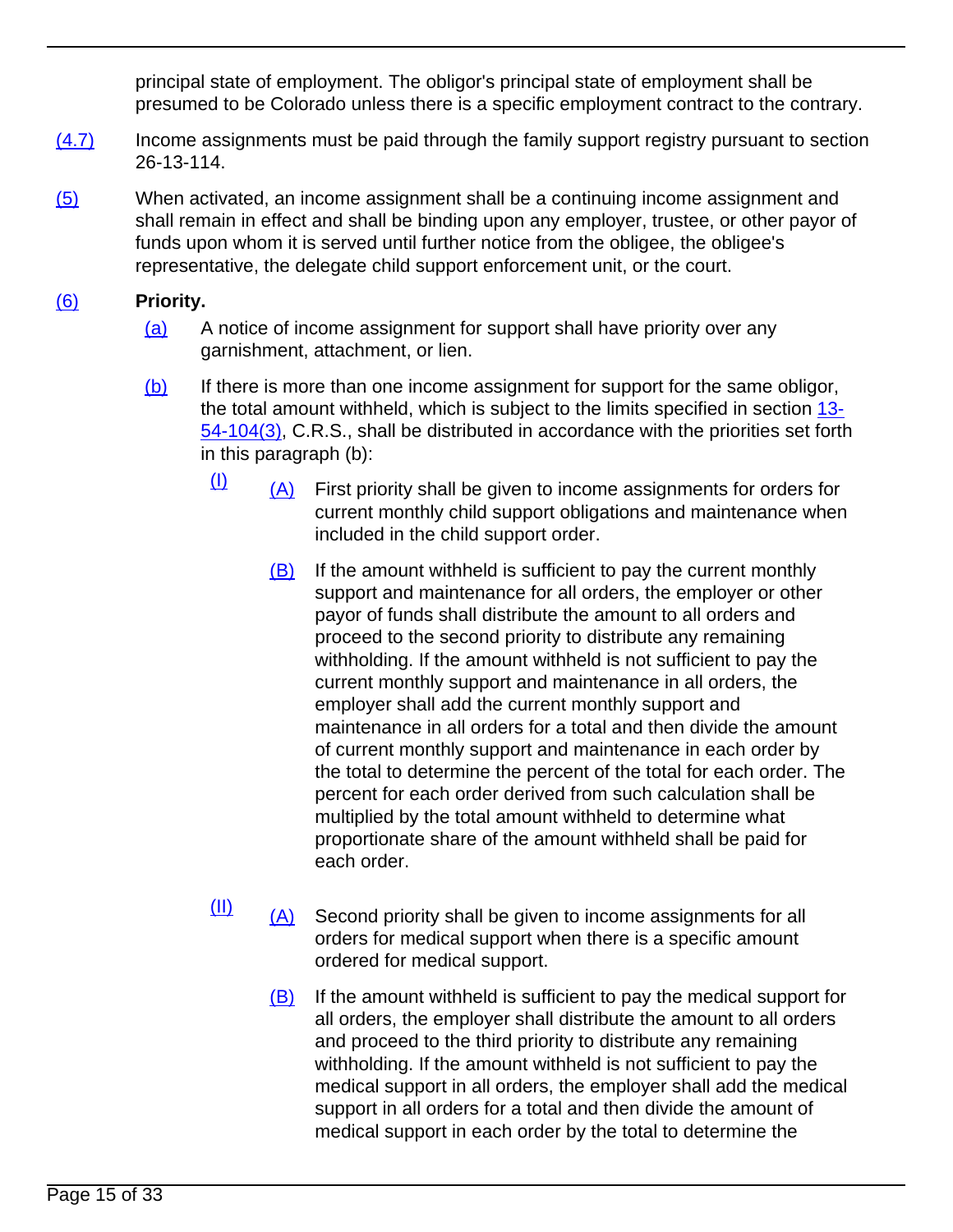percent of the total for each order. The percent for each order derived from such calculation shall be multiplied by the total amount withheld to determine what proportionate share of the amount withheld shall be paid for each order.

- $\frac{(\text{III})}{(\text{A})}$  Third priority shall be given to income assignments for child support debt and support arrears, including medical support arrears.
	- $(B)$  If the amount withheld is sufficient to pay the child support debt and support arrears for all orders, the employer shall distribute the amount to all orders and proceed to the fourth priority to distribute any remaining withholding. If the amount withheld is not sufficient to pay the child support debt and support arrears in all orders, the employer shall add the child support debt and support arrears in all orders for a total and then divide the amount of child support debt and support arrears in each order by the total to determine the percent of the total for each order. The percent for each order derived from such calculation shall be multiplied by the total amount withheld to determine what proportionate share of the amount withheld shall be paid for each order.
- $\frac{(\mathsf{IV})}{(\mathsf{A})}$  Fourth priority shall be given to income assignments for orders for maintenance only.
	- $(B)$  If the amount withheld is sufficient to pay the maintenance only for all orders, the employer shall distribute the amount to all orders. If the amount withheld is not sufficient to pay the maintenance only in all orders, the employer shall add the maintenance only in all orders for a total and then divide the amount of maintenance only in each order by the total to determine the percent of the total for each order. The percent for each order derived from such calculation shall be multiplied by the total amount withheld to determine what proportionate share of the amount withheld shall be paid for each order.
- (7) No employer, trustee, or other payor of funds who complies with a notice of income assignment issued pursuant to this section and as provided in subsection (8) of this section shall be liable to the obligor for wrongful withholding.
- (8) An employer, trustee, or other payor of funds subject to this section who:
	- (a) Fails to abide by the terms enumerated in the notice of income assignment may be held in contempt of court;
	- (b) Wrongfully fails to withhold income in accordance with the provisions of this section shall be liable for both the accumulated amount the employer, trustee, or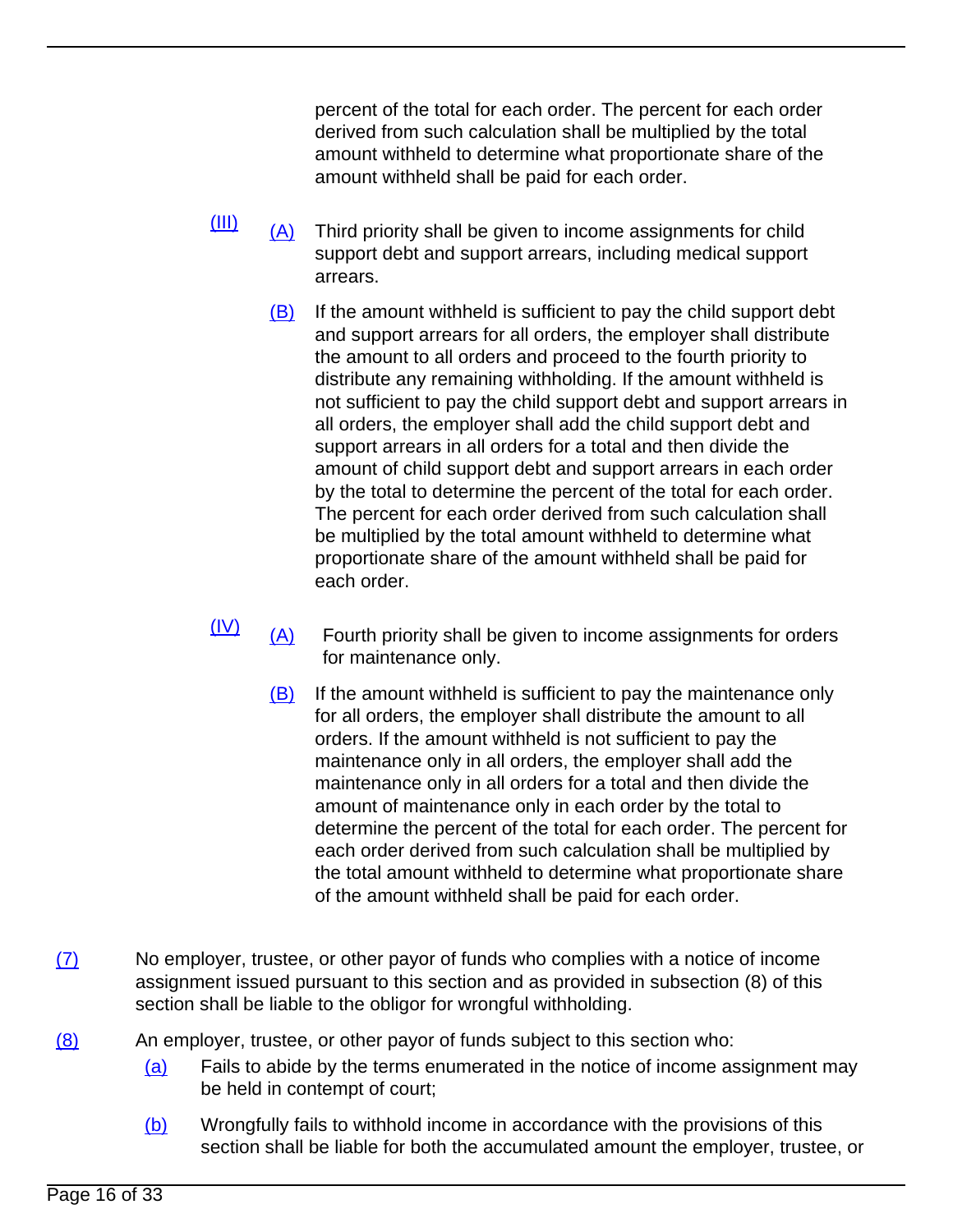other payor of funds should have withheld from the obligor's income and any other penalties set by state law;

- (c) Discharges, refuses to hire, or takes disciplinary action against an employee because of the entry or service of an income assignment pursuant to this section may be held in contempt of court or be subject to a fine.
- $(9)$  If an employer discharges an employee in violation of the provisions of this section, the employee may, within ninety-one days, bring a civil action for the recovery of wages lost as a result of the violation and for an order requiring the reinstatement of the employee. Damages recoverable shall be lost wages not to exceed six weeks, costs, and reasonable attorney fees.
- $\frac{(10)}{(a)}$  The obligee, the obligee's representative, the delegate child support enforcement unit, or the court shall promptly notify the employer, trustee, or other payor of funds, in writing, when an income assignment is modified or terminated.
	- (b) An income assignment must be modified when:
		- (I) The support order is modified by the court; or
		- (II) The arrears payment is modified pursuant to subsection (3)(b)(IV) of this section.
	- (c) An income assignment shall be terminated when all current maintenance when included in the child support order, past due support, past due maintenance when included in the child support order, child support debt, medical support, current monthly child support, current maintenance, past due maintenance, and processing fees, if any, owed under the support order are paid in full.
- (11) Disbursements received from the employer, trustee, or other payor of funds by a delegate child support enforcement unit shall be promptly distributed.
- $(12)$  The clerk of the court shall provide, upon request, any information required by the parties about any support order or any order affecting an order for support, including judgments and registered orders.
- (13) The department of human services is hereby designated as the income withholding agency as required by the federal "Social Security Act", as amended.
- $(14)$  This section applies to any action brought under this article or article 5, 6, or 10 of this title or under article 4 or 6 of title 19, C.R.S., or under article [13.5](/NLLXML/getcode.asp?statecd=COampamp;codesec=article13.5ampamp;sessionyr=2021ampamp;Title=26ampamp;datatype=Sampamp;noheader=0ampamp;nojumpmsg=0) of title [26,](/NLLXML/getcode.asp?statecd=COampamp;codesec=title26ampamp;sessionyr=2021ampamp;Title=26ampamp;datatype=Sampamp;noheader=0ampamp;nojumpmsg=0) C.R.S.
- (15) Nothing in this section shall affect the availability of any other method for collecting child support, maintenance, child support when combined with maintenance, retroactive support, medical support, child support arrears, or child support debt.
- (16) Income assignments under this section shall be issued by a delegate child support enforcement unit under the provisions of the "Colorado Administrative Procedure Act for the Establishment and Enforcement of Child Support", created in article [13.5](/NLLXML/getcode.asp?statecd=COampamp;codesec=article13.5ampamp;sessionyr=2021ampamp;Title=26ampamp;datatype=Sampamp;noheader=0ampamp;nojumpmsg=0) of title [26](/NLLXML/getcode.asp?statecd=COampamp;codesec=title26ampamp;sessionyr=2021ampamp;Title=26ampamp;datatype=Sampamp;noheader=0ampamp;nojumpmsg=0), C.R.S.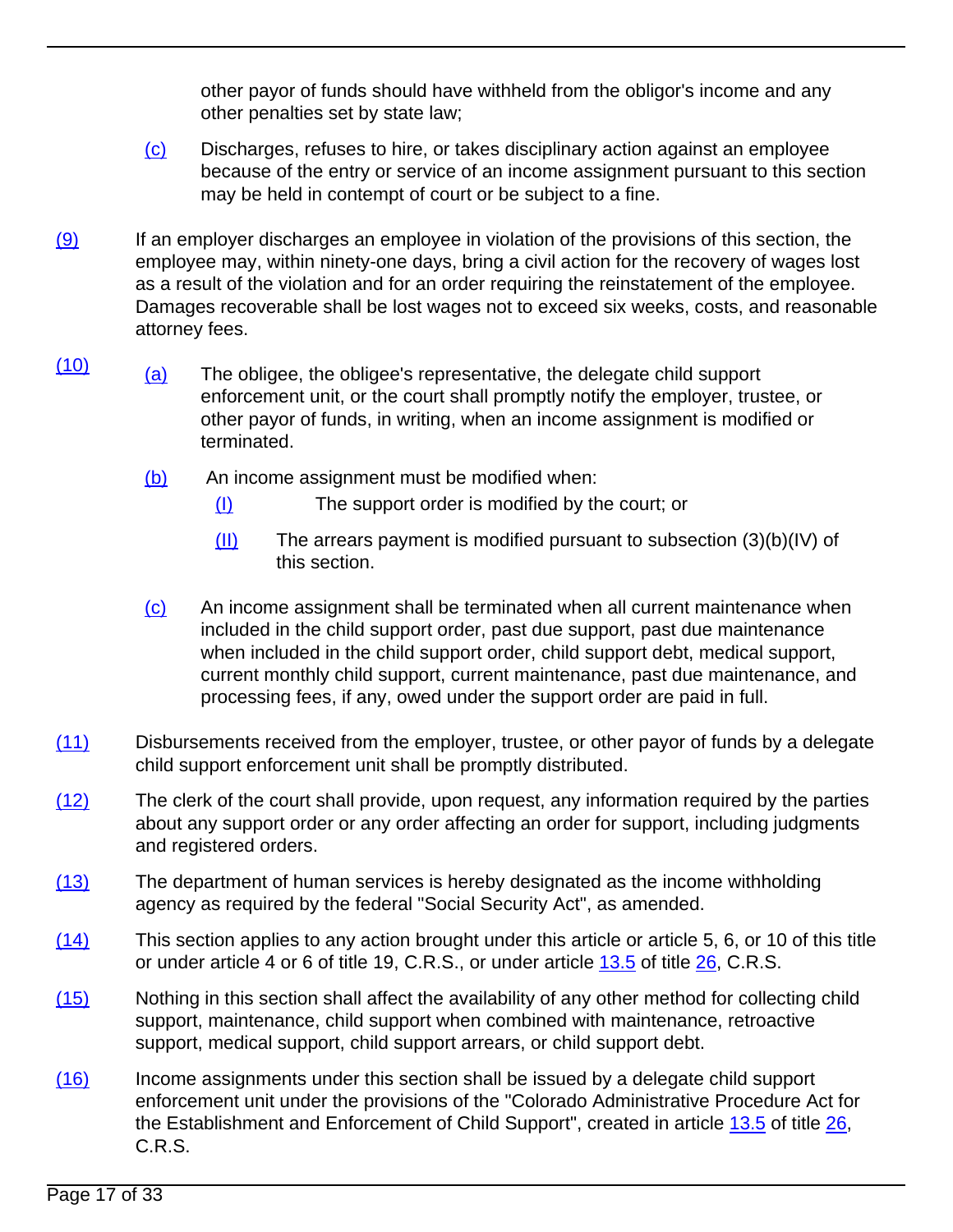- (16.3) The employer, trustee, or other payor of funds shall include with the first disbursement an indication of whether dependent health insurance coverage is available to the obligor and whether the obligor has elected to enroll the dependents who are the subject of the order in such coverage and that such information shall be included in a disbursement at least annually thereafter or at the next disbursement in the event of any change in the status of health insurance availability or coverage.
- (16.5) The employer shall not be required to collect, possess, or control the obligor's tips, and any such tips shall not be owed by an employer to an obligor.
- $(16.7)$  The employer, trustee, or other payor of funds may extract a processing fee of up to five dollars per month from the remainder of the obligor's income after the deduction and withholding.
- (17) For purposes of this section, unless the context otherwise requires, "income" means wages as defined in section  $14-14-102(9)$ .
- (18) (Deleted by amendment, L. 2000, p. 1704, § 2, effective July 1, 2000.)
- (19) A person submitting a fraudulent notice to withhold income for support to an employer, trustee, or other payor of funds shall be subject to a fine of not less than one thousand dollars and court costs and attorney fees.

#### **Cite as (Casemaker) C.R.S. § 14-14-111.5**

### **History.** Amended by [2021 Ch. 212,](/nllxml/getact.asp?statecd=COampamp;sessionyr=2021ampamp;actid=HB%201220ampamp;userid=REPLACE_LOGINIDampamp;noheader=0ampamp;nojumpmsg=0) [§4,](/nllxml/getact.asp?statecd=COampamp;sessionyr=2021ampamp;actid=HB%201220ampamp;userid=REPLACE_LOGINIDampamp;noheader=0ampamp;nojumpmsg=0#ActSec4) eff. 7/1/2021.

L. 96: Entire section added, p. 600, § 12, effective July 1. L. 97: (2)(f), IP(4), (4)(d)(I), (4)(i), and (8)(c) amended and (4.5) and (18) added, p. 1271, § 10, effective July 1. L. 98: (3)(b)(III) amended, p. 766, § 15, effective July 1. L. 99: (2)(f)(II) amended, p. 1085, § 3, effective July 1. L.  $2000$ :  $(2)(a)(11)(E)$ ,  $IP(4)$ ,  $(4)$ ,  $(8)(b)$ ,  $(10)(c)$ , and  $(18)$  amended and  $(4)(m)$ ,  $(4)(n)$ ,  $(16.3)$ ,  $(16.5)$ ,  $(16.7)$ , and  $(19)$  added, pp. 1704, 1708, §§ 2, 3, effective July 1. L. 2002: IP(4) amended, p. 23, § 2, effective July 1. L. 2007: (2)(f)(I) amended, p. 108, § 4, effective March 16. L. 2011: IP(4) amended,  $(SB 11-123)$ , ch. 46, p. 119, [§4,](/nllxml/getact.asp?statecd=COampamp;sessionyr=2011ampamp;actaltid=46ampamp;userid=REPLACE_LOGINIDampamp;noheader=0ampamp;nojumpmsg=0#ActSec4) effective August 10. L. 2012: (3)(b)(II)(I), (3)(b)(b)(l)(K), (3)(b)(VII)(A), (3)(b)(VII)(A), (3)(b)(VII)(C), IP(4), and (9) amended, (SB 12-175), ch. 208, p. 835, § 38, effective July 1.

**Note:** This section is set out twice. See also C.R.S. § [14-14-111.5](/NLLXML/getcode.asp?statecd=COampamp;codesec=14-14-111.5ampamp;sessionyr=2021ampamp;Title=14ampamp;version=2ampamp;datatype=Sampamp;noheader=0ampamp;nojumpmsg=0), as amended by [2021 Ch. 462,](/nllxml/getact.asp?statecd=COampamp;sessionyr=2021ampamp;actid=SB%20271ampamp;userid=REPLACE_LOGINIDampamp;noheader=0ampamp;nojumpmsg=0) [§161](/nllxml/getact.asp?statecd=COampamp;sessionyr=2021ampamp;actid=SB%20271ampamp;userid=REPLACE_LOGINIDampamp;noheader=0ampamp;nojumpmsg=0#ActSec161), eff. 3/1/2022.

#### **Case Notes:**

### **ANNOTATION**

**Law reviews.** For article, "Legislative Update", see 12 Colo. Law. 1257 (1983). For article, "Domestic Case Update", see 14 Colo. Law. 209 (1985).

**Annotator's note.** Since § 14-14-111.5 is similar to § [14-14-107](/NLLXML/getcode.asp?statecd=COampamp;codesec=14-14-107ampamp;sessionyr=2021ampamp;Title=14ampamp;datatype=Sampamp;noheader=0ampamp;nojumpmsg=0) as it existed prior to the 1996 repeal of said section, relevant cases construing that provision have been included in the annotations to this section.

**Statutory language is clear** that an order for wage assignment is mandatory if the obligor cannot establish one of the two specified defenses. Purpose of new subsection (2) was to effect a mandatory and expedited procedure for wage assignment when default in a child support payment occurred; provision for a limited hearing was included to afford the obligor due process. In re Barnes, [692 P.2d 329](/NLLXML/getcase.asp?citation=692%20P.2d%20329ampamp;casedate=1984-11-01ampamp;statecd=COampamp;bookname=Case_Lawampamp;noheader=0ampamp;nojumpmsg=0) (Colo. App. 1984).

Section clearly applies to maintenance, whether or not combined with child support. In re Connell, [831 P.2d 913](/NLLXML/getcase.asp?citation=831%20P.2d%20913ampamp;casedate=1992-04-23ampamp;statecd=COampamp;bookname=Case_Lawampamp;noheader=0ampamp;nojumpmsg=0) (Colo. App. 1992).

**Defense against wage assignment that the full amount claimed is not due is contemplated by section** and therefore success on such defense authorizes an award of attorney fees under section. In re Watters, [782 P.2d 1220](/NLLXML/getcase.asp?citation=782%20P.2d%201220ampamp;casedate=1989-10-26ampamp;statecd=COampamp;bookname=Case_Lawampamp;noheader=0ampamp;nojumpmsg=0) (Colo. App. 1989); In re Sabala, [802 P.2d 1163](/NLLXML/getcase.asp?citation=802%20P.2d%201163ampamp;casedate=1990-10-11ampamp;statecd=COampamp;bookname=Case_Lawampamp;noheader=0ampamp;nojumpmsg=0) (Colo. App. 1990).

Attorney fee award to obligor must be reconsidered by trial court where obligee also prevails in part. In re Sabala, [802 P.2d 1163](/NLLXML/getcase.asp?citation=802%20P.2d%201163ampamp;casedate=1990-10-11ampamp;statecd=COampamp;bookname=Case_Lawampamp;noheader=0ampamp;nojumpmsg=0) (Colo. App. 1990).

**There was a hearing on an objection where the amount due was stipulated prior to the hearing** because the issues at the hearing are limited to the identity of the obligor and the amount of the obligation, and an award of fees to the prevailing party is intended to discourage exaggerated claims or attempts to delay payment of valid claims. In re Vivens, [885 P.2d 301](/NLLXML/getcase.asp?citation=885%20P.2d%20301ampamp;casedate=1994-06-16ampamp;statecd=COampamp;bookname=Case_Lawampamp;noheader=0ampamp;nojumpmsg=0) (Colo. App. 1994).

Wage assignment is mandatory if the obligor cannot establish one of the specified defenses. In re Barnes, [692 P.2d 329](/NLLXML/getcase.asp?citation=692%20P.2d%20329ampamp;casedate=1984-11-01ampamp;statecd=COampamp;bookname=Case_Lawampamp;noheader=0ampamp;nojumpmsg=0) (Colo. App. 1984); In re Sabala, [802 P.2d 1163](/NLLXML/getcase.asp?citation=802%20P.2d%201163ampamp;casedate=1990-10-11ampamp;statecd=COampamp;bookname=Case_Lawampamp;noheader=0ampamp;nojumpmsg=0) (Colo. App. 1990); In re Connell, [831 P.2d 913](/NLLXML/getcase.asp?citation=831%20P.2d%20913ampamp;casedate=1992-04-23ampamp;statecd=COampamp;bookname=Case_Lawampamp;noheader=0ampamp;nojumpmsg=0) (Colo. App. 1992).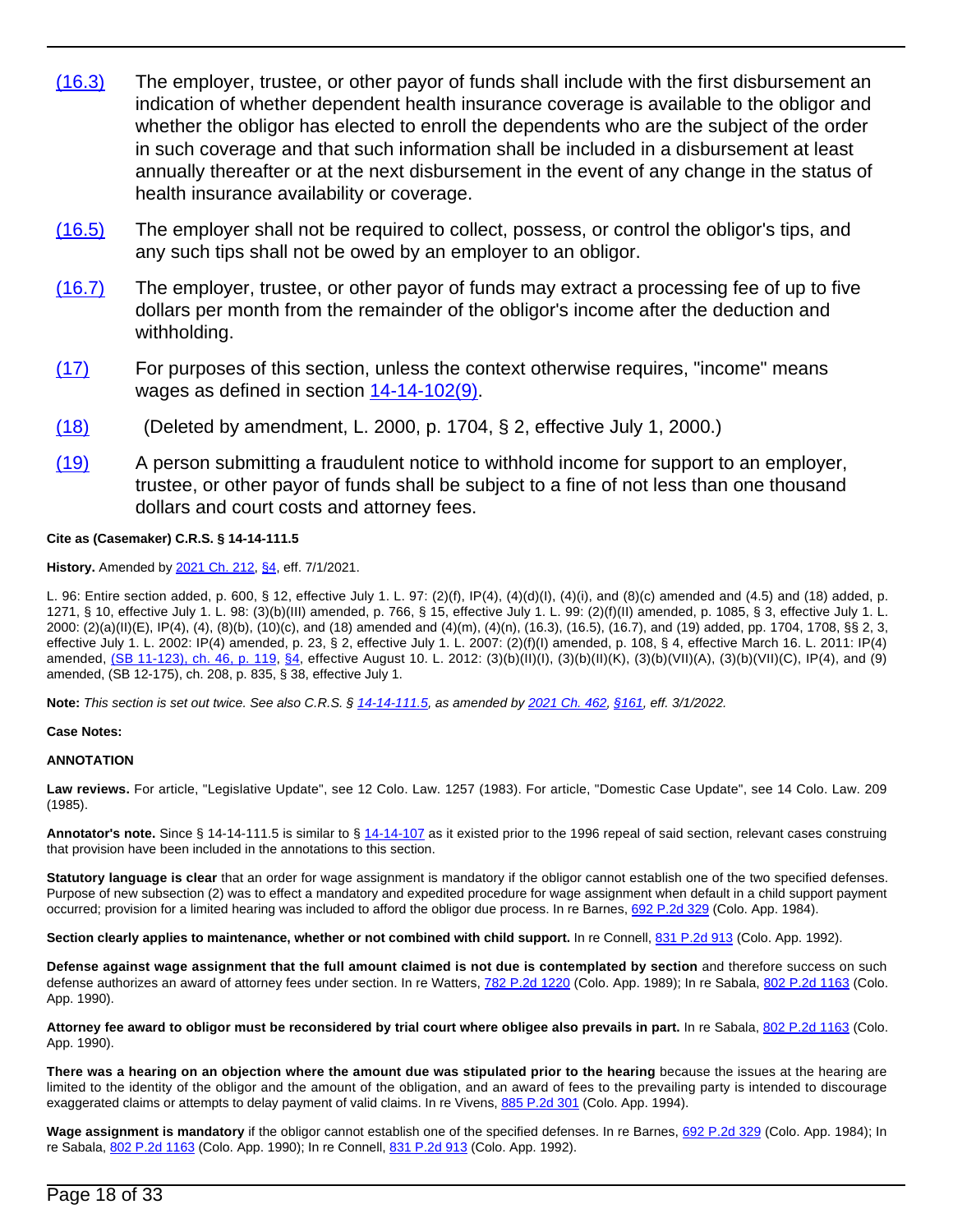**Obligor may be subjected to more than one wage assignment.** In re Sabala, [802 P.2d 1163](/NLLXML/getcase.asp?citation=802%20P.2d%201163ampamp;casedate=1990-10-11ampamp;statecd=COampamp;bookname=Case_Lawampamp;noheader=0ampamp;nojumpmsg=0) (Colo. App. 1990).

**Denver department of social services entitled to keep proceeds from wage assignment even though assignment by ex-wife would take precedence since ex-wife did not file wage assignment.** Department's actions did not deprive ex-wife of right or ability to receive current support since she could file her own assignment. People in Interest of D.C., [797 P.2d 840](/NLLXML/getcase.asp?citation=797%20P.2d%20840ampamp;casedate=1990-08-09ampamp;statecd=COampamp;bookname=Case_Lawampamp;noheader=0ampamp;nojumpmsg=0) (Colo. App. 1990).

**Accumulated deductions in a PERA member's contribution account are not subject to assignment for payment of future child support obligations.** In re Riggs, [786 P.2d 504](/NLLXML/getcase.asp?citation=786%20P.2d%20504ampamp;casedate=1989-12-21ampamp;statecd=COampamp;bookname=Case_Lawampamp;noheader=0ampamp;nojumpmsg=0) (Colo. App. 1989), cert. denied, 797 P.2d 744 (Colo. 1990).

### **Cross References:**

For the legislative declaration contained in the 1997 act amending subsection (2)(f), the introductory portion to subsection (4), and subsections (4)(d)(I), (4)(i), and (8)(c) and enacting subsections (4.5) and (18), see section 1 of chapter 236, Session Laws of Colorado 1997.

## **§ 14-14-111.5. [Effective 3/1/2022] Income assignments for child support or maintenance**

- (1) **Legislative declaration.** The general assembly hereby finds and declares that, for the good of the children of Colorado and to promote family self-sufficiency, there is a need to strengthen Colorado's child support enforcement laws and to simplify, streamline, and clarify the existing laws relating to wage assignments previously provided for in section [14-14-107](/NLLXML/getcode.asp?statecd=COampamp;codesec=14-14-107ampamp;sessionyr=2021ampamp;Title=14ampamp;datatype=Sampamp;noheader=0ampamp;nojumpmsg=0) and immediate deductions for family support obligations previously provided for in section [14-14-111](/NLLXML/getcode.asp?statecd=COampamp;codesec=14-14-111ampamp;sessionyr=2021ampamp;Title=14ampamp;datatype=Sampamp;noheader=0ampamp;nojumpmsg=0). In support of this effort, the general assembly hereby adopts the term "income assignment" to be used to provide consistency and standardization of the process for collecting child support and maintenance.
- $\frac{12}{2}$  (a) Whenever an obligation for child support, maintenance, child support when combined with maintenance, retroactive support, medical support, child support arrears, or child support debt is initially determined, whether temporary or permanent or whether modified, the amount of child support, maintenance, child support when combined with maintenance, retroactive support, medical support, child support arrears, or child support debt shall be ordered by the court or delegate child support enforcement unit to be activated immediately as an income assignment subject to section  $13-54-104(3)$ , from the income, as defined in section [14-10-115\(3\)](/NLLXML/getcode.asp?statecd=COampamp;codesec=14-10-115ampamp;sessionyr=2021ampamp;Title=14ampamp;datatype=Sampamp;noheader=0ampamp;nojumpmsg=0ampamp;nojumpmsg=0#14-10-115(3)), that is due or is to become due in the future from the obligor's employer, employers, or successor employers or other payor of funds, regardless of the source, of the person obligated to pay the child support, maintenance, child support when combined with maintenance, retroactive support, medical support, child support arrears, or child support debt.
	- (b) Any order for support must include the following, if available:
		- (I) The name, date of birth, and sex of each child for whom the support is ordered;
		- (II) The obligee's name, residential and mailing addresses, and date of birth;
		- (III) The total amount of current support to be paid monthly in each category of support;
		- (IV) The date of commencement of the order and the date or dates of the month that the payments are due;
		- $(V)$  The total amount of arrears that is due, if any, in each category of support as of the date of the order; and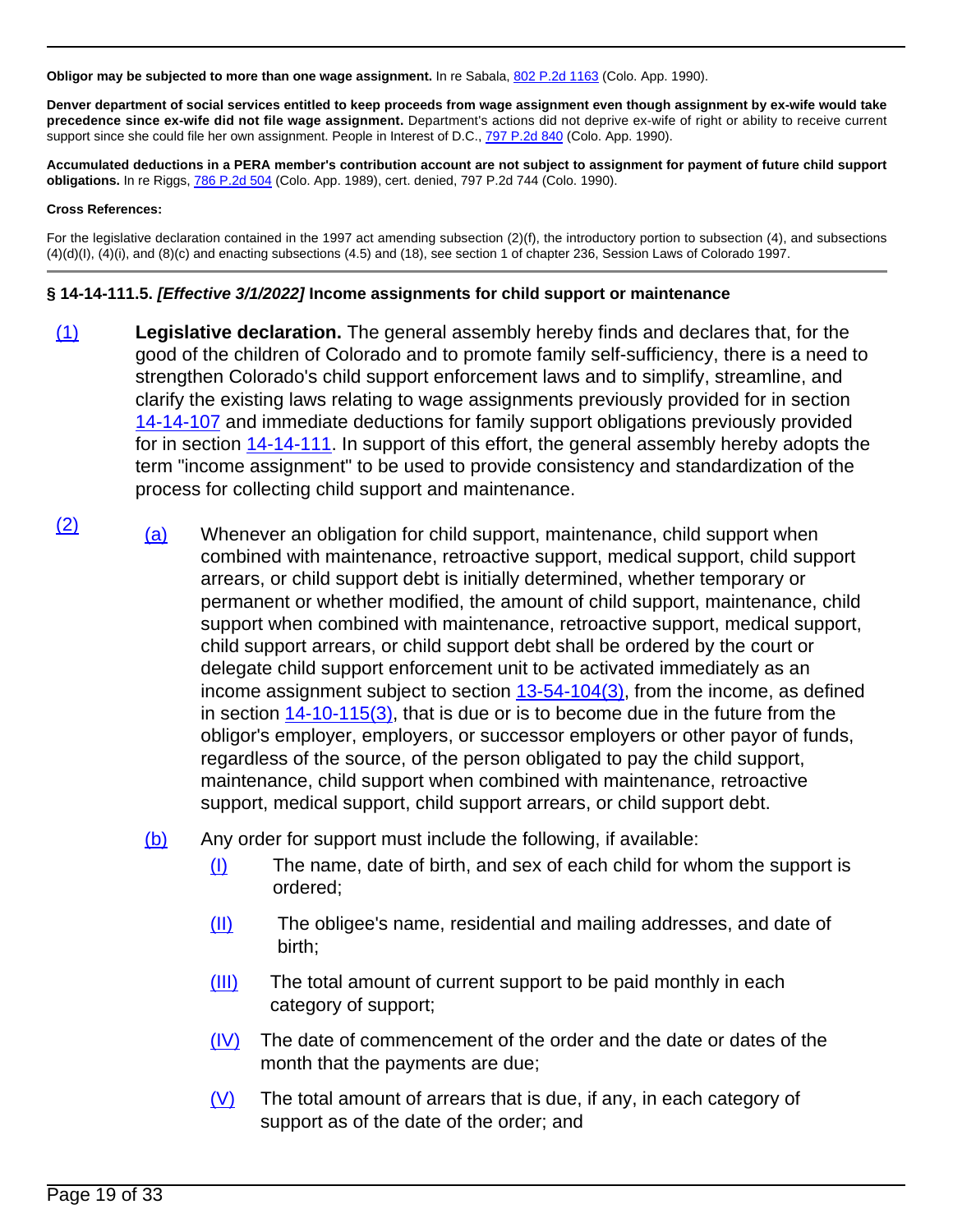- (VI) The obligor's name, residential and mailing addresses, and date of birth.
- (3) **Activation of income assignment.** Income assignments must be activated in accordance with the following provisions:

# (a) **Immediate activation of income assignments.**

- $\frac{1}{2}$  (A) Upon entry of an order for child support, maintenance, child support when combined with maintenance, retroactive support, medical support, child support arrears, or child support debt, the obligee, the obligee's representative, or the delegate child support enforcement unit shall cause a notice of income assignment to be served immediately as described in subsection (4) of this section.
	- (B) Unless an income assignment is required to be immediately activated pursuant to subsection (3)(a)(I)(A) of this section, or the income assignment is not subject to immediate activation pursuant to subsection (3)(a)(II) of this section, an income assignment may be immediately activated by the obligee, the obligee's representative, or the delegate child support enforcement unit by causing a notice to withhold income for support to be served upon the employer, trustee, or other payor of funds pursuant to subsection (4) of this section.
- (II) **Exceptions to immediate activation of income assignments.** Income is not subject to immediate activation of an income assignment pursuant to this subsection (3)(a) in any case in which:
	- (A) One of the parties demonstrates, and the court or the delegate child support enforcement unit finds in writing, that there is good cause not to require immediate activation of an income assignment. For the purposes of this sub-subparagraph (A), "good cause" means the following: There is a written determination and explanation by the court or delegate child support enforcement unit stating why implementing immediate activation of an income assignment would not be in the best interests of the child; and the obligor has signed a written agreement to keep the delegate child support enforcement unit, the obligee, or the obligee's representative informed of the obligor's current employer and information on any health insurance coverage to which the obligor has access; and proof is provided that the obligor made timely payments without the necessity of income assignment in previously ordered child support obligations.
	- (B) A written agreement is reached between both parties that provides for an alternative arrangement, and such agreement is reviewed and approved in the record by the court. For purposes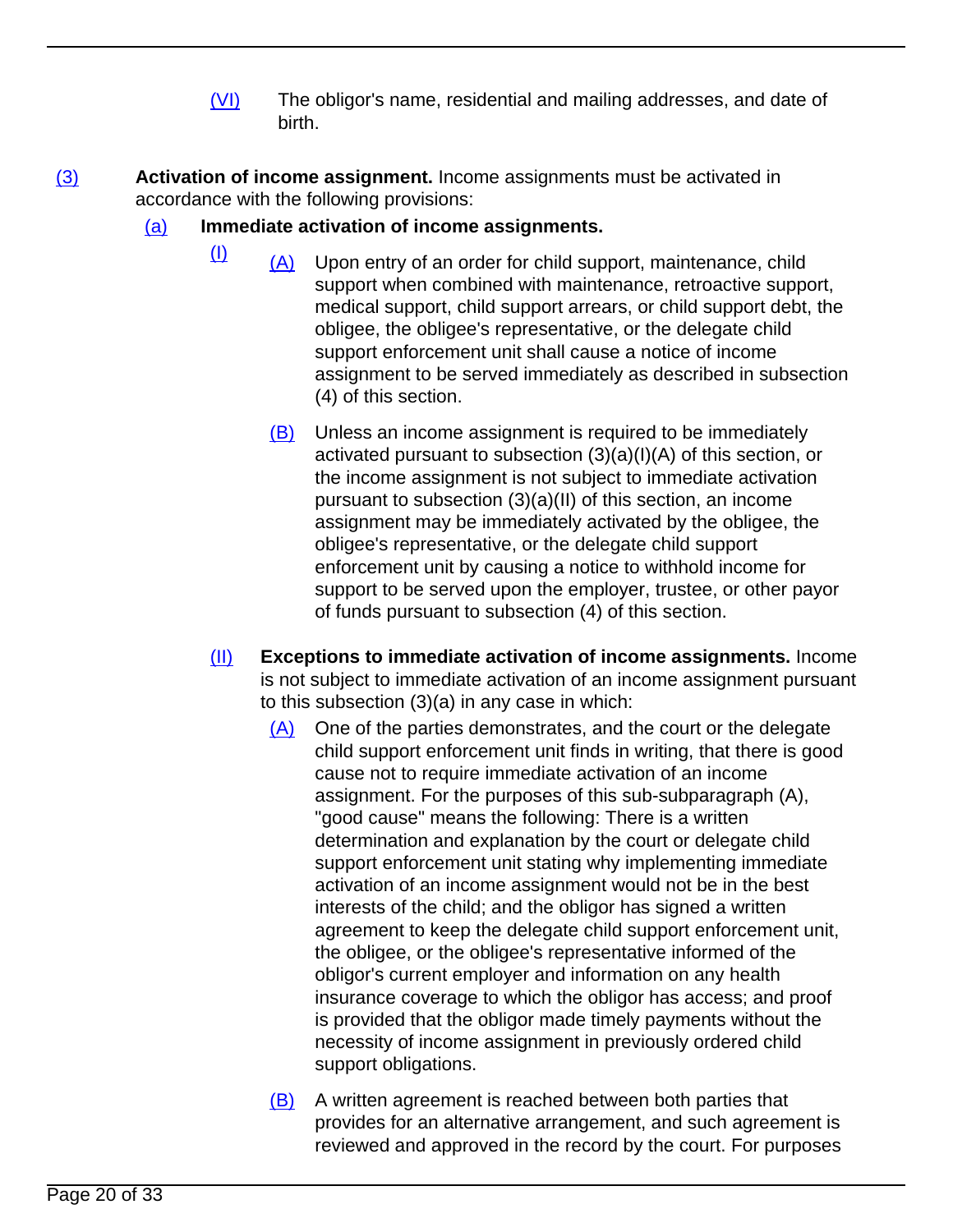of this subsection (3)(a)(II)(B), the delegate child support enforcement unit is considered a party in all cases in which the custodian of a child is receiving support enforcement services from a delegate child support enforcement unit pursuant to section [26-13-106\(1\)](/NLLXML/getcode.asp?statecd=COampamp;codesec=26-13-106ampamp;sessionyr=2021ampamp;Title=26ampamp;datatype=Sampamp;noheader=0ampamp;nojumpmsg=0ampamp;nojumpmsg=0#26-13-106(1)) and as such must consent to the alternative written agreement. In all cases in which the custodian of a child is receiving support enforcement services from a delegate child support enforcement unit pursuant to section [26-](/NLLXML/getcode.asp?statecd=COampamp;codesec=26-13-106ampamp;sessionyr=2021ampamp;Title=26ampamp;datatype=Sampamp;noheader=0ampamp;nojumpmsg=0ampamp;nojumpmsg=0#26-13-106(2)) [13-106\(2\)](/NLLXML/getcode.asp?statecd=COampamp;codesec=26-13-106ampamp;sessionyr=2021ampamp;Title=26ampamp;datatype=Sampamp;noheader=0ampamp;nojumpmsg=0ampamp;nojumpmsg=0#26-13-106(2)), the obligee or the obligee's representative shall provide the delegate child support enforcement unit with notice of any agreement reached between the parties pursuant to this subsection (3)(a)(II)(B).

- $\underline{(b)}$  (I) [Repealed by 2021 amendment.]
	- (II) [Repealed by 2021 amendment.]
	- (III) [Repealed by 2021 amendment.]
	- (IV) **Agreement to activate.** When an income assignment is activated pursuant to this subsection (3) and arrears are owed, as verified by the affidavit of arrears, the parties may agree to an amount of payment on the arrears, or the court or delegate child support enforcement unit may determine an appropriate amount for payment.
	- (V) [Repealed by 2021 amendment.]
	- (VI) A payment on arrears, plus interest, for support, if any, shall be included in an activated income assignment; however, the combined payment on current support and arrears is subject to section [13-54-104\(3\),](/NLLXML/getcode.asp?statecd=COampamp;codesec=13-54-104ampamp;sessionyr=2021ampamp;Title=13ampamp;datatype=Sampamp;noheader=0ampamp;nojumpmsg=0ampamp;nojumpmsg=0#13-54-104(3)) C.R.S.

# (VII) **Objections to income assignment.**

- (A) The obligor may file with the court a written objection to the activation of an income assignment pursuant to this subsection (3) no later than fourteen days after actual notice. The obligor shall mail a copy of the written objection to the obligee or the obligee's representative.
- $(B)$  The objection shall be limited to the defense that there is a mistake of fact such as an error in the identity of the obligor or in the amount of the support.
- (C) If the obligor files an objection, the court shall set and hold a hearing within forty-two days after the date the income assignment was issued. The court shall deny the objection without hearing if a defense in subsection (3)(a)(VII)(B) of this section is not alleged.
- $(D)$  At a hearing on an objection, the sole issue before the court is whether there was a mistake of fact as specified in sub-
- Page 21 of 33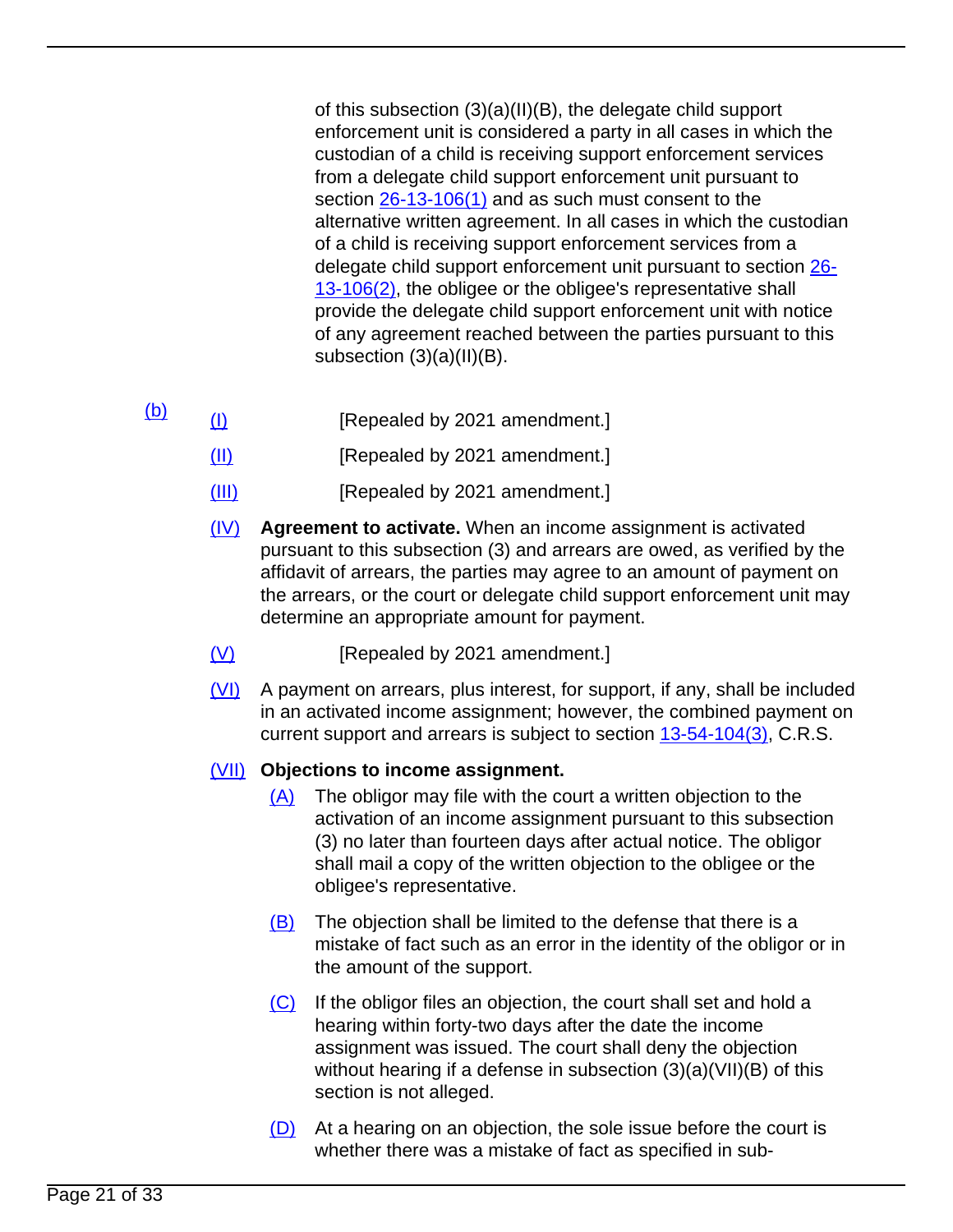subparagraph (B) of this subparagraph (VII).

- (E) At a hearing on an objection, reasonable attorney fees and costs may be awarded to the prevailing party.
- (F) If an objection is based on the amount of arrears, the income assignment may be activated and enforced as to current support obligations, and the activation of the income assignment as to arrears shall be stayed pending the outcome of a hearing on such objection.

# (4) **Notice to withhold income for support.**

- $(a)$  Except as provided in subsection  $(4)(b)$  of this section, a notice to withhold income for support must be served upon the employer, trustee, or other payor of funds by first-class mail or by electronic service if the employer, trustee, or other payor of funds mutually agrees with the state child support enforcement agency to receive such income assignments electronically. Receipt of notice by the employer, trustee, or other payor of funds confers jurisdiction of the court over the employer, trustee, or other payor of funds.
- (b) A notice to withhold income for support is not required if the obligor's source of income is unemployment compensation benefits and the custodian of the child is receiving support enforcement services pursuant to section [26-13-106](/NLLXML/getcode.asp?statecd=COampamp;codesec=26-13-106ampamp;sessionyr=2021ampamp;Title=26ampamp;datatype=Sampamp;noheader=0ampamp;nojumpmsg=0) . In such cases, the state child support enforcement agency shall electronically intercept the unemployment compensation benefits through an automated interface with the department of labor and employment.
- (c) A notice to withhold income for support must be provided on a federal office of management and budget-approved income withholding for support form and must contain the following information and, except in cases in which the obligee is receiving child support enforcement services pursuant to section  $26-13-106$ , must include a certified copy of the support order:
	- (I) The name and social security number of the obligor;
	- $(11)$  A statement that withholding must begin no later than the first pay period that begins at least fourteen working days after the date on the notice to withhold income for support;
	- (III) Instructions concerning withholding the deductions, including:
		- (A) The amount to be withheld for current support and current maintenance when included in the child support order, the amount to be withheld for past due support, the amount to be withheld for past due maintenance when included in the child support order, the amount to be withheld for child support debt, the amount to be withheld for medical support, the amount to be withheld for current maintenance, the amount to be withheld for past due maintenance per month, and the amount to be withheld for processing fees, if any. In the event that the pay periods of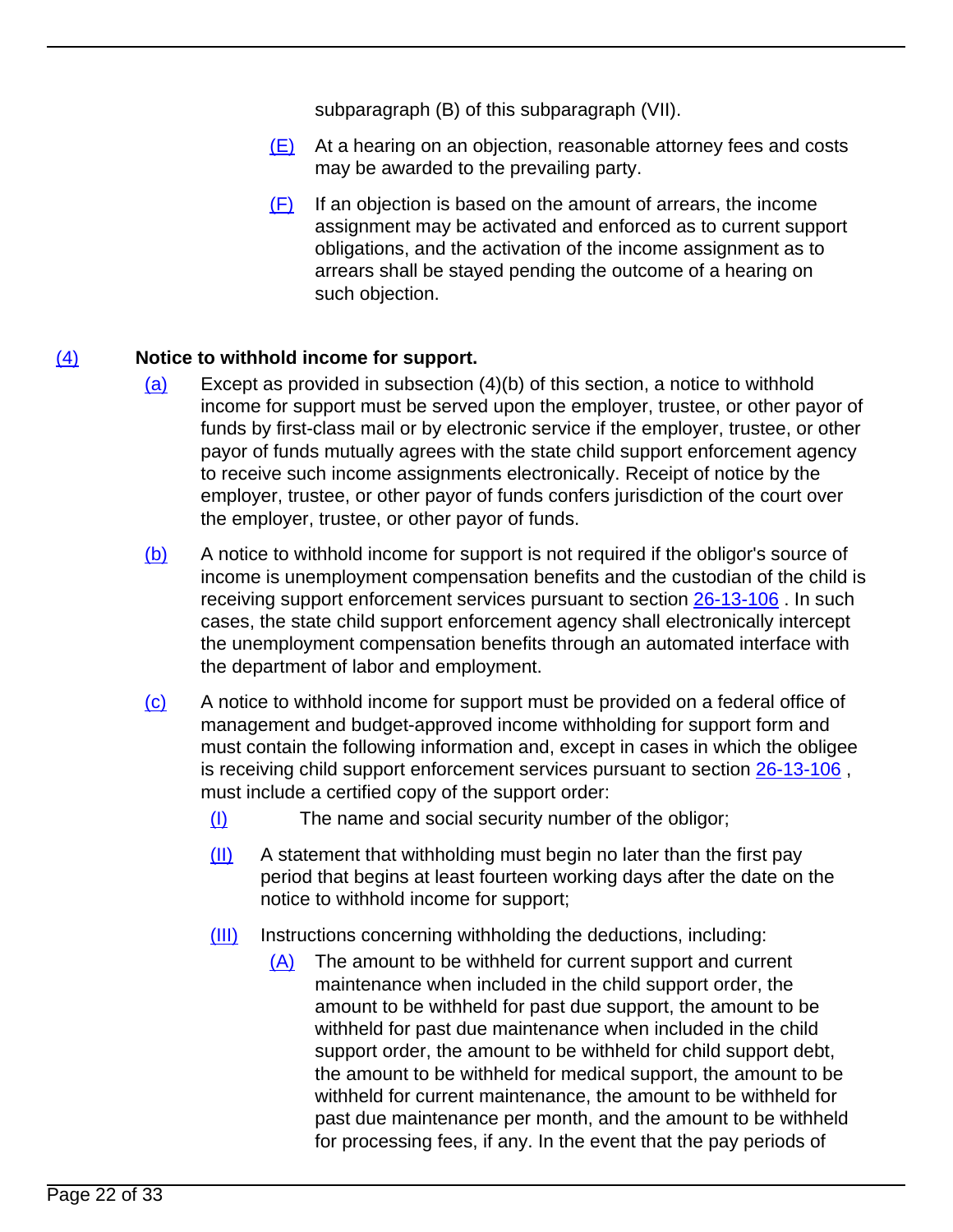the employer are more frequent, the employer shall withhold per pay period an appropriate percentage of the monthly amount due so that the total withheld during the month will total the monthly amount due.

- $(B)$  A statement that the employer, trustee, or other payor of funds may deduct a fee to defray the cost of withholding and that the employer, trustee, or other payor of funds shall refer to the laws governing the work state of the employee for the allowable amount of such fee; and
- $(C)$  That, if section [13-54-104\(3\)](/NLLXML/getcode.asp?statecd=COampamp;codesec=13-54-104ampamp;sessionyr=2021ampamp;Title=13ampamp;datatype=Sampamp;noheader=0ampamp;nojumpmsg=0ampamp;nojumpmsg=0#13-54-104(3)) applies, the employer, trustee, or other payor of funds shall not withhold more than the limitations set by said section;
- $(IV)$  Instructions about disbursing the withheld amounts, including the requirements that each disbursement:
	- (A) must be forwarded within seven working days after the date of each deduction and withholding would have been paid or credited to the employee;
	- (B) must be forwarded to the address indicated on the notice;
	- (C) must be identified by the remittance identifier, the name and social security number of each obligor, the date the deduction was made, the amount of the payment, and the family support registry account number for cases ordered to be paid through the family support registry; and
	- (D) May be combined with other disbursements in a single payment to the family support registry, if required to be sent to the registry, if the individual amount of each disbursement is identified as required by subsection (4)(c)(IV)(C) of this section;
- $(V)$  A statement specifying whether or not the obligor is required to provide health insurance for the children who are the subject of the order;
- (VI) A statement that, if the employer, trustee, or other payor of funds fails to withhold income as the notice to withhold income for support directs, the employer, trustee, or other payor of funds is liable for both the accumulated amount that should have been withheld from the obligor's income and any other penalties set by state law;
- (VII) A statement that the employer, trustee, or other payor of funds is subject to a fine determined pursuant to state law for discharging an obligor from employment, refusing to employ an obligor, or taking disciplinary action against an obligor because of a notice to withhold income for support;
- (VIII A statement that the employer shall notify the family support registry, in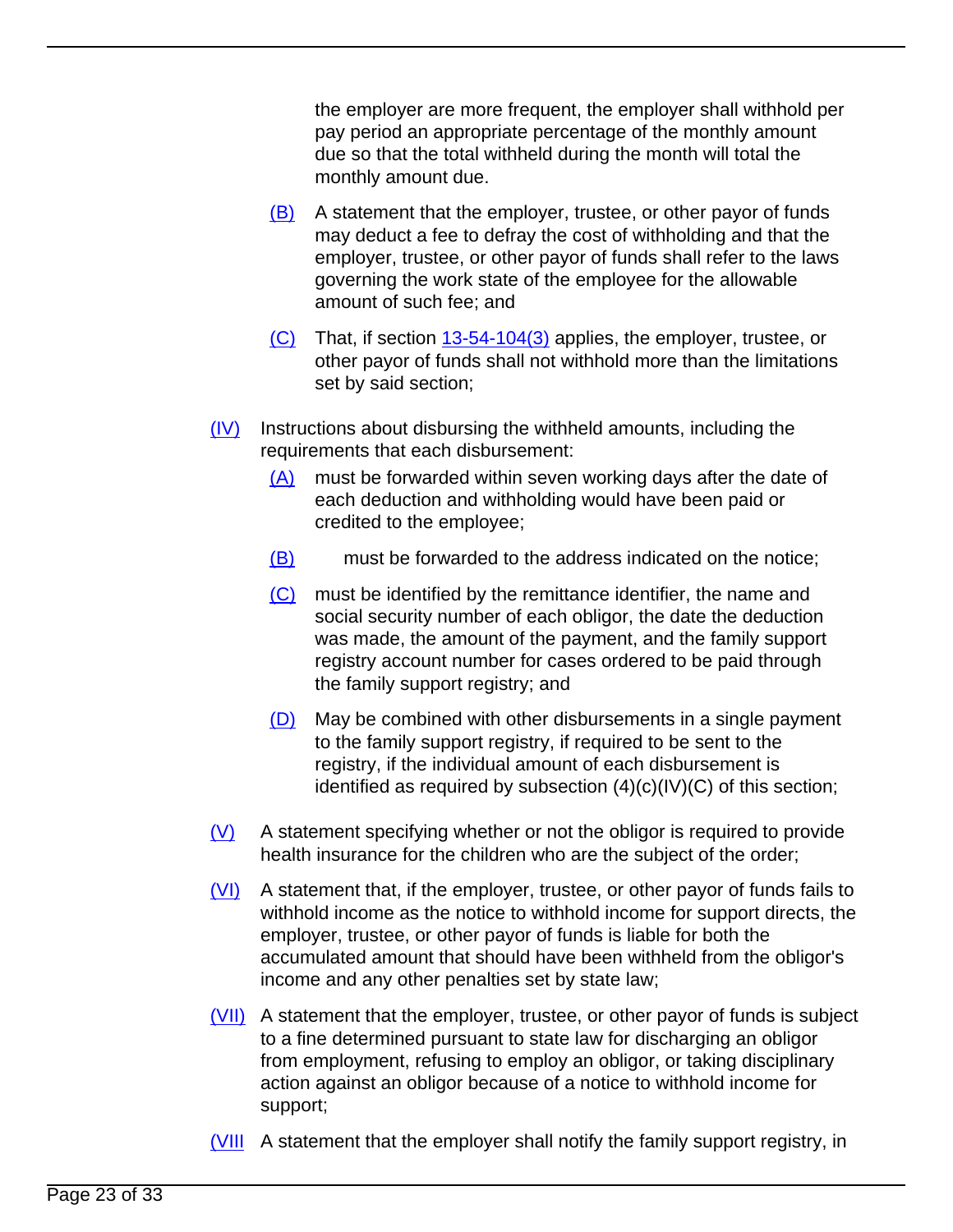- ) writing, if payments are required to be made through the registry promptly after the obligor terminates employment and that the employer shall provide the family support registry, in writing, with the obligor's name; date of separation; case identifier, which is the family support registry account number; last-known home address; and the name and address of the obligor's new employer, if known;
- $(IX)$  A statement that withholding under the notice to withhold income for support has priority over any other legal process under state law against the same income, that federal tax levies in effect before receipt of this notice to withhold income for support have priority, and that the requesting agency should be contacted if there are federal tax levies in effect;
- $(X)$  A statement that as long as the obligor is employed by the employer, the income assignment must not be terminated or modified, except upon written notice by the obligee, the obligee's representative, the delegate child support enforcement unit, or the court;
- $(XI)$  A statement that the employer, trustee, or other payor of funds is required to report and withhold amounts from lump sum payments such as bonuses, commissions, or severance pay;
- (XII) A statement that Colorado employers, trustees, or other payors of funds must comply with this section;
- **(XIII** A statement that, if the designated field on the notice to withhold income ) for support is checked, the employer, trustee, or other payor of funds is required to provide a copy of the notice to withhold income for support to the obligor; and
- **(XIV** A statement that a fraudulent submission of a notice to withhold income ) for support subjects the person submitting the notice to an employer, trustee, or other payor of funds to a fine of not less than one thousand dollars and court costs and attorney fees.
- (4.5) When a Colorado employer receives an income assignment, or its equivalent, issued by another state, the employer shall apply the income assignment law of the obligor's principal state of employment. The obligor's principal state of employment shall be presumed to be Colorado unless there is a specific employment contract to the contrary.
- $(4.7)$  Income assignments must be paid through the family support registry pursuant to section 26-13-114.
- (5) When activated, an income assignment shall be a continuing income assignment and shall remain in effect and shall be binding upon any employer, trustee, or other payor of funds upon whom it is served until further notice from the obligee, the obligee's representative, the delegate child support enforcement unit, or the court.

# (6) **Priority.**

(a) A notice of income assignment for support shall have priority over any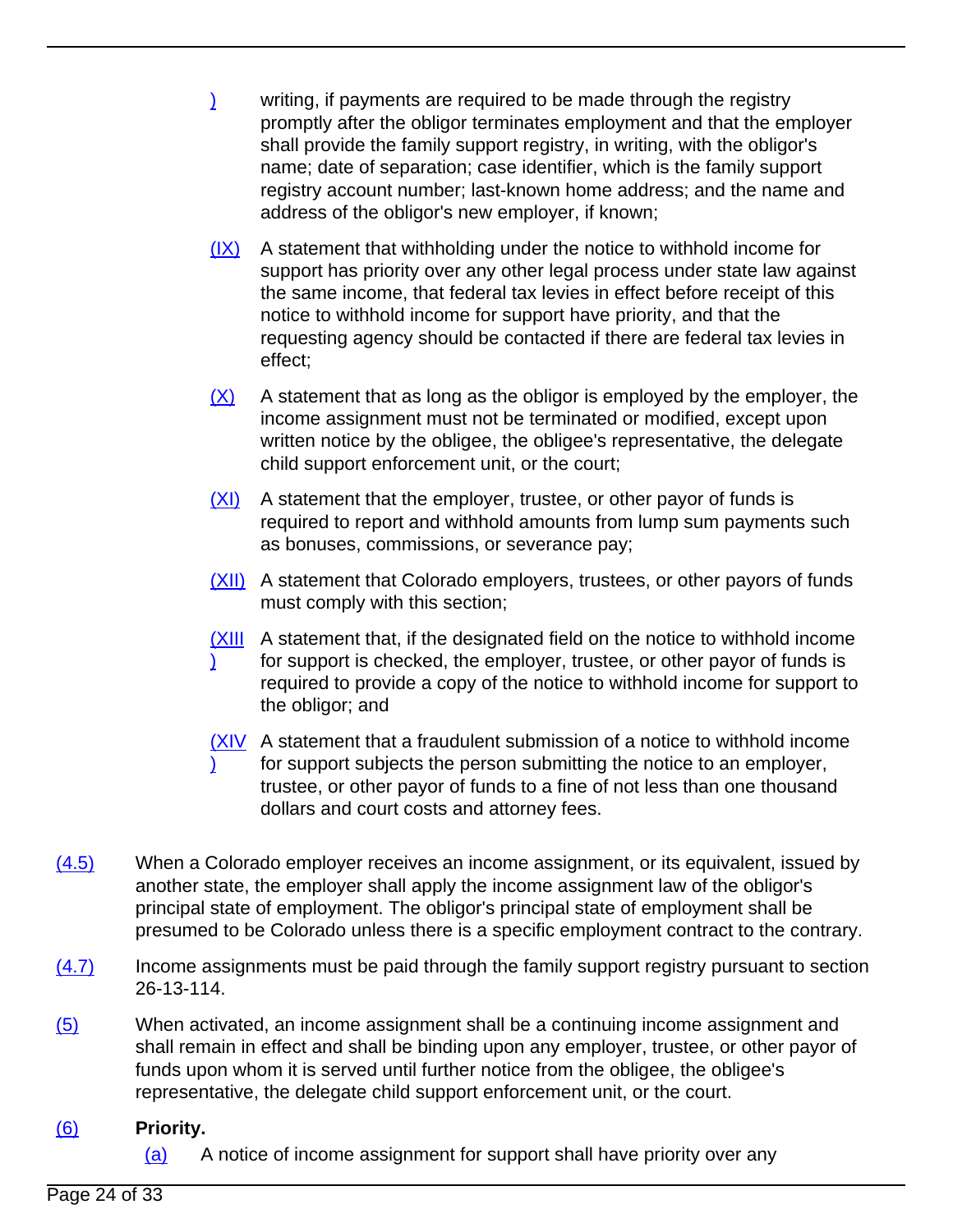garnishment, attachment, or lien.

- $(b)$  If there is more than one income assignment for support for the same obligor, the total amount withheld, which is subject to the limits specified in section [13-](/NLLXML/getcode.asp?statecd=COampamp;codesec=13-54-104ampamp;sessionyr=2021ampamp;Title=13ampamp;datatype=Sampamp;noheader=0ampamp;nojumpmsg=0ampamp;nojumpmsg=0#13-54-104(3)) [54-104\(3\)](/NLLXML/getcode.asp?statecd=COampamp;codesec=13-54-104ampamp;sessionyr=2021ampamp;Title=13ampamp;datatype=Sampamp;noheader=0ampamp;nojumpmsg=0ampamp;nojumpmsg=0#13-54-104(3)), C.R.S., shall be distributed in accordance with the priorities set forth in this paragraph (b):
	- $\frac{I(1)}{I(1)}$  First priority shall be given to income assignments for orders for current monthly child support obligations and maintenance when included in the child support order.
		- $(B)$  If the amount withheld is sufficient to pay the current monthly support and maintenance for all orders, the employer or other payor of funds shall distribute the amount to all orders and proceed to the second priority to distribute any remaining withholding. If the amount withheld is not sufficient to pay the current monthly support and maintenance in all orders, the employer shall add the current monthly support and maintenance in all orders for a total and then divide the amount of current monthly support and maintenance in each order by the total to determine the percent of the total for each order. The percent for each order derived from such calculation shall be multiplied by the total amount withheld to determine what proportionate share of the amount withheld shall be paid for each order.
	- $\frac{(\Pi)}{(\Lambda)}$  Second priority shall be given to income assignments for all orders for medical support when there is a specific amount ordered for medical support.
		- (B) If the amount withheld is sufficient to pay the medical support for all orders, the employer shall distribute the amount to all orders and proceed to the third priority to distribute any remaining withholding. If the amount withheld is not sufficient to pay the medical support in all orders, the employer shall add the medical support in all orders for a total and then divide the amount of medical support in each order by the total to determine the percent of the total for each order. The percent for each order derived from such calculation shall be multiplied by the total amount withheld to determine what proportionate share of the amount withheld shall be paid for each order.
	- $\frac{[III]}{[A]}$  Third priority shall be given to income assignments for child support debt and support arrears, including medical support arrears.
		- (B) If the amount withheld is sufficient to pay the child support debt and support arrears for all orders, the employer shall distribute the amount to all orders and proceed to the fourth priority to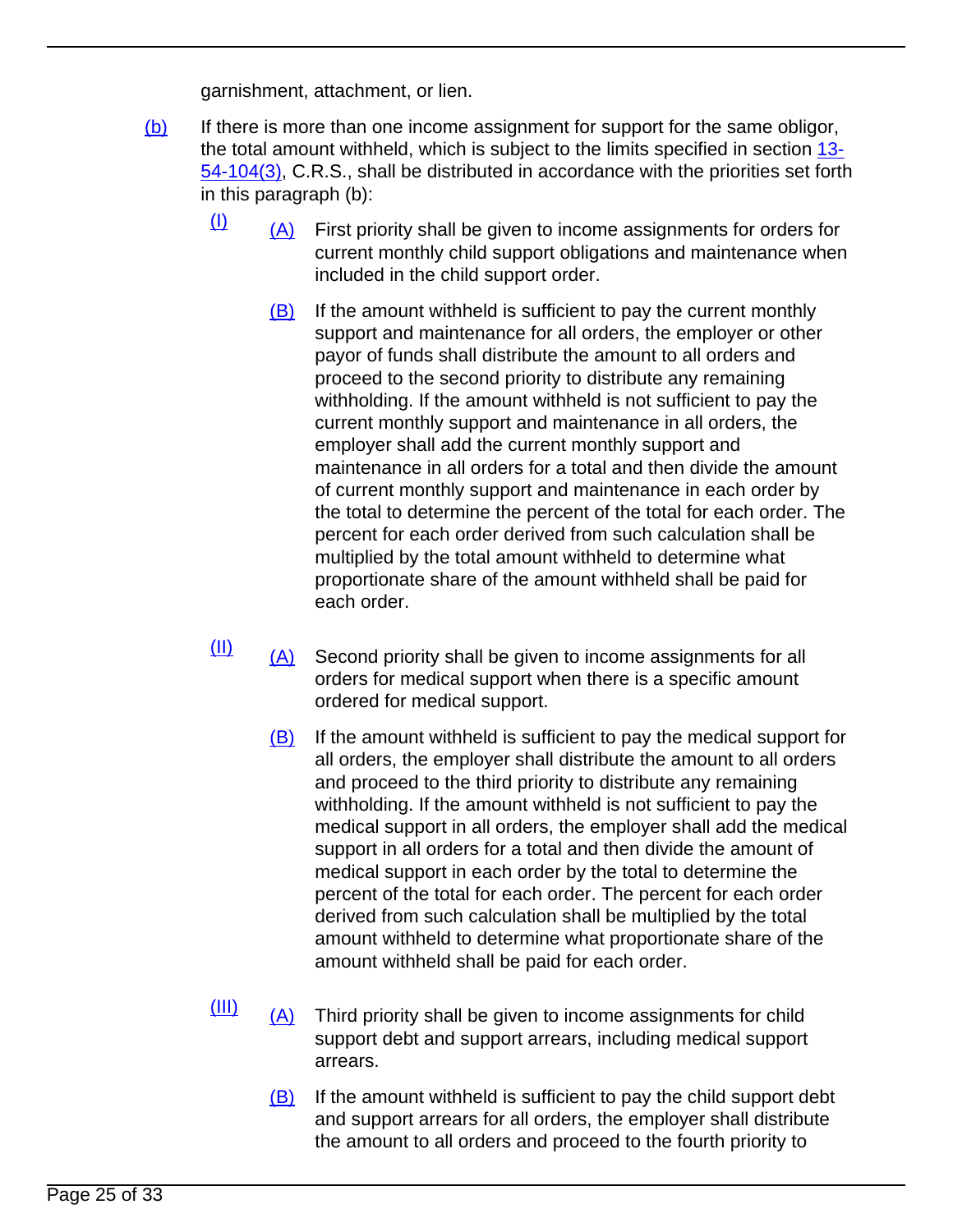distribute any remaining withholding. If the amount withheld is not sufficient to pay the child support debt and support arrears in all orders, the employer shall add the child support debt and support arrears in all orders for a total and then divide the amount of child support debt and support arrears in each order by the total to determine the percent of the total for each order. The percent for each order derived from such calculation shall be multiplied by the total amount withheld to determine what proportionate share of the amount withheld shall be paid for each order.

- $\frac{(IV)}{(A)}$  Fourth priority shall be given to income assignments for orders for maintenance only.
	- (B) If the amount withheld is sufficient to pay the maintenance only for all orders, the employer shall distribute the amount to all orders. If the amount withheld is not sufficient to pay the maintenance only in all orders, the employer shall add the maintenance only in all orders for a total and then divide the amount of maintenance only in each order by the total to determine the percent of the total for each order. The percent for each order derived from such calculation shall be multiplied by the total amount withheld to determine what proportionate share of the amount withheld shall be paid for each order.
- $(7)$  No employer, trustee, or other payor of funds who complies with a notice of income assignment issued pursuant to this section and as provided in subsection (8) of this section shall be liable to the obligor for wrongful withholding.
- (8) An employer, trustee, or other payor of funds subject to this section who:
	- (a) Fails to abide by the terms enumerated in the notice of income assignment may be held in contempt of court;
	- (b) Wrongfully fails to withhold income in accordance with the provisions of this section shall be liable for both the accumulated amount the employer, trustee, or other payor of funds should have withheld from the obligor's income and any other penalties set by state law;
	- (c) Discharges, refuses to hire, or takes disciplinary action against an employee because of the entry or service of an income assignment pursuant to this section may be held in contempt of court or be subject to a fine.
- $(9)$  If an employer discharges an employee in violation of the provisions of this section, the employee may, within ninety-one days, bring a civil action for the recovery of wages lost as a result of the violation and for an order requiring the reinstatement of the employee. Damages recoverable shall be lost wages not to exceed six weeks, costs, and reasonable attorney fees.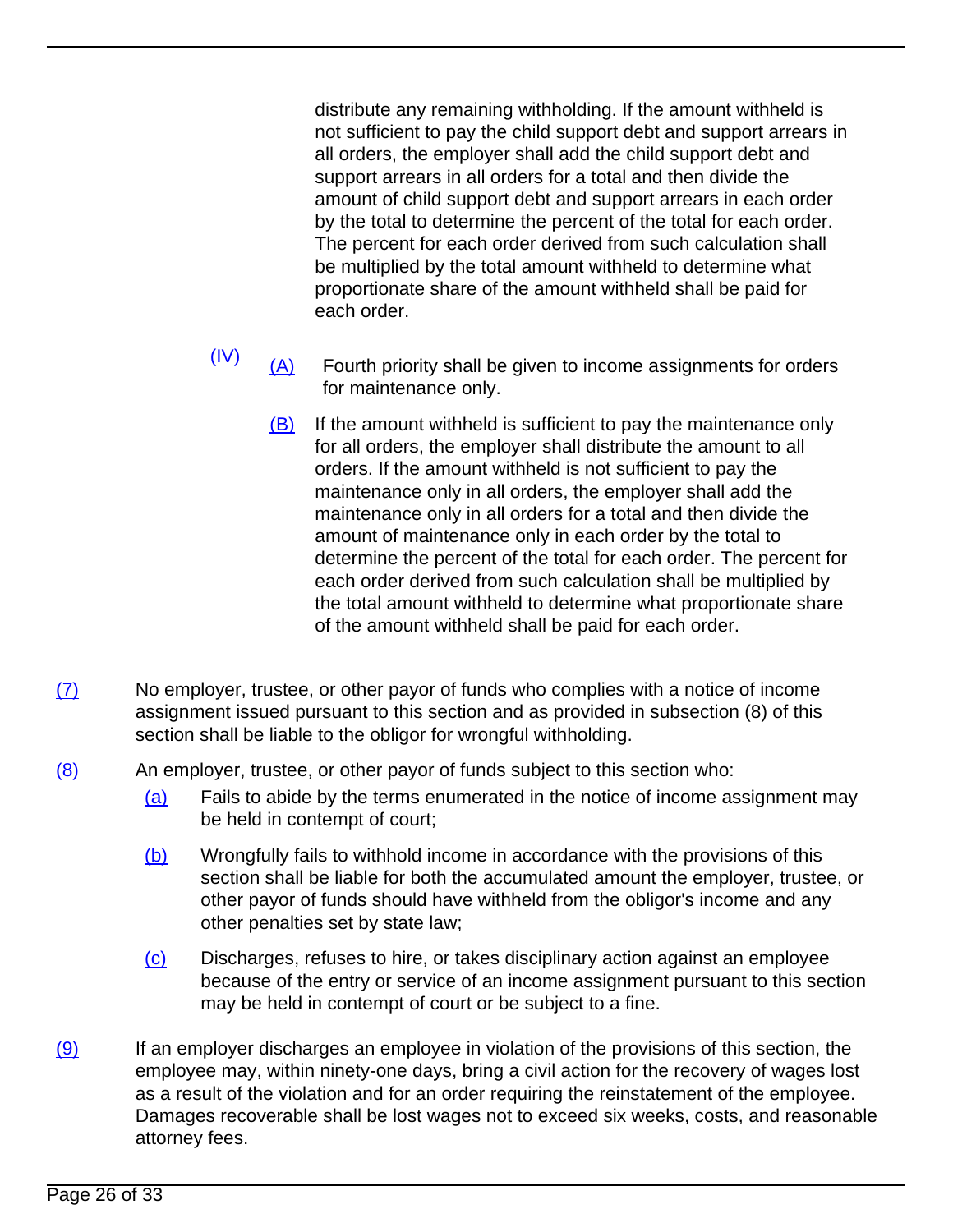- $(10)$  (a) The obligee, the obligee's representative, the delegate child support enforcement unit, or the court shall promptly notify the employer, trustee, or other payor of funds, in writing, when an income assignment is modified or terminated.
	- (b) An income assignment must be modified when:
		- (I) The support order is modified by the court; or
		- (II) The arrears payment is modified pursuant to subsection (3)(b)(IV) of this section.
	- (c) An income assignment shall be terminated when all current maintenance when included in the child support order, past due support, past due maintenance when included in the child support order, child support debt, medical support, current monthly child support, current maintenance, past due maintenance, and processing fees, if any, owed under the support order are paid in full.
- (11) Disbursements received from the employer, trustee, or other payor of funds by a delegate child support enforcement unit shall be promptly distributed.
- (12) The clerk of the court shall provide, upon request, any information required by the parties about any support order or any order affecting an order for support, including judgments and registered orders.
- (13) The department of human services is hereby designated as the income withholding agency as required by the federal "Social Security Act", as amended.
- (14) This section applies to any action brought under this article or article 5, 6, or 10 of this title or under article 4 or 6 of title 19, C.R.S., or under article [13.5](/NLLXML/getcode.asp?statecd=COampamp;codesec=article13.5ampamp;sessionyr=2021ampamp;Title=26ampamp;datatype=Sampamp;noheader=0ampamp;nojumpmsg=0) of title [26,](/NLLXML/getcode.asp?statecd=COampamp;codesec=title26ampamp;sessionyr=2021ampamp;Title=26ampamp;datatype=Sampamp;noheader=0ampamp;nojumpmsg=0) C.R.S.
- (15) Nothing in this section shall affect the availability of any other method for collecting child support, maintenance, child support when combined with maintenance, retroactive support, medical support, child support arrears, or child support debt.
- (16) Income assignments under this section shall be issued by a delegate child support enforcement unit under the provisions of the "Colorado Administrative Procedure Act for the Establishment and Enforcement of Child Support", created in article [13.5](/NLLXML/getcode.asp?statecd=COampamp;codesec=article13.5ampamp;sessionyr=2021ampamp;Title=26ampamp;datatype=Sampamp;noheader=0ampamp;nojumpmsg=0) of title [26](/NLLXML/getcode.asp?statecd=COampamp;codesec=title26ampamp;sessionyr=2021ampamp;Title=26ampamp;datatype=Sampamp;noheader=0ampamp;nojumpmsg=0), C.R.S.
- (16.3) The employer, trustee, or other payor of funds shall include with the first disbursement an indication of whether dependent health insurance coverage is available to the obligor and whether the obligor has elected to enroll the dependents who are the subject of the order in such coverage and that such information shall be included in a disbursement at least annually thereafter or at the next disbursement in the event of any change in the status of health insurance availability or coverage.
- (16.5) The employer shall not be required to collect, possess, or control the obligor's tips, and any such tips shall not be owed by an employer to an obligor.
- (16.7) The employer, trustee, or other payor of funds may extract a processing fee of up to five dollars per month from the remainder of the obligor's income after the deduction and withholding.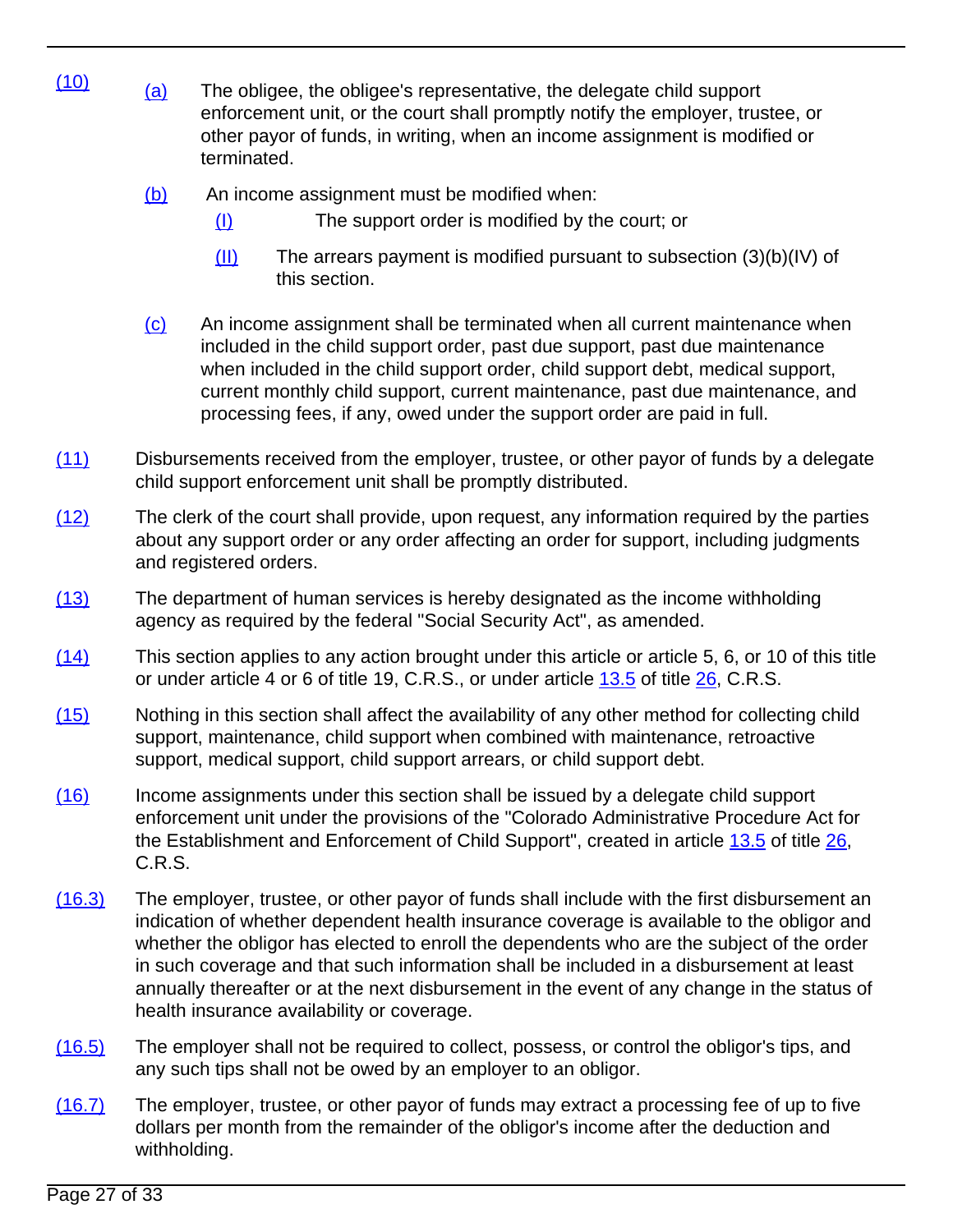- (17) For purposes of this section, unless the context otherwise requires, "income" means wages as defined in section [14-14-102\(9\)](/NLLXML/getcode.asp?statecd=COampamp;codesec=14-14-102ampamp;sessionyr=2021ampamp;Title=14ampamp;datatype=Sampamp;noheader=0ampamp;nojumpmsg=0ampamp;nojumpmsg=0#14-14-102(9)).
- (18) (Deleted by amendment, L. 2000, p. 1704, § 2, effective July 1, 2000.)
- (19) A person submitting a fraudulent notice to withhold income for support to an employer, trustee, or other payor of funds commits a civil infraction.

#### **Cite as (Casemaker) C.R.S. § 14-14-111.5**

**History.** Amended by [2021 Ch. 462,](/nllxml/getact.asp?statecd=COampamp;sessionyr=2021ampamp;actid=SB%20271ampamp;userid=REPLACE_LOGINIDampamp;noheader=0ampamp;nojumpmsg=0) [§161,](/nllxml/getact.asp?statecd=COampamp;sessionyr=2021ampamp;actid=SB%20271ampamp;userid=REPLACE_LOGINIDampamp;noheader=0ampamp;nojumpmsg=0#ActSec161) eff. 3/1/2022.

Amended by [2021 Ch. 212,](/nllxml/getact.asp?statecd=COampamp;sessionyr=2021ampamp;actid=HB%201220ampamp;userid=REPLACE_LOGINIDampamp;noheader=0ampamp;nojumpmsg=0) [§4,](/nllxml/getact.asp?statecd=COampamp;sessionyr=2021ampamp;actid=HB%201220ampamp;userid=REPLACE_LOGINIDampamp;noheader=0ampamp;nojumpmsg=0#ActSec4) eff. 7/1/2021.

L. 96: Entire section added, p. 600, § 12, effective July 1. L. 97: (2)(f), IP(4), (4)(d)(I), (4)(i), and (8)(c) amended and (4.5) and (18) added, p. 1271, § 10, effective July 1. L. 98: (3)(b)(III) amended, p. 766, § 15, effective July 1. L. 99: (2)(f)(II) amended, p. 1085, § 3, effective July 1. L. 2000: (2)(a)(II)(E), IP(4), (4), (8)(b), (10)(c), and (18) amended and (4)(m), (4)(n), (16.3), (16.5), (16.7), and (19) added, pp. 1704, 1708, §§ 2, 3, effective July 1. L. 2002: IP(4) amended, p. 23, § 2, effective July 1. L. 2007: (2)(f)(I) amended, p. 108, § 4, effective March 16. L. 2011: IP(4) amended, [\(SB 11-123\), ch. 46, p. 119,](/nllxml/getact.asp?statecd=COampamp;sessionyr=2011ampamp;actaltid=46ampamp;userid=REPLACE_LOGINIDampamp;noheader=0ampamp;nojumpmsg=0) [§4,](/nllxml/getact.asp?statecd=COampamp;sessionyr=2011ampamp;actaltid=46ampamp;userid=REPLACE_LOGINIDampamp;noheader=0ampamp;nojumpmsg=0#ActSec4) effective August 10. L. 2012: (3)(b)(II)(l), (3)(b)(ll)(K), (3)(b)(VII)(A), (3)(b)(VII)(C), IP(4), and (9) amended, (SB 12-175), ch. 208, p. 835, § 38, effective July 1.

**Note:** [2021 Ch. 462](/nllxml/getact.asp?statecd=COampamp;sessionyr=2021ampamp;actid=SB%20271ampamp;userid=REPLACE_LOGINIDampamp;noheader=0ampamp;nojumpmsg=0), was passed without a safety clause. See Colo. Const. art. V, § 1(3).

**Note:** This section is set out twice. See also C.R.S. § [14-14-111.5](/NLLXML/getcode.asp?statecd=COampamp;codesec=14-14-111.5ampamp;sessionyr=2021ampamp;Title=14ampamp;version=1ampamp;datatype=Sampamp;noheader=0ampamp;nojumpmsg=0), effective until 3/1/2022.

#### **Case Notes:**

#### **ANNOTATION**

**Law reviews.** For article, "Legislative Update", see 12 Colo. Law. 1257 (1983). For article, "Domestic Case Update", see 14 Colo. Law. 209 (1985).

Annotator's note. Since § 14-14-111.5 is similar to § [14-14-107](/NLLXML/getcode.asp?statecd=COampamp;codesec=14-14-107ampamp;sessionyr=2021ampamp;Title=14ampamp;datatype=Sampamp;noheader=0ampamp;nojumpmsg=0) as it existed prior to the 1996 repeal of said section, relevant cases construing that provision have been included in the annotations to this section.

**Statutory language is clear** that an order for wage assignment is mandatory if the obligor cannot establish one of the two specified defenses. Purpose of new subsection (2) was to effect a mandatory and expedited procedure for wage assignment when default in a child support payment occurred; provision for a limited hearing was included to afford the obligor due process. In re Barnes, [692 P.2d 329](/NLLXML/getcase.asp?citation=692%20P.2d%20329ampamp;casedate=1984-11-01ampamp;statecd=COampamp;bookname=Case_Lawampamp;noheader=0ampamp;nojumpmsg=0) (Colo. App. 1984).

Section clearly applies to maintenance, whether or not combined with child support. In re Connell, [831 P.2d 913](/NLLXML/getcase.asp?citation=831%20P.2d%20913ampamp;casedate=1992-04-23ampamp;statecd=COampamp;bookname=Case_Lawampamp;noheader=0ampamp;nojumpmsg=0) (Colo. App. 1992).

**Defense against wage assignment that the full amount claimed is not due is contemplated by section** and therefore success on such defense authorizes an award of attorney fees under section. In re Watters, [782 P.2d 1220](/NLLXML/getcase.asp?citation=782%20P.2d%201220ampamp;casedate=1989-10-26ampamp;statecd=COampamp;bookname=Case_Lawampamp;noheader=0ampamp;nojumpmsg=0) (Colo. App. 1989); In re Sabala, [802 P.2d 1163](/NLLXML/getcase.asp?citation=802%20P.2d%201163ampamp;casedate=1990-10-11ampamp;statecd=COampamp;bookname=Case_Lawampamp;noheader=0ampamp;nojumpmsg=0) (Colo. App. 1990).

Attorney fee award to obligor must be reconsidered by trial court where obligee also prevails in part. In re Sabala, [802 P.2d 1163](/NLLXML/getcase.asp?citation=802%20P.2d%201163ampamp;casedate=1990-10-11ampamp;statecd=COampamp;bookname=Case_Lawampamp;noheader=0ampamp;nojumpmsg=0) (Colo. App. 1990).

**There was a hearing on an objection where the amount due was stipulated prior to the hearing** because the issues at the hearing are limited to the identity of the obligor and the amount of the obligation, and an award of fees to the prevailing party is intended to discourage exaggerated claims or attempts to delay payment of valid claims. In re Vivens, [885 P.2d 301](/NLLXML/getcase.asp?citation=885%20P.2d%20301ampamp;casedate=1994-06-16ampamp;statecd=COampamp;bookname=Case_Lawampamp;noheader=0ampamp;nojumpmsg=0) (Colo. App. 1994).

Wage assignment is mandatory if the obligor cannot establish one of the specified defenses. In re Barnes, [692 P.2d 329](/NLLXML/getcase.asp?citation=692%20P.2d%20329ampamp;casedate=1984-11-01ampamp;statecd=COampamp;bookname=Case_Lawampamp;noheader=0ampamp;nojumpmsg=0) (Colo. App. 1984); In re Sabala, [802 P.2d 1163](/NLLXML/getcase.asp?citation=802%20P.2d%201163ampamp;casedate=1990-10-11ampamp;statecd=COampamp;bookname=Case_Lawampamp;noheader=0ampamp;nojumpmsg=0) (Colo. App. 1990); In re Connell, [831 P.2d 913](/NLLXML/getcase.asp?citation=831%20P.2d%20913ampamp;casedate=1992-04-23ampamp;statecd=COampamp;bookname=Case_Lawampamp;noheader=0ampamp;nojumpmsg=0) (Colo. App. 1992).

**Obligor may be subjected to more than one wage assignment.** In re Sabala, [802 P.2d 1163](/NLLXML/getcase.asp?citation=802%20P.2d%201163ampamp;casedate=1990-10-11ampamp;statecd=COampamp;bookname=Case_Lawampamp;noheader=0ampamp;nojumpmsg=0) (Colo. App. 1990).

**Denver department of social services entitled to keep proceeds from wage assignment even though assignment by ex-wife would take precedence since ex-wife did not file wage assignment.** Department's actions did not deprive ex-wife of right or ability to receive current support since she could file her own assignment. People in Interest of D.C., [797 P.2d 840](/NLLXML/getcase.asp?citation=797%20P.2d%20840ampamp;casedate=1990-08-09ampamp;statecd=COampamp;bookname=Case_Lawampamp;noheader=0ampamp;nojumpmsg=0) (Colo. App. 1990).

**Accumulated deductions in a PERA member's contribution account are not subject to assignment for payment of future child support obligations.** In re Riggs, [786 P.2d 504](/NLLXML/getcase.asp?citation=786%20P.2d%20504ampamp;casedate=1989-12-21ampamp;statecd=COampamp;bookname=Case_Lawampamp;noheader=0ampamp;nojumpmsg=0) (Colo. App. 1989), cert. denied, 797 P.2d 744 (Colo. 1990).

#### **Cross References:**

For the legislative declaration contained in the 1997 act amending subsection (2)(f), the introductory portion to subsection (4), and subsections (4)(d)(I), (4)(i), and (8)(c) and enacting subsections (4.5) and (18), see section 1 of chapter 236, Session Laws of Colorado 1997.

### **§ 14-14-112. Deductions for health insurance**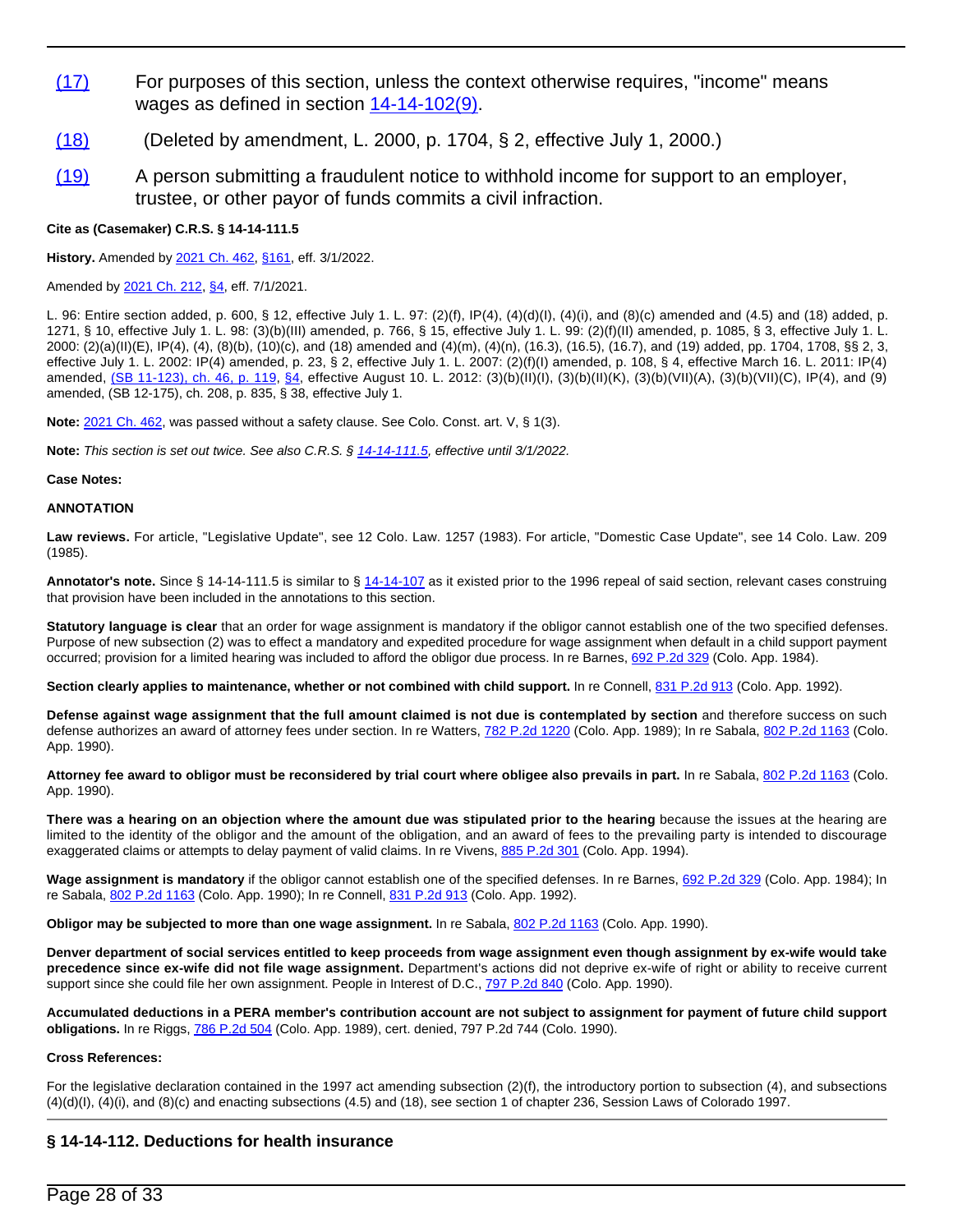- (1) In all orders which direct the obligor to provide health insurance for any child, the court or delegate child support enforcement unit shall include a provision directing the obligor's employer to enroll such child and the obligor, if enrollment of the obligor is a requirement of the plan, in the health insurance plan and to deduct from the wages due the obligor an amount sufficient to provide for premiums for health insurance when such insurance is offered by the employer, including any employer subject to the provisions of section 607 (1) of the federal "Employee Retirement Income Security Act of 1974", as amended. For all orders entered prior to August 1, 1992, which direct the obligor to provide health insurance for any child, the obligee or the obligee's representative shall send a copy of the notice of the deduction for health insurance, by first-class mail, to the obligor concurrent with mailing of the notice to the obligor's employer pursuant to subsection (2) of this section. The court or the delegate child support enforcement unit shall direct the obligor to notify the court, or unit if the delegate child support enforcement unit is a party to the court action, in writing, of any change of address or employment within ten days after the change.
- (1.5) Effective July 1, 2002, the delegate child support enforcement unit shall follow the procedure set forth in section [26-13-121.5,](/NLLXML/getcode.asp?statecd=COampamp;codesec=26-13-121.5ampamp;sessionyr=2021ampamp;Title=26ampamp;datatype=Sampamp;noheader=0ampamp;nojumpmsg=0) C.R.S., for the enforcement of orders for health insurance.
- (2) The obligee or the obligee's representative shall mail notice of the deduction for health insurance to the obligor's employer. The notice of the deduction for health insurance must contain:
	- (a) The name, address, and social security number of the obligor;
	- (b) The name, birthdate, and social security number of any of the children to be covered by the health insurance;
	- (c) A statement that the employer shall enroll an obligor's child in the health insurance plan in which the obligor is enrolled if the child can be covered under that plan or, if the obligor is not enrolled, in the least costly plan otherwise available to the child, regardless of the marital status of the child's parents when he or she was born or whether the child is claimed as a dependent on the obligor's federal or state income tax return, lives with the obligor, or lives within the insurer's service area, notwithstanding any other provision of law restricting enrollment to persons who reside in an insurer's service area;
	- (d) A statement that the deduction for health insurance is to take effect no later than the first pay period after fourteen days from the date on which the notice is mailed to the employer or from the date on which the obligor submits an oral or written request to the employer, whichever occurs sooner, and that the deduction for health insurance is treated as a significant life change under open enrollment requirements;
	- (e) A statement that compliance with the notice to deduct for health insurance shall not subject the employer to liability to the obligor for wrongful withholding;
	- $(f)$  A statement that noncompliance with the notice to deduct for health insurance may subject the employer to the liability and sanctions specified in subsection (5) of this section;
	- (g) A statement that the employer shall promptly notify the court, obligee, or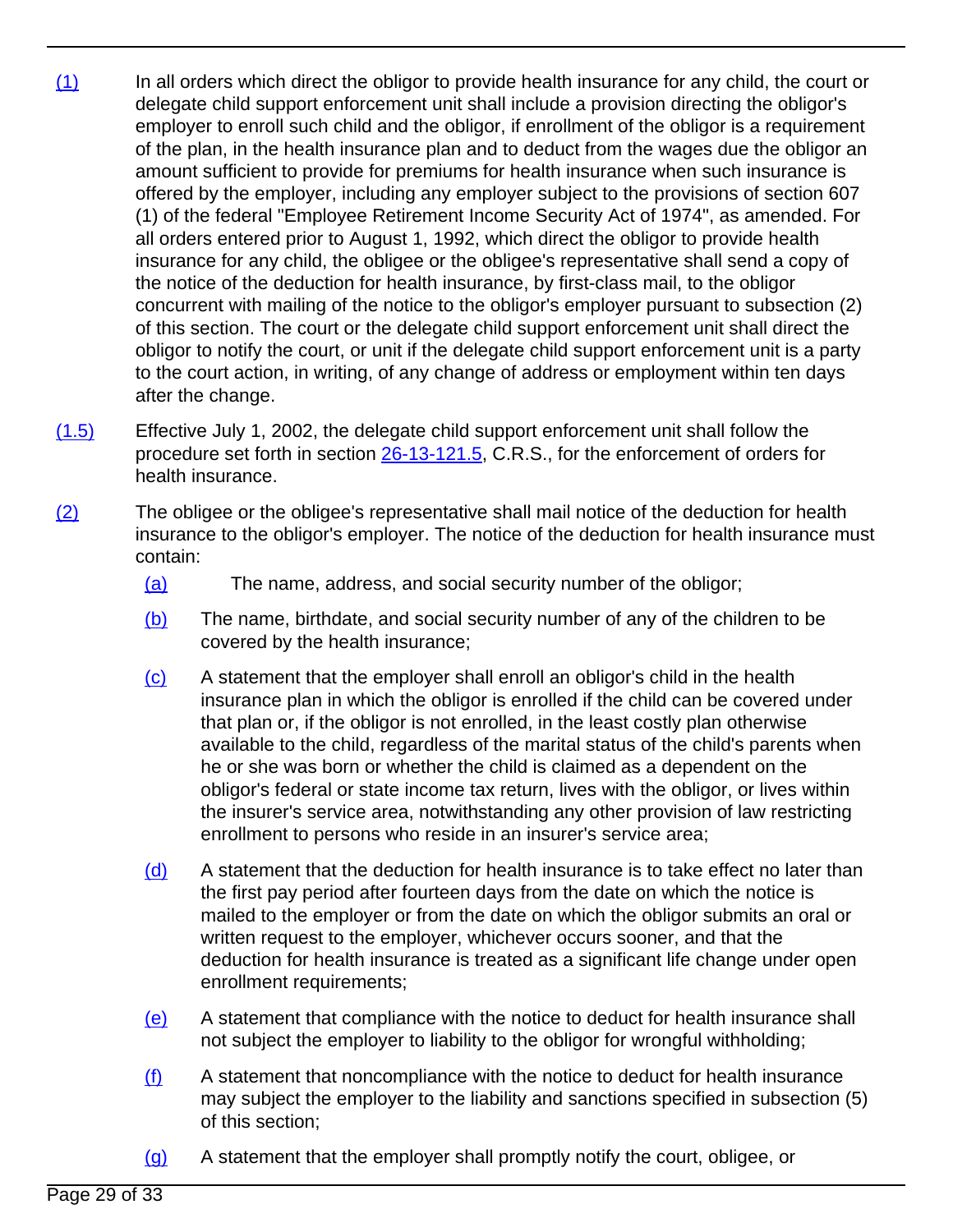delegate child support enforcement unit in writing within fourteen days after the obligor terminates employment and shall provide, if known, the name of the obligor's new employer;

- (h) A statement that, as long as the obligor is employed by the employer, the notice to deduct for health insurance shall not be terminated or modified, except as follows:
	- (I) Upon written notice by the court, obligee, or delegate child support enforcement unit;
	- (II) Upon written verification, provided by the obligor to the employer, the employer determines that the child has been enrolled in a comparable health insurance plan that takes effect no later than the effective date on which the child is no longer enrolled under the plan offered by the obligor's employer; or
	- (III) Upon the employer's elimination of family health coverage for all employees;
- (i) A statement that the employer may not discharge or refuse to hire or take disciplinary action against an employee because of the entry or service of a notice to deduct for health insurance issued and executed pursuant to this section and that such a violation may result in a finding of contempt of court;
- $(i)$  A statement that if the obligor or employer enrolls the dependents who are the subject of the order in health insurance coverage available through the employer, the employer shall send a copy of such enrollment to the location identified on the notice;
- $(k)$  A statement that when a child is no longer enrolled under a family health plan for the reasons described in subparagraphs (I) to (III) of paragraph (h) of this subsection (2), the employer within fourteen days after the termination of coverage shall send to the location described on the health insurance premium notice a written notice of cancellation of enrollment or a copy of the verification provided by the obligor to the employer that the child is enrolled in a comparable health plan;
- (l) A statement that the obligor may file an objection to the notice of the deduction for health insurance with the court if the premium amount does not meet the definition of reasonable cost as provided in section  $14-10-115(10)(q)$ . A premium amount that results in a child support order of fifty dollars or less or that is twenty percent or more of the obligor's gross income shall not be considered reasonable.
- $(2.5)$  If an obligor enrolls a child in a health insurance plan other than one provided through the obligor's employment, the obligee, the obligee's representative, or the delegate child support enforcement unit shall send, by first-class mail, a written notice to such health insurance provider with whom the obligor enrolls the child stating that:
	- (a) The obligor is under a court order to provide health insurance coverage for a child;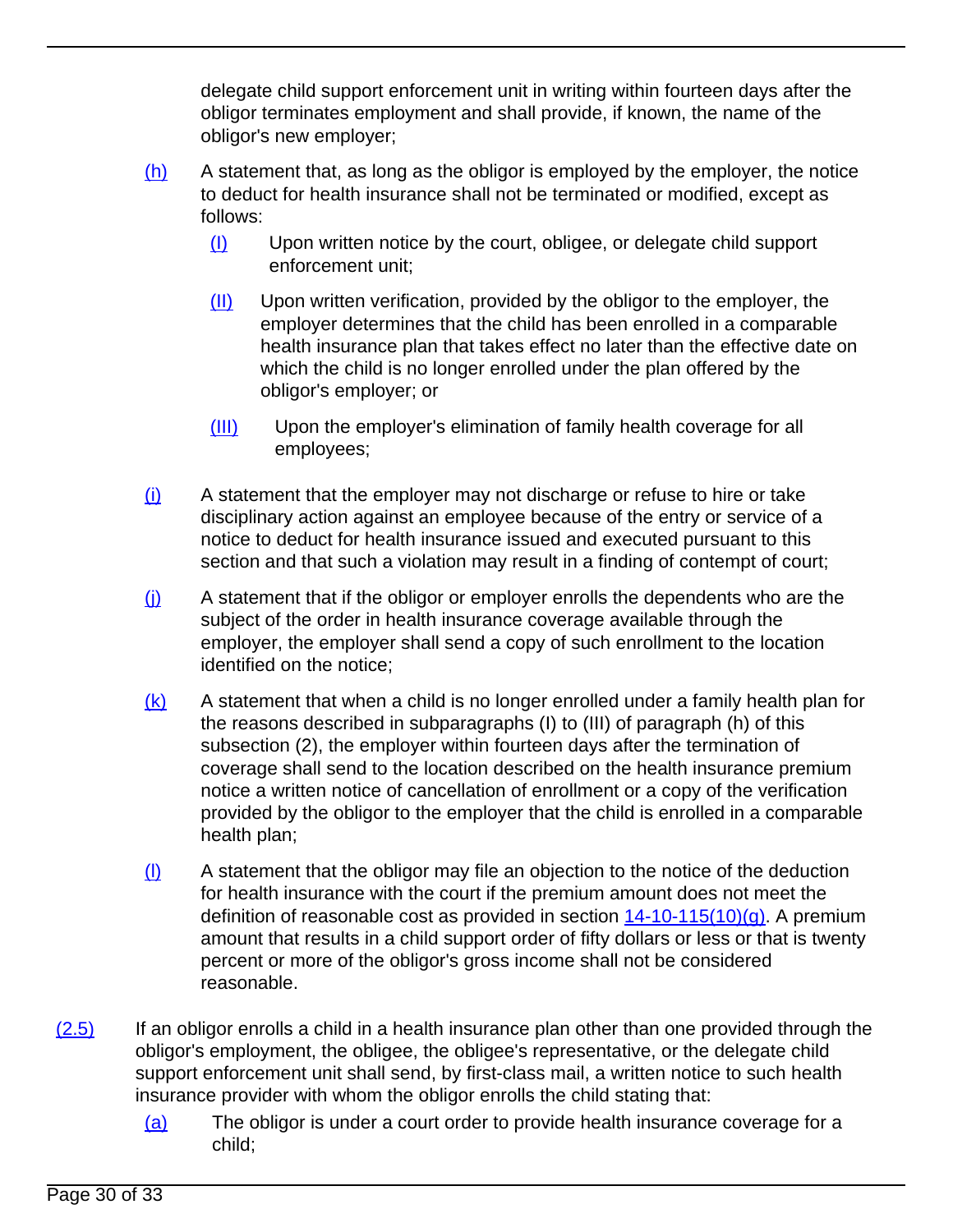- (b) The insurance provider shall notify the obligee, the obligee's representative, or the delegate child support enforcement unit of any cancellation of the coverage.
- (3) No employer who complies with a notice to deduct for health insurance benefits pursuant to this section shall be liable to the obligor for wrongful withholding.
- (4) No employer shall discharge or refuse to hire or take disciplinary action against an employee because of the entry or service of a notice to deduct for health insurance issued and executed pursuant to this section. Any person who violates this subsection (4) may be deemed by the court to be subject to contempt of court.
- (5) An employer who wrongfully fails to deduct for health insurance in accordance with the provisions of this section may be held liable for an amount up to the accumulated amount of such premiums the employer or payor should have withheld from the obligor's wages.
- (6) When an employer is served with a notice to deduct for health insurance pursuant to this section, and the obligor is no longer employed by the employer, the employer shall promptly notify the court in writing of the obligor's last-known address, social security number, and the name of the obligor's new employer, if known.
- (7) If an employer discharges an employee in violation of the provisions of this section, the employee may, within ninety days, bring a civil action for the recovery of wages lost as a result of the violation and for an order requiring the reinstatement of the employee. Damages recoverable shall be lost wages not to exceed six weeks, costs, and reasonable attorney fees.
- (8) A notice to deduct for health insurance issued and served pursuant to this section shall be continuing and shall remain in effect and be binding on any current or successor employer upon whom it is served until further notice by the court, obligee, obligee's representative, or delegate child support enforcement unit.
- (9) The court, obligee, obligee's representative, or delegate child support enforcement unit shall promptly notify the employer, in writing, when a notice to deduct for health insurance is modified or terminated. A notice to deduct for health insurance shall be terminated when the court order requiring health insurance is terminated.
- (10) Deductions for health insurance shall also be ordered by a delegate child support enforcement unit under the provisions of the "Colorado Administrative Procedure Act for the Establishment and Enforcement of Child Support", created in article [13.5](/NLLXML/getcode.asp?statecd=COampamp;codesec=article13.5ampamp;sessionyr=2021ampamp;Title=26ampamp;datatype=Sampamp;noheader=0ampamp;nojumpmsg=0) of title [26](/NLLXML/getcode.asp?statecd=COampamp;codesec=title26ampamp;sessionyr=2021ampamp;Title=26ampamp;datatype=Sampamp;noheader=0ampamp;nojumpmsg=0), C.R.S.

**Cite as (Casemaker) C.R.S. § 14-14-112**

**History.** Amended by [2018 Ch. 96,](/nllxml/getact.asp?statecd=COampamp;sessionyr=2018ampamp;actid=SB%2095ampamp;userid=REPLACE_LOGINIDampamp;noheader=0ampamp;nojumpmsg=0) [§10,](/nllxml/getact.asp?statecd=COampamp;sessionyr=2018ampamp;actid=SB%2095ampamp;userid=REPLACE_LOGINIDampamp;noheader=0ampamp;nojumpmsg=0#ActSec10) eff. 8/8/2018.

L. 92: Entire section added, p. 169, § 4, effective August 1. L. 93: (2)(c) amended and (2)(j) added, p. 1563, § 13, effective September 1. L. 94: (1) amended, p. 1540, § 11, effective July 1; (1), (2)(c), (2)(d), and (2)(h) amended and (2)(k) added, p. 1596, § 5, effective July 1. L. 96: (2.5) added, p. 586, § 1, effective July 1. L. 97: IP(2) amended and (2)(l) added, p. 1273, § 11, effective July 1. L. 98: IP(2) amended, p. 757, § 7, effective July 1. L. 2002: (1), IP(2), (2)(l), and (6) amended and (1.5) added, p. 24, § 3, effective July 1. L. 2007: (2)(l) amended, p. 108, § 5, effective March 16. L. 2012: (2)(g) amended, (SB 12-175), ch. 208, p. 836, § 39, effective July 1. L. 2018: IP(2) and (2)(c) amended, (SB 18-095), ch. 96, p. 754, § 10, effective August 8.

#### **Editor's Note:**

Amendments to subsection (1) by Senate Bill 94-088 and Senate Bill 94-164 were harmonized.

#### **Cross References:**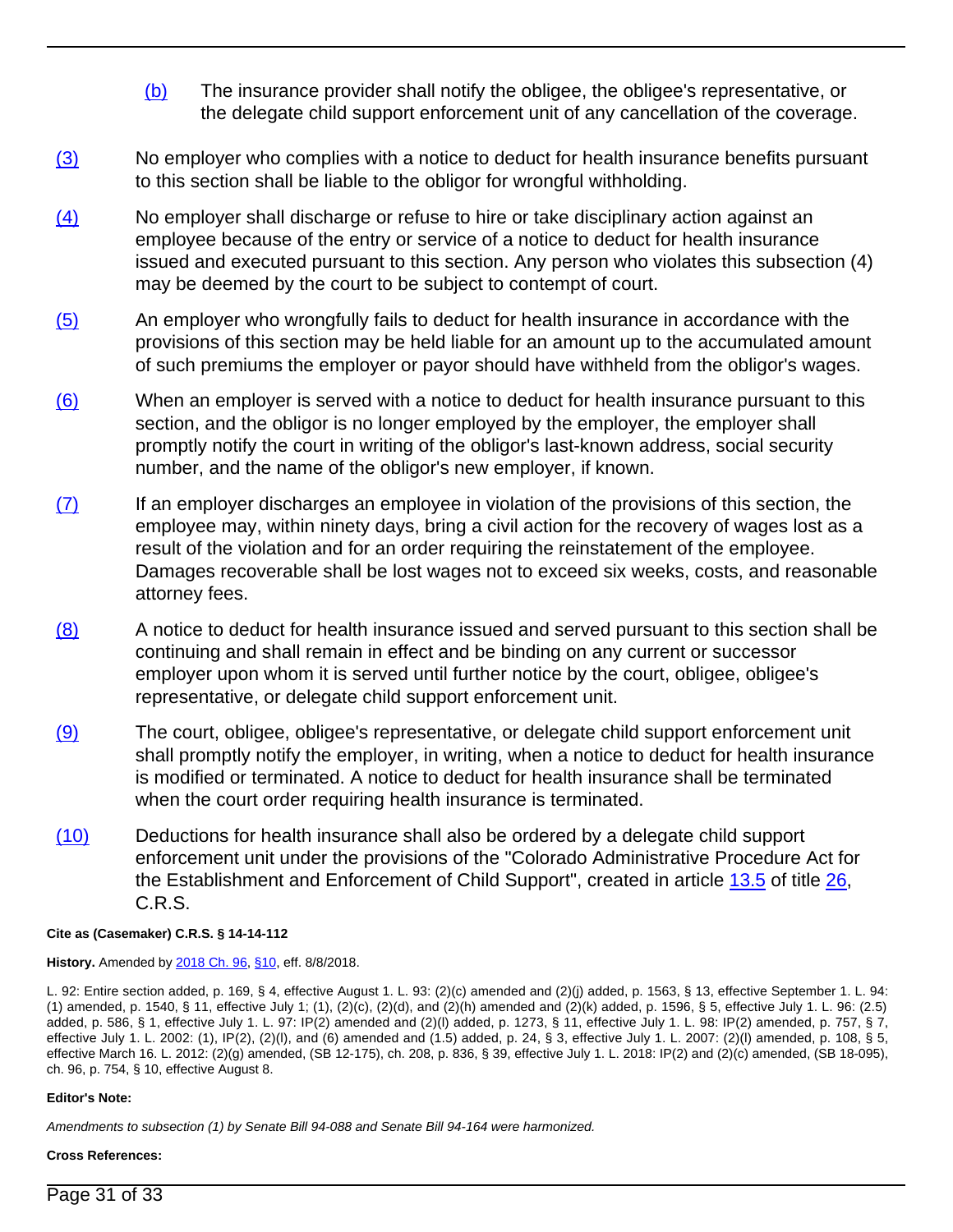(1) For the legislative declaration contained in the 1997 act amending the introductory portion to subsection (2) and enacting subsection (2)(l), see section 1 of chapter 236, Session Laws of Colorado 1997. For the legislative declaration in SB 18-095, see section 1 of chapter 96, Session Laws of Colorado 2018.

(2) For the "Employee Retirement Income Security Act of 1974", see Pub.L. 93-406, codified at [29 U.S.C. sec. 1001](/NLLXML/getcode.asp?statecd=COampamp;codesec=title26ampamp;sessionyr=2021ampamp;Title=26ampamp;datatype=Sampamp;noheader=0ampamp;nojumpmsg=0) et seq.

## **§ 14-14-113. Recordation of social security numbers in certain family matters**

- $\frac{(1)}{(a)}$  (a) (I) Except as otherwise provided in subparagraph (II) of this paragraph (a), effective July 1, 1997, every application for, or application for the renewal of, a professional or occupational license or certificate, a commercial driver's license pursuant to section [42-2-403](/NLLXML/getcode.asp?statecd=COampamp;codesec=42-2-403ampamp;sessionyr=2021ampamp;Title=42ampamp;datatype=Sampamp;noheader=0ampamp;nojumpmsg=0), C.R.S., or a marriage license pursuant to section [14-2-105](/NLLXML/getcode.asp?statecd=COampamp;codesec=14-2-105ampamp;sessionyr=2021ampamp;Title=14ampamp;datatype=Sampamp;noheader=0ampamp;nojumpmsg=0) sought by an individual person shall require the applicant's social security number. Such social security number shall be recorded on the application regardless of the licensing agency's use of another number on the social security field on the license. Nothing in this paragraph (a) shall be construed to require that a person's social security number appear on the professional or occupational license, commercial driver's license, or marriage license.
	- $(11)$  Notwithstanding the provisions of subparagraph (I) of this paragraph (a), if an applicant for a professional or occupational license, commercial driver's license, or marriage license submits a sworn statement, together with the application, stating that the applicant does not have a social security number, such applicant shall not be required to provide a social security number on his or her application as required in subparagraph (I) of this paragraph (a).
	- (b) The judicial department shall maintain records of the parties' and children's social security numbers in family matters filed under articles [10](/NLLXML/getcode.asp?statecd=COampamp;codesec=article10ampamp;sessionyr=2021ampamp;Title=14ampamp;datatype=Sampamp;noheader=0ampamp;nojumpmsg=0) and 14 of this title, articles [4](/NLLXML/getcode.asp?statecd=COampamp;codesec=article4ampamp;sessionyr=2021ampamp;Title=19ampamp;datatype=Sampamp;noheader=0ampamp;nojumpmsg=0) and [6](/NLLXML/getcode.asp?statecd=COampamp;codesec=article6ampamp;sessionyr=2021ampamp;Title=19ampamp;datatype=Sampamp;noheader=0ampamp;nojumpmsg=0) of title [19,](/NLLXML/getcode.asp?statecd=COampamp;codesec=title19ampamp;sessionyr=2021ampamp;Title=19ampamp;datatype=Sampamp;noheader=0ampamp;nojumpmsg=0) C.R.S., and article  $13.5$  of title  $26$ , C.R.S. Nothing in this paragraph (b) shall require that a person's social security number appear on the face of the court order.
	- $\langle c \rangle$  All death certificates issued pursuant to section [25-2-110,](/NLLXML/getcode.asp?statecd=COampamp;codesec=25-2-110ampamp;sessionyr=2021ampamp;Title=25ampamp;datatype=Sampamp;noheader=0ampamp;nojumpmsg=0) C.R.S., shall identify the decedent's social security number, if available.
- $\frac{(2)}{(a)}$  (a) Access to records via the social security number provided in subsection (1) of this section and the security of those records shall be in accordance with section [26-13-107,](/NLLXML/getcode.asp?statecd=COampamp;codesec=26-13-107ampamp;sessionyr=2021ampamp;Title=26ampamp;datatype=Sampamp;noheader=0ampamp;nojumpmsg=0) C.R.S. Access shall be limited to the department of human services only for the purposes of establishing, modifying, or enforcing child support.
	- (b) Access to records via the social security number provided in subsection (1) of this section may be made by departments within their area of regulatory authority.
- (3) In addition to the provisions of subsection (2) of this section, the child support enforcement agency and the delegate child support enforcement units, when exercising authority pursuant to this section, shall be subject to the privacy provisions of section [26-](/NLLXML/getcode.asp?statecd=COampamp;codesec=26-13-102.7ampamp;sessionyr=2021ampamp;Title=26ampamp;datatype=Sampamp;noheader=0ampamp;nojumpmsg=0) [13-102.7](/NLLXML/getcode.asp?statecd=COampamp;codesec=26-13-102.7ampamp;sessionyr=2021ampamp;Title=26ampamp;datatype=Sampamp;noheader=0ampamp;nojumpmsg=0), C.R.S.

**Cite as (Casemaker) C.R.S. § 14-14-113**